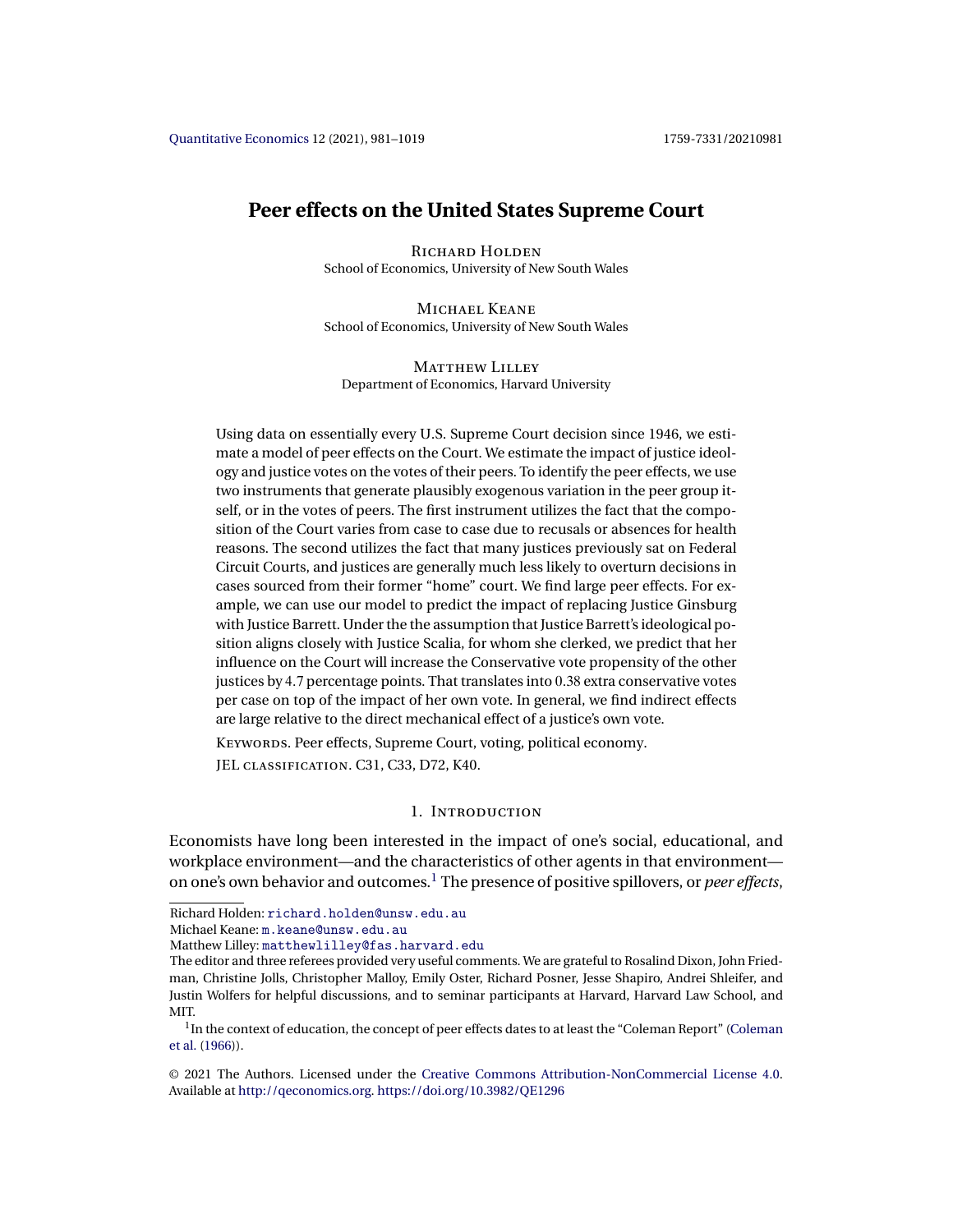<span id="page-1-0"></span>in such settings would suggest a range of policy interventions that may improve educational and labor-market outcomes. More generally, peer effects may be an important determinant of outcomes in many social settings. However, the problem of statistically identifying peer effects is formidable.

As discussions in [Manski](#page-37-0) [\(2000\)](#page-37-0) and [Moffitt](#page-37-0) [\(2001\)](#page-37-0) make clear, plausible identification of peer effects requires (i) a clear definition of the peer group itself, (ii) exogenous variation in the behavior of peers (with the peer group held fixed or at least randomly assigned) and/or (iii) exogenous variation in the peer group itself (e.g., random assignment). Peers are often to some degree chosen, and thus in many contexts it is very difficult to find plausibly exogenous variation in the peer group.<sup>2</sup> Similarly, without exogenous variation in the peer group, it becomes very difficult to find interventions that exogenously shift the behavior of one or more peers while having no direct effect on other group members and while holding peer group composition fixed.

The Supreme Court of the United States is a pertinent example of a context where peer effects may be of first-order importance. The Court issues decisions on important political, social, and constitutional questions. Accordingly, the question of how the composition of the Court and the interaction of its members affect justices' individual votes and the majority decisions of the Court, is of intrinsic interest. Furthermore, the existence and magnitude of peer effects are important for understanding the cumulative effects of judicial appointments. In particular, the indirect effect of a new justice through the votes of existing justices may be large relative to the direct effect of their own vote. If peer effects are positive, this amplifies the stakes of judicial appointments.<sup>3</sup> This, in turn, speaks to the characteristics and design of legal institutions.

As well as being of intrinsic interest, the Supreme Court is a context where, prima facie, peer effects appear difficult to isolate. Unlike some legal contexts where judges are plausibly randomly assigned to cases, the Supreme Court involves a panel of nine justices that evolves very slowly over time, and typically hear cases *en banc*, suggesting there is little variation in peer composition to exploit. Further, attempts to identify factors that exogenously shock a given justice's vote in a case in order to analyze peer effects are subject to the *common shock* problem. Simply put, the most salient factors that affect any justice's vote in a case are likely to directly affect all justices.

Despite this challenge, we argue that careful consideration of the institutional environment of the Court enables peer effects to be identified. Several features of the Court are pertinent. First, the relevant peer group of a justice can be clearly defined as the group of eight other justices who sit on the same Court.<sup>4</sup> Second, even though the full

<sup>4</sup>If we view the whole set of justices as the peer group, the group selection problem is largely irrelevant as justices have minimal choice over the identity of their peers (except via retirement decisions). Furthermore,

[<sup>2</sup>Manski](#page-37-0) [\(1993\)](#page-37-0) has particularly stressed the *Reflection Problem*—as people tend to chose peers who resemble themselves, there is typically a mechanical link between the characteristics of individuals and those of their peer group. This creates a great risk of falsely inferring that peer behavior affects own behavior, even if the causality actually runs the other way. See [Manski](#page-37-0) [\(1993\)](#page-37-0) and [\(2000\)](#page-37-0).

 $3$ Given peer effects, the ideal appointment may not simply be the one that shifts the median justice closest to the view of the President. In general, the exact functional form by which peer effects operate may alter the optimal strategy of an administration in nominating justices. But as we restrict our attention to linear-in-means peer effects for tractability, we do not investigate this possibility, but note it as an avenue for future exploration.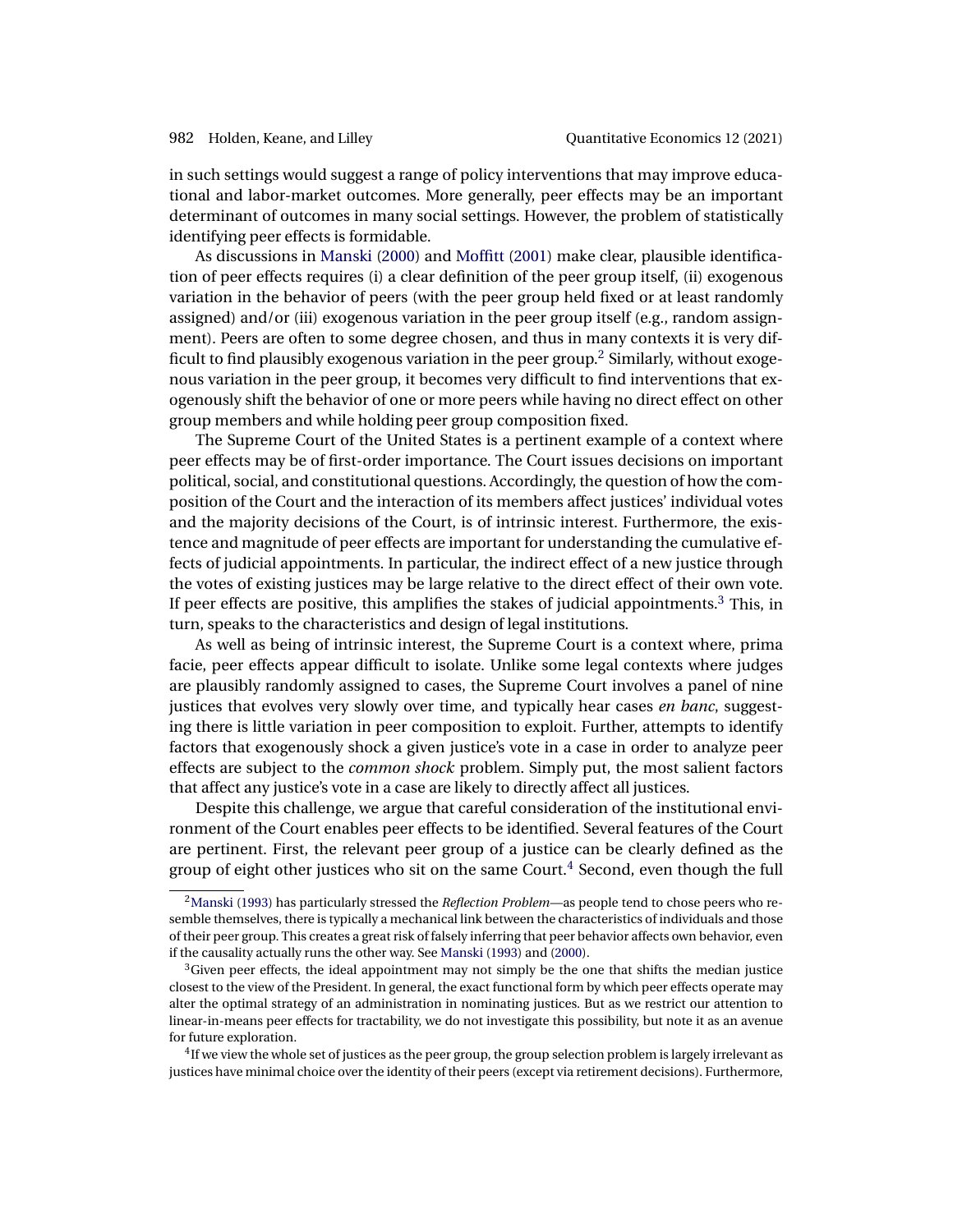<span id="page-2-0"></span>complement of peers is fixed (except in the infrequent instances when court composition changes) we will show there exists a highly plausibly source of case-to-case exogenous variation in any one justice's peer group. A little known fact, at least outside the legal community, is that many Supreme Court cases are decided by less than the full complement of justices. That is, justices are frequently absent from particular cases due to illness, recusals, and other random factors. This stochastic process creates plausibly exogenous variation in justices' peer groups on a case-to-case basis.

Third and finally, the existence of "home court bias" generates a plausibly exogenous instrument that shifts the behavior of individual peer justices while the peer group is held exogenously fixed. Specifically, many Supreme Court justices previously sat on Federal Circuit Courts of Appeals. Epstein, Martin, Quinn, and Segal [\(2009\)](#page-36-0) found strong evidence that justices are highly inclined to rule in favor of their respective home circuit court, even conditional on ideology and other factors, and we find the same effect. This provides us with a compelling instrument to identify peer effects.

Together, these three facts mean that the question "How does the ideology or voting behavior of a justice's peers affect his/her own vote?" is well-posed, as the peer group is well-defined, it is not self-selected, and it is subject to plausibly exogenous variation. And in addition, the behavior of peers is subject to plausibly exogenous variation induced by home court bias. Furthermore, this question is of policy relevance, because it helps to predict the impact of any potential Supreme Court appointment on the overall voting behavior of the Court.

In this paper, we look at two types of peer effects: how peer ideology affects a justice's voting behavior, and how actual peer votes affect a justice's voting behavior. Following the literature, we will refer to these two types of peer effects as "exogenous" and "endogenous" peer effects, respectively (see, e.g., [Moffitt](#page-37-0) [\(2001\)](#page-37-0)).

First, in Section [3,](#page-6-0) we consider a model of "exogenous" peer effects where justice voting behavior is determined both by their own ideology and the ideology of their peers. Specifically, we utilize a detailed coding of the votes in our data set as being either conservative (1) or liberal (0) in orientation, and then estimate a linear probability model of justice votes as a function of case characteristics, justice fixed effects (i.e., ideological positions), and mean peer ideology (constructed as the mean of peer justice fixed effects). Relying for identification primarily on changes in Court composition due to recusals and absences, we find clear evidence of ideology-based exogenous peer effects. In particular, we find that replacing a single justice with one who votes conservative 10 percentage points more frequently increases the probability that *each* other justice votes in the conservative direction by 1-4 percentage points (on average).

We then turn attention to investigating the possibility that peer effects may also be "endogenous," meaning they operate through the actual votes cast by peer justices, not their ideology per se. In that case, identifying a true peer effect requires exogenous variation in voting propensity across justices, that is, a variable which directly affects how a given peer justice votes in a given case, but not the votes of other justices, except through

this peer group is of policy interest, as it can be altered by a well-defined policy lever (i.e., presidential nomination and Senate confirmation).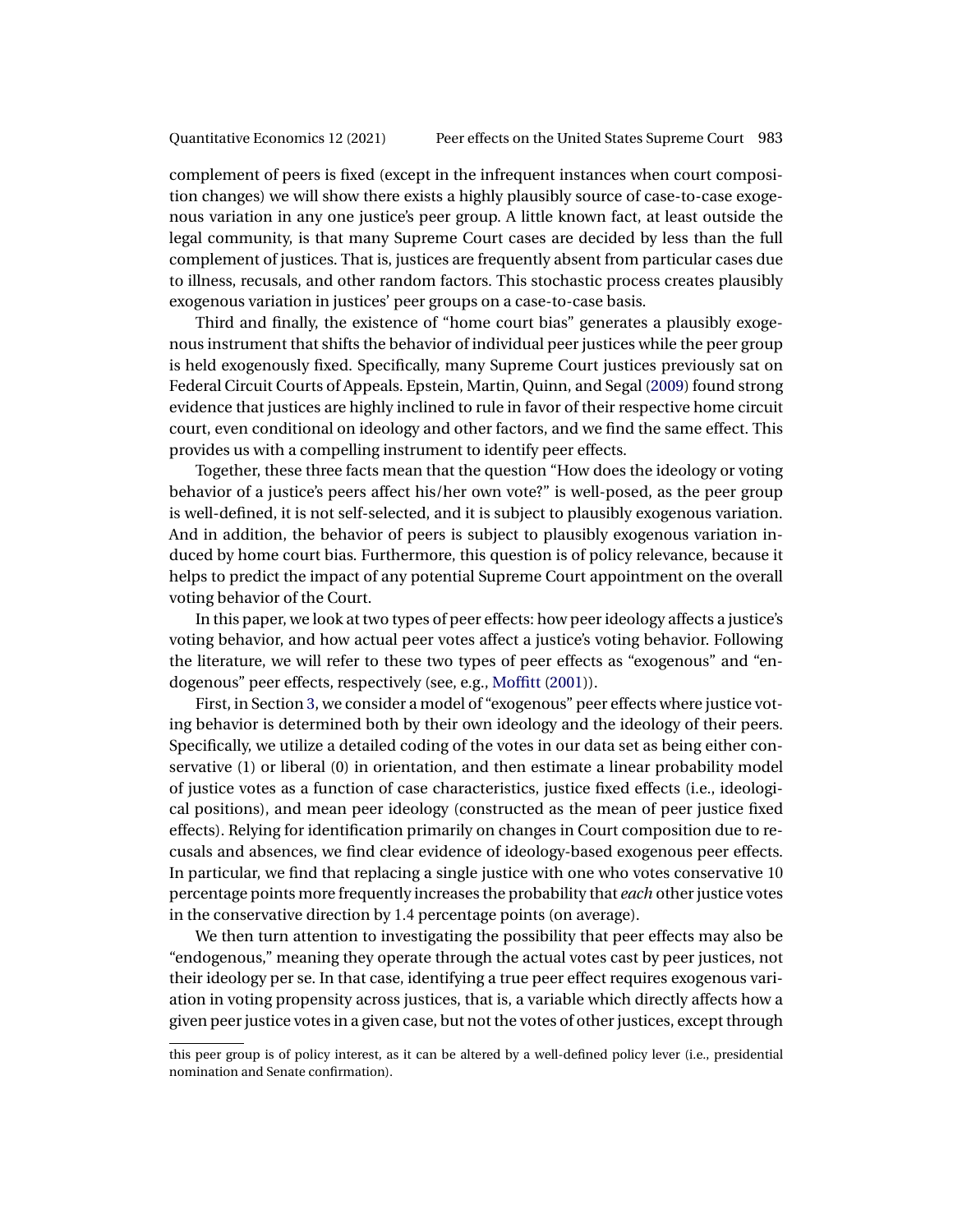<span id="page-3-0"></span>the vote of the directly affected peer. We argue that the "home court bias" instrument described earlier has these properties.

Properly investigating whether "endogenous" peer effects exist requires simultaneously testing for both "exogenous" and "endogenous" channels. This corresponds to the two terms in the most general "structural" model of peer effects discussed in [Moffitt](#page-37-0) [\(2001\)](#page-37-0), equation (16). As [Moffitt](#page-37-0) [\(2001\)](#page-37-0) and [Manski](#page-37-0) [\(1993\)](#page-37-0) noted, in the reduced form of this structural model, own votes depend on own ideology, peer ideology, and the exogenous factor (i.e., home court bias) that shifts peer votes conditional on ideology. In the absence of endogenous peer effects, the exogenous factor that shifts peer votes drops out of the reduced form. Thus, testing for significance of the "home court" bias of peers in the reduced form is a simple test for existence of endogenous peer effects (a test that should not be too sensitive to the exact functional form through which peer votes operate). When we estimate this reduced form (Section [4.3\)](#page-19-0), we find both peer ideology and home court bias of peers are significant, implying both exogenous and endogenous peer effects are present.

Hence, in Section [4.5,](#page-21-0) we estimate structural models with both exogenous and endogenous peer effects, relying on both recusals and home court bias as sources of exogenous variation. In our preferred model, we find that a single peer shifting their vote from liberal to conservative increases each other justice's conservative vote probability by roughly 11%. Thus, we find a strong causal impact of peer votes.

Finally, we examine whether peer effects change pivotal votes, and hence case outcomes, or if they merely affect the size of the majority. If peer effects merely push a decision from  $6-3$  to  $5-4$ , or vice versa, then they are of limited practical interest.<sup>5</sup> To address this question, we aggregate votes at the case level, and consider how a single justice's vote affects the collective voting behavior of their peers. We find strong evidence that peer effects can be pivotal. By affecting the votes of their peers, a single justice becoming 10% more likely to vote conservative increases the share of cases with a conservative outcome by 3-6 percentage points—excluding the mechanical effect of that justice's own vote—and reduces the share with a liberal outcome by 3-2 percentage points.

We are certainly not the first authors to consider the issues of judicial ideology and peer effects. Many political science and legal scholars have debated whether Supreme Court decision making is largely driven by justices' own narrow policy preferences, or whether justices are also constrained by higher legal principles, such as deference to precedence and judicial restraint [\(Bailey and Maltzman](#page-36-0) [\(2011\)](#page-36-0)), or political constraints, such as public opinion and executive discretion over compliance [\(Carrubba and Zorn](#page-36-0) [\(2010\)](#page-36-0)). There is a significant empirical literature estimating the ideological position of judges and justices on measures that encapsulate both viewpoints. For instance, [Martin](#page-37-0) [and Quinn](#page-37-0) [\(2002\)](#page-37-0) developed a dynamic item response model and estimate justice ideal points that can be time varying, and [Martin, Quinn, and Epstein](#page-37-0) [\(2005\)](#page-37-0) use the Martin– Quinn method to estimate the median Supreme Court justice on Courts dating from

<sup>5</sup>Of course, the credibility of the Court, and how political it looks, is an important issue, and is plausibly affected by the size of the majority in a case. 5–4 decisions breaking along the lines of the party of the appointing President, for instance, may be seen as particularly political and this could be damaging to the image of the Court.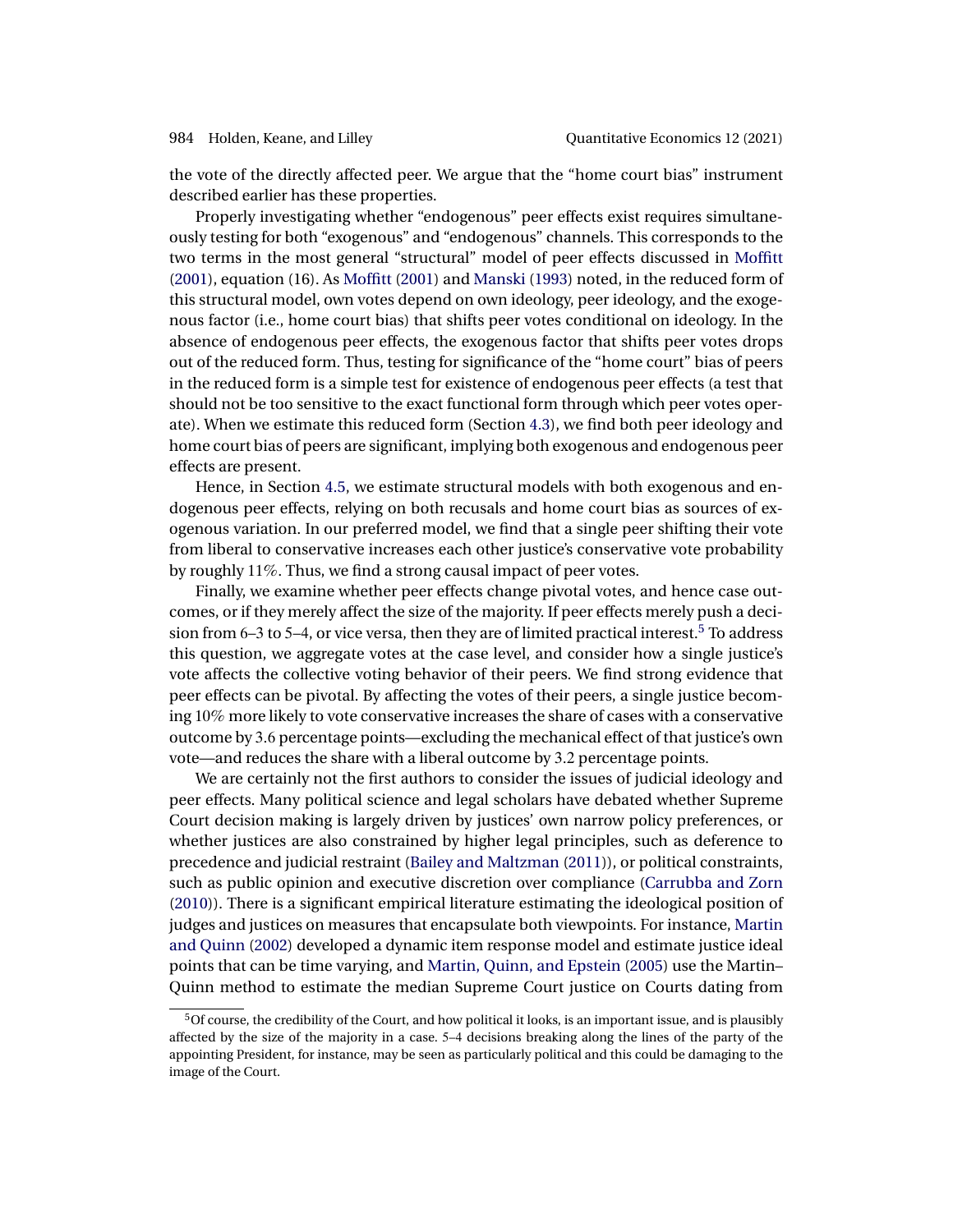<span id="page-4-0"></span>1937. If one thinks that peer effects operate through the characteristics of judges, then understanding judicial ideology is a necessary first step to study them, as well as being (arguably) of interest in its own right.

Perhaps closer to our paper is the literature on panel effects on lower courts. A large literature considers peer effects (often referred to as "panel effects") on U.S. Circuit Courts of Appeals.<sup>6</sup> Different authors emphasize different channels, such as: deliberation, group polarization, or aversion to dissent [\(Epstein, Landes, and Posner\(2011\)](#page-36-0)). [Fis](#page-37-0)[chman](#page-37-0) [\(2015\)](#page-37-0) argued that peer effects are best understood by reference to peers' votes rather than characteristics, and reanalyzes 11 earlier papers on Circuit Court "panel" voting, as well as new data.<sup>7</sup> He finds that—across the board—each judge's vote increases the probability that a given judge votes in the same direction by approximately 40 percentage points. [Boyd, Epstein, and Martin](#page-36-0) [\(2010\)](#page-36-0) considered the impact of female judges and only finds strong effects for sex discrimination cases, suggesting an information channel is operative rather than alternative theories of influence (see also [Peresie](#page-37-0) [\(2005\)](#page-37-0)). [Epstein and Jacobi](#page-36-0) [\(2008\)](#page-36-0) argued the power of the median justice is due to bargaining power, not personality, and that ideological remoteness of the median justice makes them pivotal over a greater range of the ideological spectrum.

Relative to this literature, we make several contributions: One, we focus on the United States Supreme Court rather than U.S. Circuit Courts of Appeals. Two, we analyze both the ideological channel and the vote channel using a novel identification strategy. And three, we focus on both peer effects and their impact in altering case outcomes. Methodologically, we also prevent a simple new method to estimate models where peer effects operate through fixed effects of peers.

Once one is convinced that peer effects on the Supreme Court exist, a key question is what drives them. Perhaps the most most obvious channel is effects via persuasion. In the context of lower courts, several other possibilities have been raised, including: deliberation, group polarization, and aversion to dissent. In fact, our estimates would capture interdependence in justice votes due to any team-production based phenomena, including horsetrading (i.e., vote trading), dissent aversion, etc. Our paper is primarily about testing for existence of peer effects, not isolating the mechanisms through which they operate. But we touch on that question in our concluding remarks, where we also offer estimates of peer effects by issue area.

The paper is organized as follows: Section [2](#page-5-0) describes the data. Section [3](#page-6-0) presents our analysis of the ideological channel for peer effects, while Section [4](#page-16-0) studies the ideological and voting channels jointly. Section [5](#page-24-0) examines peer effects on case outcomes, and Section [6](#page-26-0) concludes.

<sup>6</sup>Some notable papers in this literature are [Revesz](#page-37-0) [\(1997\)](#page-37-0), [Miles and Sunstein](#page-37-0) [\(2006\)](#page-37-0), and [Posner](#page-37-0) [\(2008\)](#page-37-0).

<sup>&</sup>lt;sup>7</sup>He replaces the characteristics of panel colleagues with their votes, so the votes are endogenous, but colleague characteristics can be used as an instrument for colleague votes, assuming that they have no direct causal effect.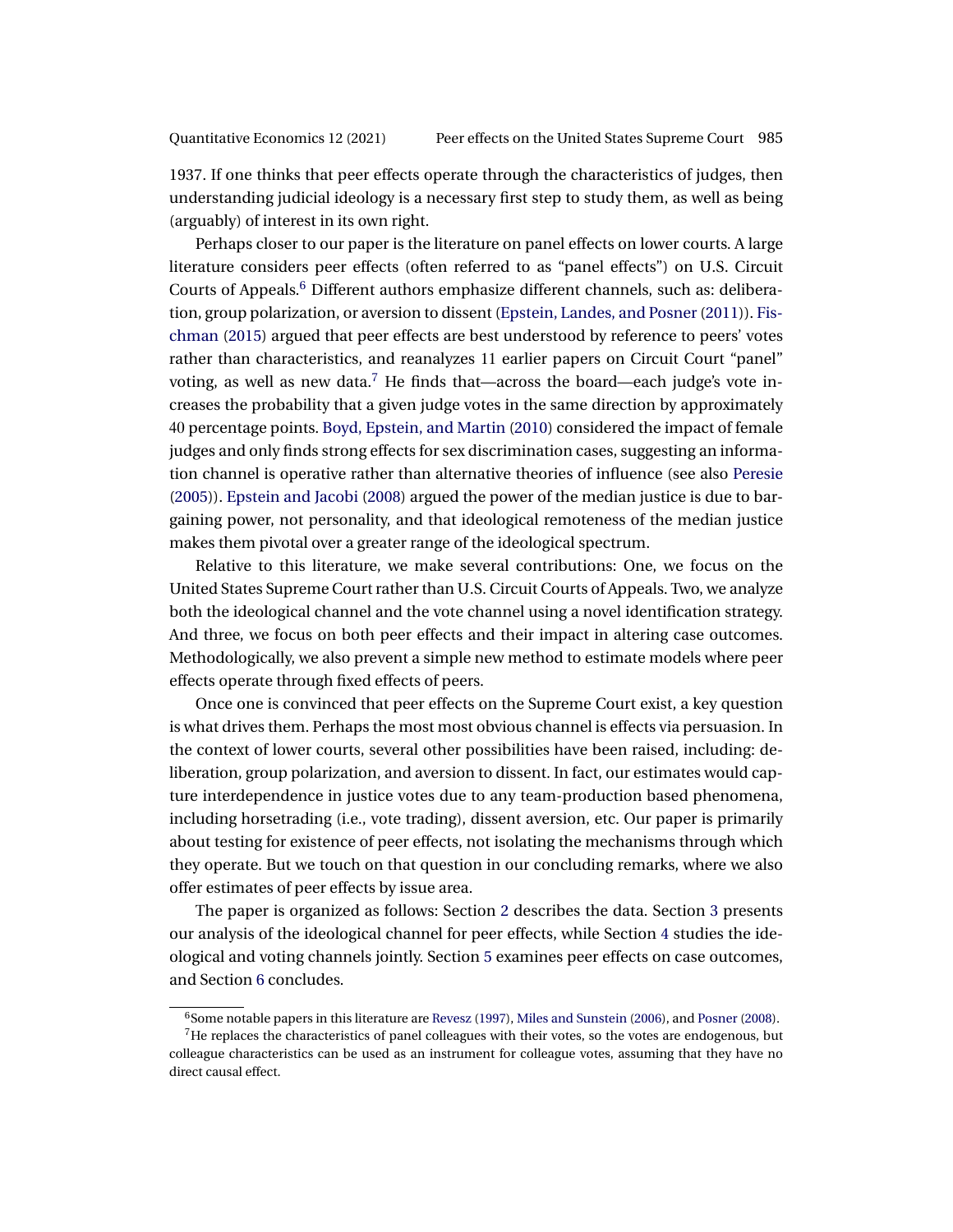### 2. DATA ON SUPREME COURT VOTES

<span id="page-5-0"></span>The Supreme Court Database, developed by [Spaeth and Epstein](#page-38-0) [\(2014\)](#page-38-0), contains almost the entire universe of cases decided from the 1946 to 2013 terms.<sup>8</sup> It provides detailed information on each case, including the participants, the legal issue area, the court term when the case was heard and opinions issued, the winning party and the vote margin. The data includes the identity and vote of each justice, for each case in which they were involved. This allows us to model the votes of individual justices, and how they relate to the identity and voting decisions of the peers. For almost all cases, votes are categorized as ideologically liberal or conservative, following an explicit set of rules. Exceptions to this occur in cases without any clear ideological underpinning.

We augment these data with biographical information on justices from the U.S. Supreme Court Justices Database developed by Epstein, Walker, Staudt, Hendrickson, and Roberts [\(2013\)](#page-37-0). This provides information on which, if any, Circuit Court of Appeals a justice previously served on, and the length of their tenure on that court. This allows us to construct our "home court bias" instrument.

In total, these data provide information on 116,362 votes (including absences and recusals) involving 12,981 legal provision-case pairs from  $8561$  cases.<sup>9</sup> Once we exclude absences, recusals and cases without any ideological direction, the data contain 110,729 votes from 8420 cases (and 12,779 legal provision-case pairs).<sup>10</sup> One quarter of these cases involve a vote by less than the full panel of nine serving justices. Votes are ideologically balanced, with 48% issued in the conservative direction. In contrast, a slight majority (55%) of directional lower court decisions reviewed by the Supreme Court are in the conservative direction. There is a strong tendency towards overturning lower court decisions; 60% of Supreme Court decisions and 58% of individual justice votes are for reversal. The Supreme Court only reviews a small fraction of cases, so of course it tends to hear cases where several justices believe the lower court *may* have erred.

Table [1](#page-6-0) breaks down vote directions by legal issue area. Of the 11 high-level issueareas in the database with a nontrivial number of cases, the conservative vote share over the 1946–2013 range of court terms varies from 29% conservative for Federal Taxation cases to 60% conservative in privacy cases. Grouping instead by the Circuit Court of Appeals that previously heard the case (for the  $~\sim 60\%$  of cases that source from such a court) the conservative share of votes ranges from 43% for cases from the Seventh Circuit to 54% for Ninth Circuit cases. The variation in vote ideology is much greater across justices: the conservative vote share ranges from 22% for William O. Douglas to 72% for Clarence Thomas (see Table [2](#page-7-0) for details). Appendix C Figure [3](#page-36-0) shows that the conservative vote share has varied substantially over time.

 $8$ For example, per curiam decisions are not included unless the Court provided a summary or opinions were issued.

<sup>&</sup>lt;sup>9</sup>Some cases involve separate votes on different points of law, or "provisions."

 $10A$  small number of cases result in tied votes, following which the votes of individual justices are typically not made public. Provided that the case had a lower court decision with stated ideological direction, so that the case is known to have ideological relevance, the vote direction for each justice is coded as 0-5 by convention.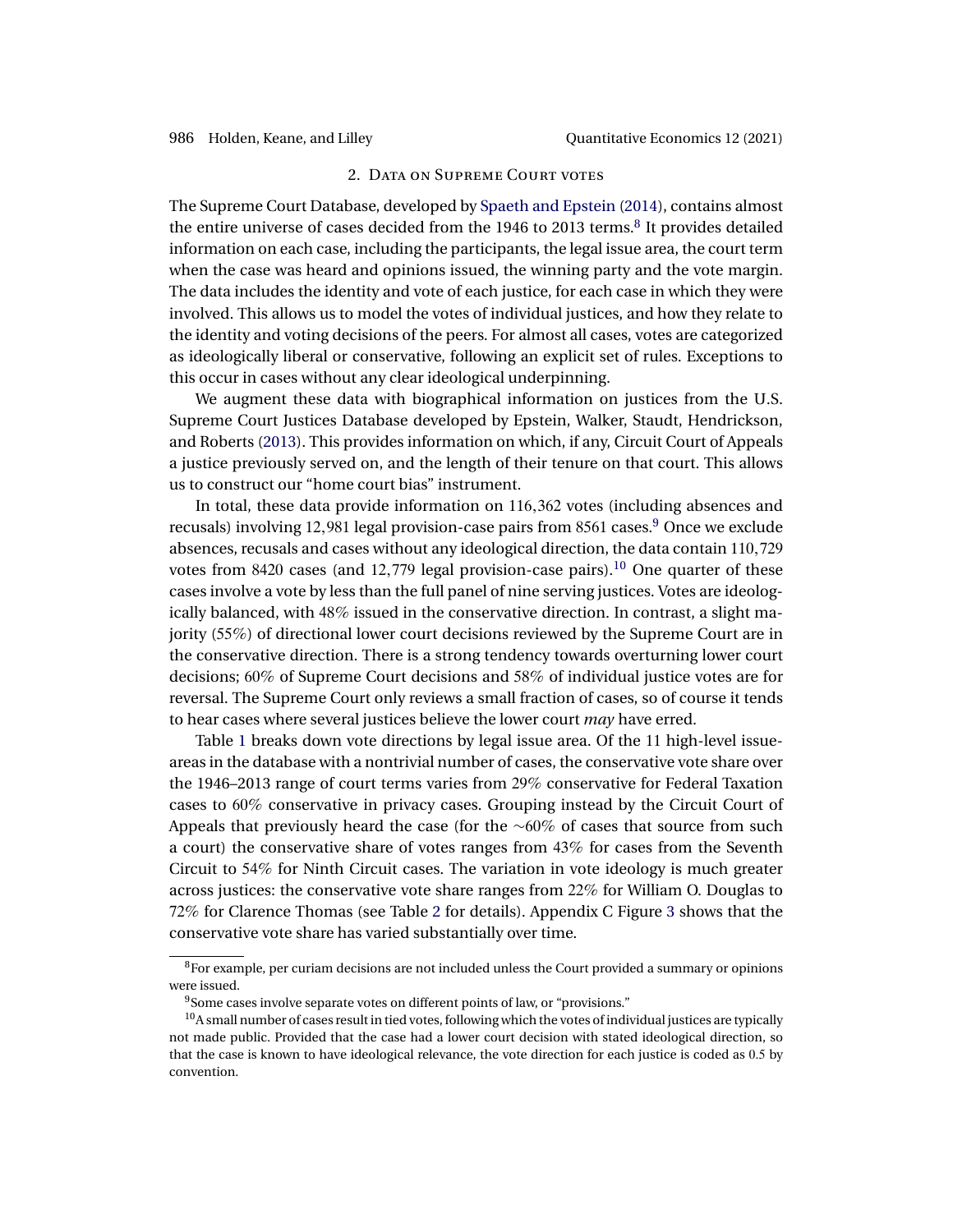<span id="page-6-0"></span>Quantitative Economics 12 (2021) Peer effects on the United States Supreme Court 987

|                         | <b>Votes</b> | Provisions | <b>Vote Direction</b><br>(Cons. %) | <b>Lower Court</b><br>(Cons. %) | Overturn<br>$(\%)$ |
|-------------------------|--------------|------------|------------------------------------|---------------------------------|--------------------|
| Total                   | 110,729      | 12,779     | 47.58                              | 55.03                           | 58.18              |
| Legal Issue Area        |              |            |                                    |                                 |                    |
| Criminal procedure      | 22,549       | 2585       | 52.12                              | 63.07                           | 60.23              |
| Civil rights            | 18,435       | 2112       | 44.87                              | 53.47                           | 58.71              |
| First amendment         | 9895         | 1140       | 45.92                              | 56.66                           | 56.25              |
| Due process             | 4975         | 577        | 42.57                              | 53.65                           | 59.84              |
| Privacy                 | 1483         | 169        | 60.35                              | 30.21                           | 57.38              |
| Attorneys               | 1122         | 130        | 43.23                              | 52.05                           | 60.34              |
| Unions                  | 4387         | 506        | 45.25                              | 57.53                           | 55.87              |
| Economic activity       | 21,447       | 2500       | 42.28                              | 48.82                           | 57.20              |
| Judicial power          | 17,041       | 1976       | 58.32                              | 54.18                           | 58.33              |
| Federalism              | 5805         | 670        | 43.65                              | 56.66                           | 58.23              |
| <b>Federal taxation</b> | 3415         | 394        | 29.49                              | 56.78                           | 52.71              |
| Circuit Court           |              |            |                                    |                                 |                    |
| Federal                 | 937          | 107        | 46.21                              | 43.00                           | 62.82              |
| First                   | 2125         | 246        | 47.01                              | 40.82                           | 51.40              |
| Second                  | 8107         | 934        | 48.35                              | 50.70                           | 54.85              |
| Third                   | 5008         | 575        | 51.54                              | 49.84                           | 54.21              |
| Fourth                  | 4471         | 512        | 45.96                              | 60.88                           | 55.40              |
| Fifth                   | 7907         | 914        | 43.49                              | 65.12                           | 60.88              |
| Sixth                   | 5558         | 644        | 47.59                              | 50.55                           | 60.17              |
| Seventh                 | 5523         | 645        | 42.97                              | 59.07                           | 58.63              |
| Eighth                  | 4046         | 465        | 45.30                              | 48.60                           | 57.94              |
| Ninth                   | 11,835       | 1359       | 54.30                              | 38.27                           | 62.80              |
| Tenth                   | 3153         | 367        | 51.03                              | 51.22                           | 60.01              |
| Eleventh                | 2203         | 247        | 44.80                              | 67.68                           | 57.10              |
| D.C.                    | 6961         | 818        | 52.15                              | 51.13                           | 59.46              |

TABLE 1. Descriptive statistics for votes and vote direction.

# 3. Exogenous ideology-based peer effects

First, we assume exogenous peer effects. That is, we assume peer effects work directly through ideological positions, with the votes of one justice directly influenced by the ideological positions of the other justices. In the terminology of Manski, this is a *contextual peer effect* as justice ideology is predetermined with respect to interactions with other justices. Under this mechanism, the voting decisions of a particular justice are influenced by the ideological positions of peer justices, regardless of how those peer justices actually vote in a particular case.

# 3.1 *Model and estimation method*

We assume justices' votes are influenced by their own ideology, the factual context of the case, and the ideology of peers. The ideological direction of the vote by justice  $j$  in case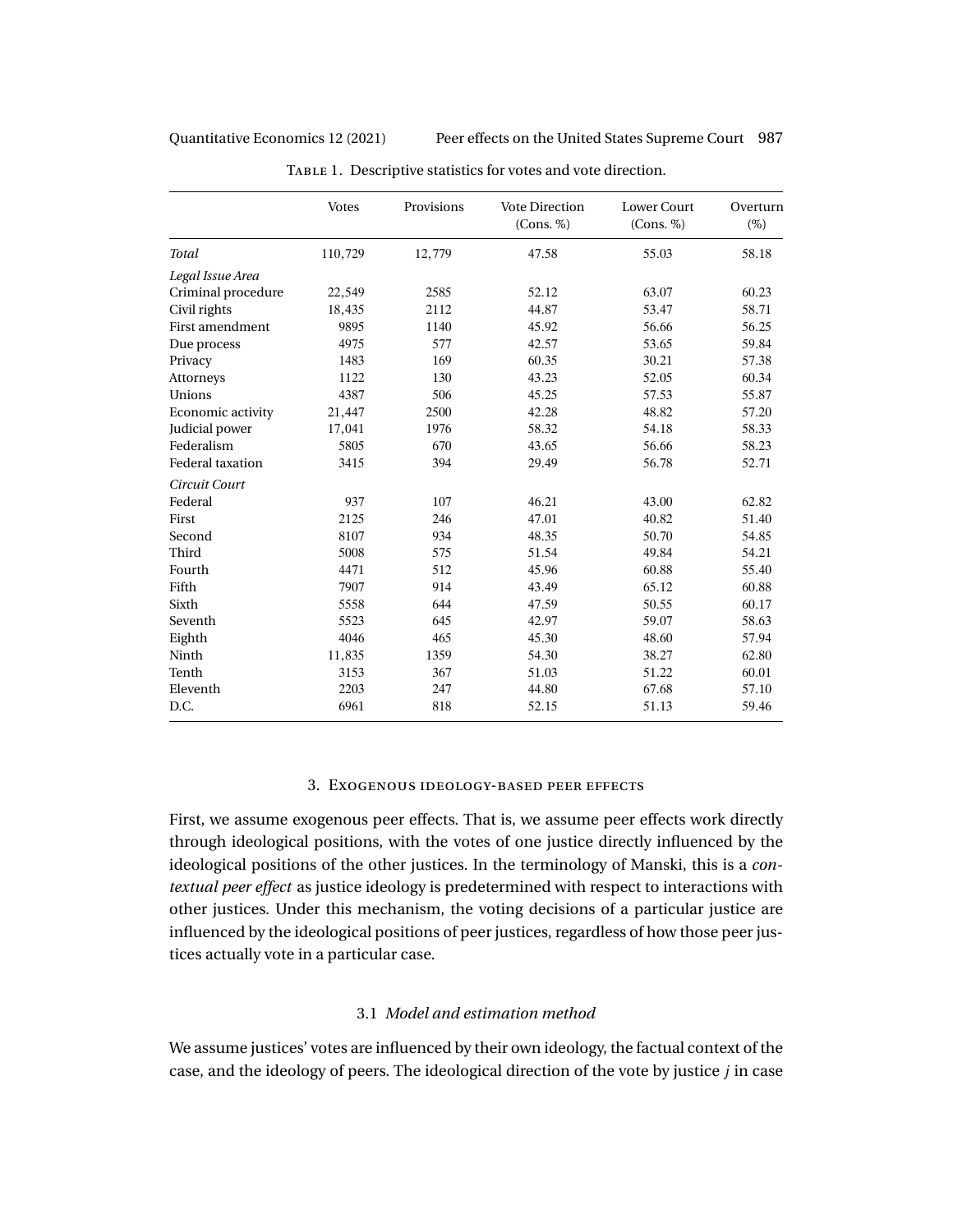<span id="page-7-0"></span>

| Justice         | <b>Ideology Estimate</b> | Segal-Cover Score | Conservative<br><b>Vote Share</b> | Party of President |
|-----------------|--------------------------|-------------------|-----------------------------------|--------------------|
| W. O. Douglas   | 0.1969                   | 0.730             | 0.2154                            | Democratic         |
| W. B. Rutledge  | 0.2042                   | 1.000             | 0.2336                            | Democratic         |
| F. Murphy       | 0.2137                   | 1.000             | 0.2424                            | Democratic         |
| T. Marshall     | 0.2435                   | 1.000             | 0.2802                            | Democratic         |
| W. J. Brennan   | 0.2728                   | 1.000             | 0.2930                            | Republican         |
| H. L. Black     | 0.2775                   | 0.875             | 0.2820                            | Democratic         |
| A. Fortas       | 0.2830                   | 1.000             | 0.3082                            | Democratic         |
| E. Warren       | 0.2896                   | 0.750             | 0.2703                            | Republican         |
| A. J. Goldberg  | 0.3092                   | 0.750             | 0.2404                            | Democratic         |
| J. P. Stevens   | 0.3976                   | 0.250             | 0.3889                            | Republican         |
| R. B. Ginsburg  | 0.4468                   | 0.680             | 0.3863                            | Democratic         |
| S. Sotomayor    | 0.4748                   | 0.780             | 0.3712                            | Democratic         |
| D. H. Souter    | 0.4749                   | 0.325             | 0.4183                            | Republican         |
| H. A. Blackmun  | 0.4755                   | 0.115             | 0.4790                            | Republican         |
| S. G. Brever    | 0.4853                   | 0.475             | 0.4160                            | Democratic         |
| E. Kagan        | 0.5034                   | 0.730             | 0.3963                            | Democratic         |
| P. Stewart      | 0.5179                   | 0.750             | 0.5046                            | Republican         |
| T. C. Clark     | 0.5241                   | 0.500             | 0.4764                            | Democratic         |
| B. R. White     | 0.5345                   | 0.500             | 0.5201                            | Democratic         |
| F. M. Vinson    | 0.5681                   | 0.750             | 0.5635                            | Democratic         |
| F. Frankfurter  | 0.5735                   | 0.665             | 0.5394                            | Democratic         |
| S. Minton       | 0.5974                   | 0.720             | 0.5688                            | Democratic         |
| S. F. Reed      | 0.5998                   | 0.725             | 0.5708                            | Democratic         |
| H. H. Burton    | 0.6030                   | 0.280             | 0.5669                            | Democratic         |
| L. F. Powell    | 0.6070                   | 0.165             | 0.6084                            | Republican         |
| C. E. Whittaker | 0.6102                   | 0.500             | 0.5516                            | Republican         |
| R. H. Jackson   | 0.6192                   | 1.000             | 0.6157                            | Democratic         |
| J. Harlan II    | 0.6269                   | 0.875             | 0.5729                            | Republican         |
| W. E. Burger    | 0.6605                   | 0.115             | 0.6574                            | Republican         |
| S.D.O'Connor    | 0.6790                   | 0.415             | 0.6245                            | Republican         |
| A. M. Kennedy   | 0.6918                   | 0.365             | 0.6042                            | Republican         |
| J. G. Roberts   | 0.7374                   | 0.120             | 0.6126                            | Republican         |
| W. H. Rehnquist | 0.7640                   | 0.045             | 0.7134                            | Republican         |
| A. Scalia       | 0.7813                   | 0.000             | 0.6793                            | Republican         |
| S.A. Alito      | 0.8020                   | 0.100             | 0.6653                            | Republican         |
| C. Thomas       | 0.8293                   | 0.160             | 0.7157                            | Republican         |

TABLE 2. Justice ideology fixed effects and justice characteristics.

*Note*: The ideology estimates are the fixed effects estimates from Model 1B, which includes justice, issue area, circuit court, and term fixed effects, as well as the mean *active* peer ideology measure. Note that only the relative values of the justice fixed effects are meaningful. So we normalize the mean of the ideology estimates to match the mean conservative vote share (net of the effects of the controls).  $N = 110,729$  votes.

 $c,$  which we denote by  $d_{jc}$  , is either conservative (1) or liberal (0). We consider a linear probability model:

$$
p(d_{jc} = 1 | \alpha, \beta, \delta, X_c, I_{jc}) = \alpha_j + \beta_p \times \frac{1}{|I_{jc}|} \sum_{i \in I_{jc}} \alpha_i + X_c' \beta_x + \delta_{t(c)}.
$$
 (1)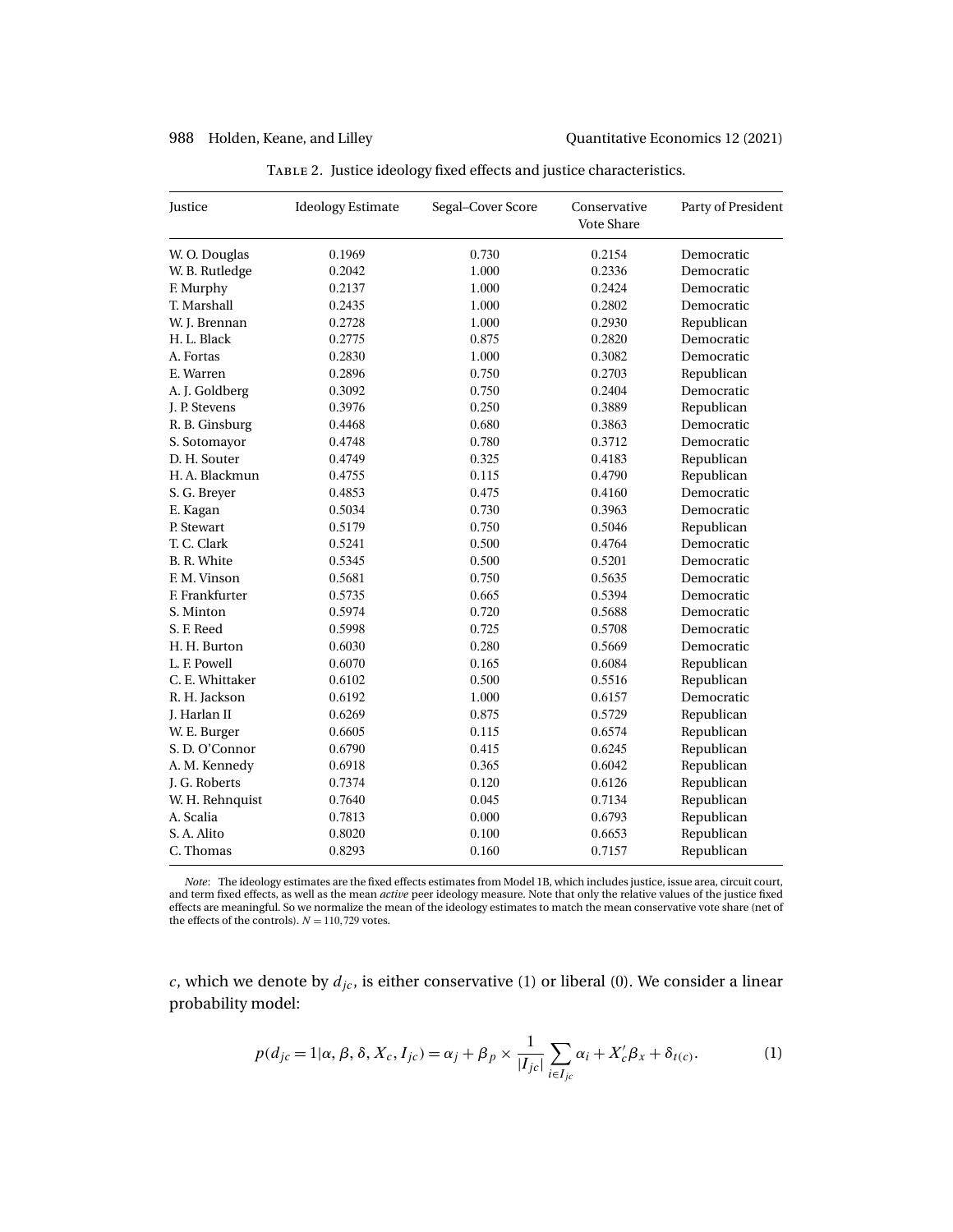<span id="page-8-0"></span>

Here,  $\alpha_j$  is a justice fixed effect that captures ideology of justice  $j.$  The term  $\frac{1}{|I_{jc}|}\sum_{i\in I_{jc}}\alpha_i$ is the mean ideology of the set of peer justices who are involved in case c, where  $I_{ic}$  denotes the set of peers of justice  $j$  in case  $c$ . Crucially, peers vary across cases in a way that we will argue is plausibly exogenous.  $\beta_p$  captures the effect of mean peer ideology. A positive coefficient indicates that judges' votes are pulled toward the (mean) ideological position of their peers. $^{11}$   $X^{\prime}_c$  is a vector of observed case characteristics, with effects captured by  $\beta_x$ . Finally,  $\delta_{t(c)}$  is a fixed effect for the court term  $t(c)$ , meant to account for systematic changes in justice ideology over time.

Note that the vote probability  $p(d_{ic} = 1|-\text{)}$  is a nonlinear function of the vector of peer justice ideologies  $\alpha$  because the influence of the latter is case specific, depending on the set  $I_{jc}$ . Indeed, if the peer ideology term  $\frac{1}{|I_{jc}|}\sum_{i\in I_{jc}}\alpha_i$  were simply a linear function of peer ideologies, as in  $\frac{1}{8}\sum_i \alpha_i$ , that is, if the peer group did not vary, then we could not identify the impact of own ideology on justice votes as distinct from the impact of peers.

We may estimate equation [\(1\)](#page-7-0) by nonlinear least squares (NLLS) as in

$$
\min_{\alpha,\beta,\delta} \sum_{c,j} \left[ d_{jc} - p(d_{jc} = 1 | \alpha, \beta, \delta, X_c, I_{cj}) \right]^2.
$$
 (2)

Let  $\theta = (\alpha, \beta, \delta)$  denote the complete set of parameters, and let  $w_{jc} = (d_{jc}, I_{cj}, X_c)$  denote the data for observation j, c. Then we define  $q(w_{ic}, \theta) = [d_{ic} - p(d_{ic} = 1 | \alpha, \beta, \delta,$  $(X_c, I_{cj})]^2$ , allowing us to write the NLLS problem as  $\min_{\theta}\sum_{c,j}q(w_{jc},\theta).$ 

At first glance, this seems like a complex problem as we must search over the entire vector  $\alpha$  of 36 justice ideologies, along with the other model parameters. In Appendix [A,](#page-28-0) we present a simple and fast iterative procedure to solve the NLLS problem. This procedure converges to the solution in three iterations, each of which only requires running a linear regression.12 Of course, our ability to compute the NLLS estimator in a finite sample is separate from the issue of consistency.

As [Wooldridge](#page-38-0) [\(2010,](#page-38-0) page 399), discussed, a key assumption for consistency of the NLLS estimator of  $\theta$  defined in (2) is correct specification of the conditional mean function. This means we can write  $E[d_{ic}|X_c, I_{ci}] = p(d_{ic} = 1 | \theta_0, X_c, I_{ci})$  for some  $\theta_0$  in the admissible parameter space  $\Theta$ . Concretely, the expectation here is taken over the distribution of case/justice-specific variables  $U_{jc}$  that are observed by justices but not by us, and that generate randomness in vote outcomes from our perspective. We expect these to be positively correlated across justices within a case. For example, technical aspects of a case may strongly dictate a vote in a particular direction regardless of a justice's ideology. The key *substantive* assumption that allows us to consistently estimate the peer

 $11$ We argue that mean ideology of peers is a sensible way to measure peer effects. As peers compete for influence, each should have greater weight the fewer peers are present. Conversely, if the influence of each peer does not decline at least proportionately as the number of peers increases, one obtains the odd implication that very large groups should exhibit near unanimity in making decisions, if positive peer effects exist.

<sup>&</sup>lt;sup>12</sup>In earlier versions of this paper, we presented a simple two-step procedure that gives estimates of  $\beta_p$ that are subject only to a mild scale bias. In Appendix [A,](#page-28-0) we explain why a third iteration solves the NLLS problem. Correct standard errors may be obtained using the Hessian of the NLLS objective evaluated at the solution. In practice, this is irrelevant because the justice fixed effects are so precisely estimated, due to the large number of decisions we observe.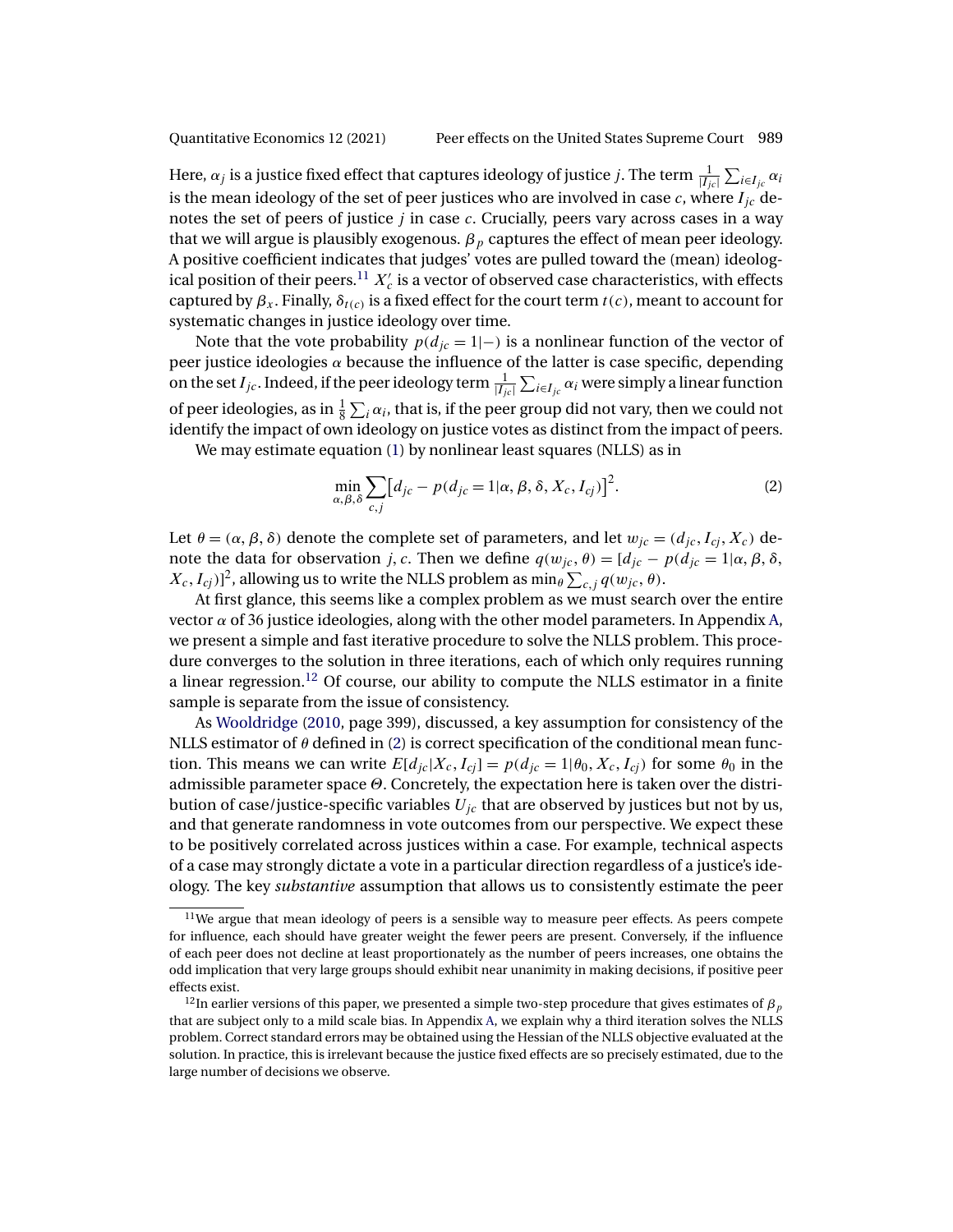<span id="page-9-0"></span>effect  $\beta_p$  is that peer group composition  $I_{jc}$  is independent of the  $U_{jc}$ . As a counterexample, if liberal justices tended to absent themselves from cases where technical factors captured by the  $U_{jc}$  made a conservative outcome very likely, then we would exaggerate the influence of peers.

Consistency also relies on several technical assumptions: First, identification requires that  $\theta_0$  uniquely solves the population problem  $\min_{\theta} E[q(w, \theta)]$ . The function  $q(w, \theta)$  must be bounded, and it must be continuous on the closed and bounded parameter space  $\Theta$ . Continuity follows from the functional form in [\(1\)](#page-7-0), and both  $q(w, \theta)$ and  $\Theta$  are naturally bounded as they map linearly into probabilities. As we have a modest number of justices but a very large number of cases, it is natural to view consistency as arising from the number of cases per justice growing large while the number of justices is held fixed. In particular, large cases per justice enables us to achieve consistent estimates of the justice fixed effects.<sup>13</sup>

Asymptotic normality requires additional assumptions, including that  $q(w, \theta)$  be twice continuously differentiable with a Hessian that is bounded element-by-element, which again is clear from [\(1\)](#page-7-0). Of practical importance is that we need to use a robust covariance matrix that accommodates the positive within-case correlation of the case/justice-specific unobservables  $U_{ic}$ . Accordingly, we cluster all standard errors at the case level.

## 3.2 *Empirical specification*

Our baseline specification in [\(1\)](#page-7-0), which we call "Model 1," includes a fixed effect to capture justice ideology, and term fixed effects  $\delta_{t(c)}$  to capture systematic ideological drift over time. The vector  $X_c$  of observable case characteristics includes the legal issue area, fixed effects for the Circuit Court of Appeals (if any) that previously heard the case, and the ideological direction of the decision made by the lower court. Also, we control for whether the case sourced from a Circuit Court of Appeals for which the justice previously served, and the number of years of that service, if any. These latter two variables are also interacted with the decision of the lower court.

We also consider two generalizations of our baseline specification. First, we allow for richer models of justice ideology. Ideology may be multidimensional, differing by issue area. To capture this, in Model 2, we incorporate justice-by-legal-issue-area fixed effects  $\alpha_j^l$ , where  $l$  denotes issue area (replacing the  $\alpha_j$  in Model 1). Ideology may also vary over time. For instance, if there is nonsystematic ideological drift, such as polarization where conservative and liberal justices move toward the extremes. Thus, Model 3 further allows justice ideology to vary over time, by including justice by issue area by "natural court" fixed effects  $\alpha_j^{l,nc}$  (replacing  $\alpha_j^l$ ).<sup>14</sup>

<sup>&</sup>lt;sup>13</sup>We can write the NLLS objective function as  $\min_{\theta} N_c^{-1} \sum_c \sum_j I_j^c q(w_{jc}, \theta) = \min_{\theta} N_c^{-1} \sum_c Q(w_c, \theta)$ , where  $I_j^c$  indicates presence of justice *j* in case *c*. The conditions stated in the text guarantee uniform (in  $\theta$ ) convergence in probability of  $N_c^{-1}\sum_c Q(w_c, \theta)$  to  $E[Q(w, \theta)]$  as  $N_c \to \infty$  with a fixed set of justices, where the expectation is taken over draws from the population distribution of cases. Uniform convergence is the key technical requirement for consistency of NLLS; see [Wooldridge](#page-38-0) [\(2010,](#page-38-0) page 402).

<sup>&</sup>lt;sup>14</sup>A natural court *nc* is a period during which no personnel change occurs on the court.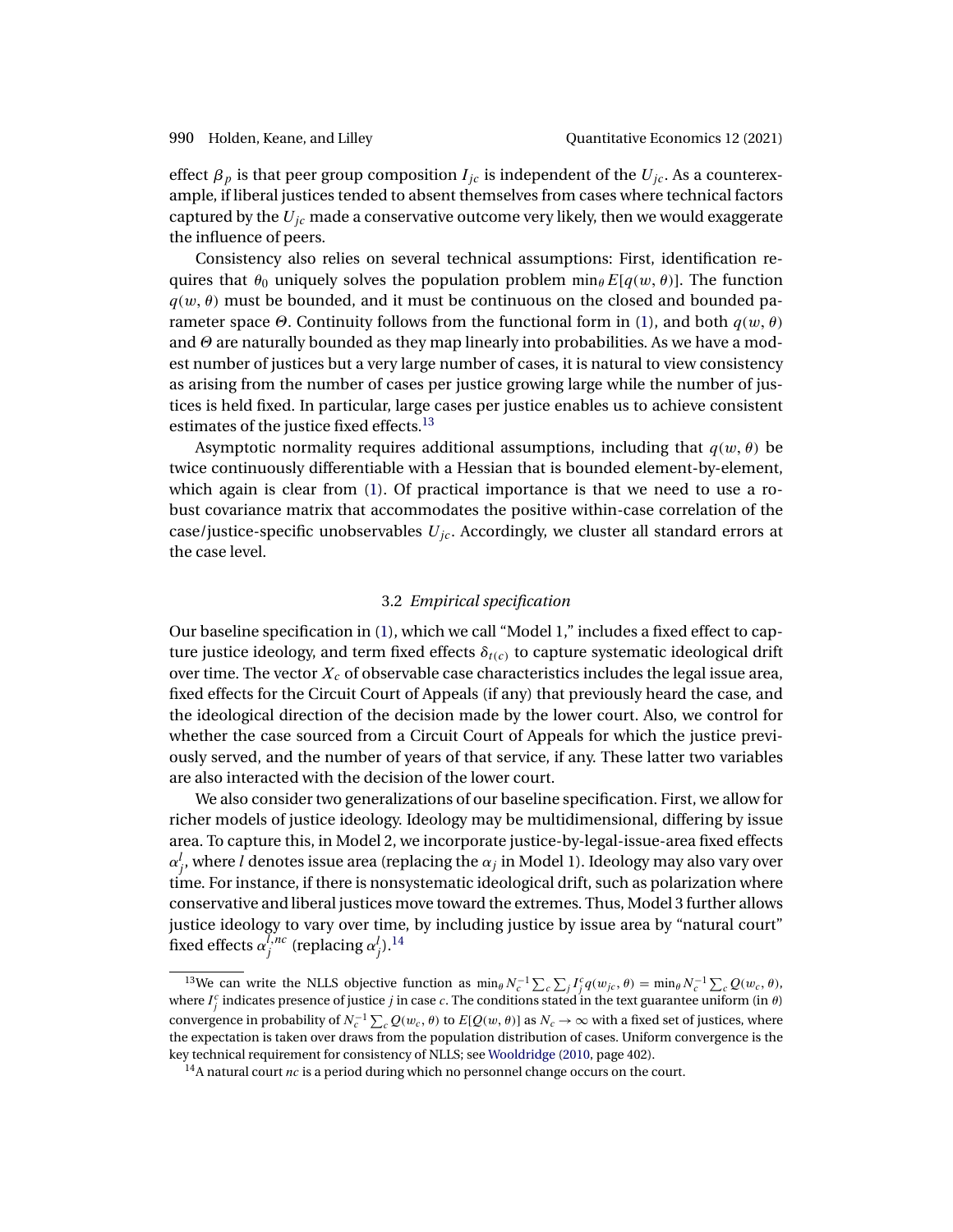Second, we allow for common shocks to the ideology of all justices on the court at a given time. If justice votes or ideology are subject to common shocks, it may lead to a spurious finding of peer effects. This is, of course, a common problem in peer effect regressions. In our base specification (Model 1), we deal with this by including term fixed effects to absorb common ideological drift of justices over time. But if there exists systematic ideological drift that differs by issue area, it will not be fully absorbed by  $\delta_{t(c)}$ . Accordingly, in Models 2 and 3, we add issue-area-by-term fixed effects  $\delta_{t(c)}^{l}$  to account for any such differential ideological drift.

We also consider three alternative specifications of the peer variable  $\frac{1}{|I_{jc}|}\sum_{i\in I_{jc}}\alpha_i$  in equation [\(1\)](#page-7-0). In version "A" of our model, we define the peer group  $I_{c,i}$  for a particular case as consisting of all other justices on the Court. In version "B"—which is our preferred model—we define the peer group  $I_{c,i}$  as consisting of only those justices who are active and voting in a case (hereafter, "active justices"). In version "C," we include both the active peer ideology measure as well the mean ideology of the justices who are absent for a particular case.<sup>15</sup> We view this as a placebo test, designed to test if absence is as good as random. It is hard to rationalize why absent justices should matter. Thus, if absent justice ideology is significant, it implies selection into absence based on case unobservables, the key threat to consistency we discussed in Section [3.1.](#page-6-0)

# 3.3 *Identification of exogenous peer effects*

Before presenting our results, we discuss the source of the identifying variation exploited in the regressions, and the thought experiments that this variation correspond to. The key difficulty in identifying peer effects in the Supreme Court context is that there is little structural panel rotation. Unlike some other courts, cases do not involve random assignment of a subset of justices, and further, the cohort of justices evolves slowly over time. Intuitively, these features complicate the task of separating peer effects from joint ideological drift of justices over time.

Consider the variation in peer ideology, as measured by the mean ideology of *all* other justices on the Court. The cohort of peers, and thus the ideology of a given justice's peers only changes on the rare occasions when court composition permanently changes. And as term fixed effects absorb across term variation, identification relies only on mid-term retirements, deaths, and appointments of new justices. Here, the ideal thought experiment is comparing how the eight continuing justices vote in two otherwise identical cases in a term, when the ninth justice present in the first case retires and is replaced by a different justice for the second case. Needless to say, such changes in composition are rare; there is little of this variation to exploit, so estimates of the effects of the ideology of all peers are underpowered.

Accordingly, we focus attention on our second peer measure, namely the mean ideology of other *active* justices. As we noted in Section [2,](#page-5-0) at least one justice is absent or

<sup>&</sup>lt;sup>15</sup>If multiple justices are absent, we argue their mean ideology is the natural measure of their potential influence. In regressions containing an absent peer justice term, the mean ideology of justices absent from a case is set to zero if no justices are absent. A dummy for the whether any justice was absent in the case is also added, to ensure the results are only identified using variation in the ideology of absent justices, and not an arbitrary normalization.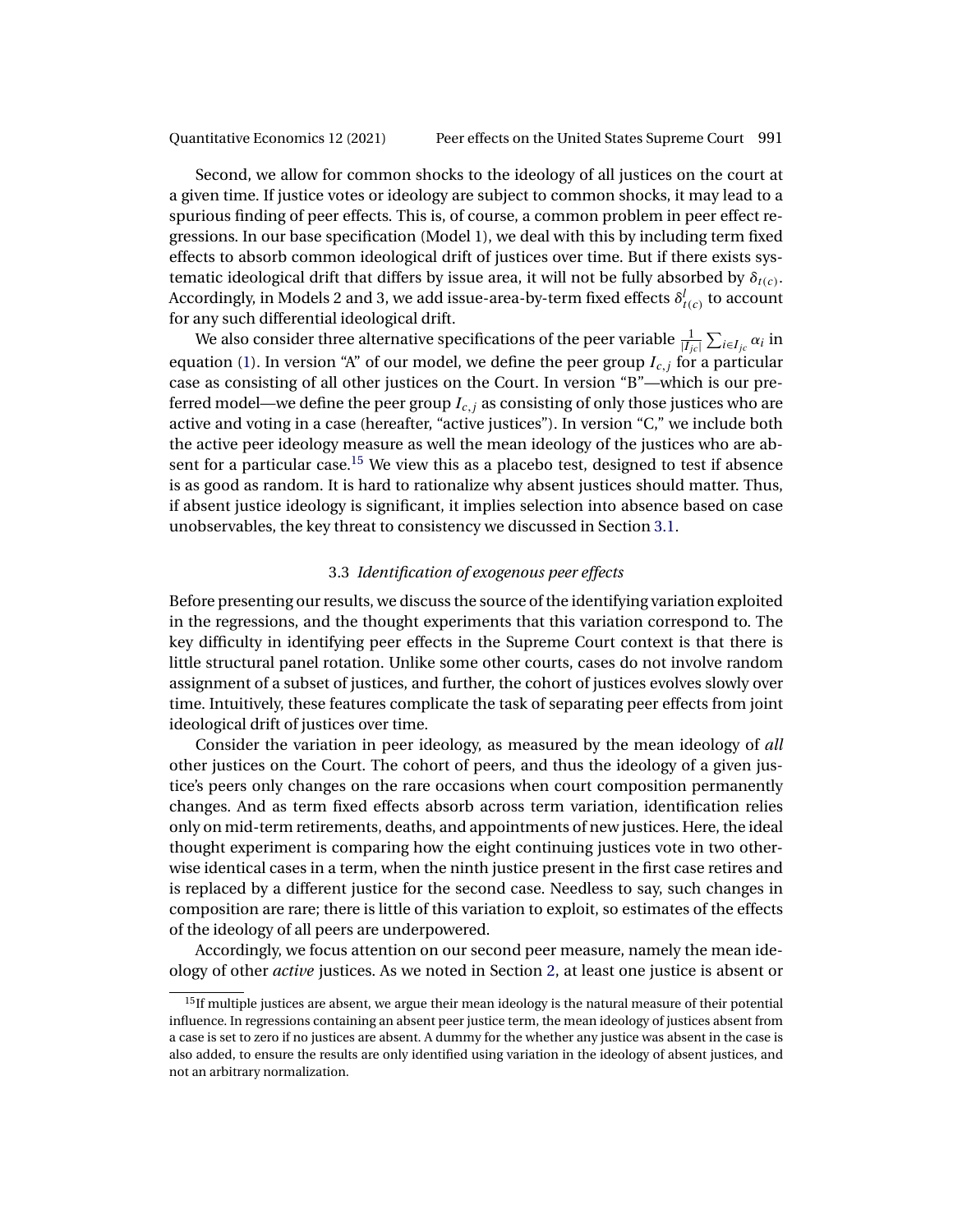<span id="page-11-0"></span>missing in roughly  $\frac{1}{4}$  of all cases. This provides a natural source of within-term variation in the set of peers from case to case. Furthermore, peer ideology as measured by *active* peers varies substantially within term irrespective of whether ideology is measured by justice, or by justice-issue area pair.

While official reasons for absence are in general not publicly stated, typical reasons include illness, not being confirmed to the Court at the time oral argument took place (for mid-term appointments), or recusal if a justice has heard the case on a lower court, argued it in a previous role as US solicitor general, or owns stock in a firm affected by the case. A justice may also be "missing" from a case (as distinct from absent) because they have died and not yet been replaced. Our identification strategy primarily leverages this case-by-case variation in court composition to isolate the effect of peer ideology on justice votes. Here, the ideal thought experiment is to compare how the common seven justices vote in two otherwise identical cases that differ only in that justice  $j$  is absent in the former and justice k is absent in the latter.<sup>16</sup>

# 3.4 *Testing the exogeneity of justice absences*

In estimating peer effects using absence-based variation in peer ideology, it is necessary to address concerns about whether absences may be endogenous. As we discussed in Section [3.1,](#page-6-0) if justices' participation decisions are correlated with case unobservables that affect votes, then variation in court composition is tainted by selection bias. This, in turn, may generate spurious correlation between a justice's votes and the ideology of active peers, biasing our estimates of peer effects. This concern is more acute if justices can exercise substantial discretion in choosing when to be absent. We pursue two approaches to deal with this concern:

Our first approach is to construct placebo tests where we control for both active and absent peer ideology.<sup>17</sup> Intuitively, direct causal peer effects from a justice's ideology are only plausible when justices participate and vote in a case. Conversely, any peer effect should be sharply attenuated or eliminated when a justice does not vote (i.e., if recused, it would be considered improper for them to discuss the case with the other justices).<sup>18</sup> But if absences are strategic, ideology of absent justices may still be significant due to correlation with unobserved case characteristics. Hence, the placebo test null-hypothesis of no selection bias is that controlling for the ideology of active peers, absent justice ideology should not affect votes. To foreshadow the results, we do not find evidence that absent justice ideologies help to predict active justice votes.

Our second approach is a direct empirical analysis of whether the ideology of absent justices is related to unobserved case characteristics. Previous analysis of the empirical determinants of Supreme Court justice absences, such as [Black and Epstein](#page-36-0) [\(2005\)](#page-36-0) and

 $16$ An alternate thought experiment is comparing the votes of the remaining eight justices in two otherwise identical cases except that justice  $j$  is present in the first and absent in the second.

 $17$  Within a given cohort, the mean ideology of active and absent peer justices is negatively correlated by construction. The two peer measures are not, however, colinear, as the absence of a particular justice causes the mean ideology of active peers to change differentially for each active justice.

<sup>&</sup>lt;sup>18</sup>Of course, an absent peer may matter because their ideology influences a justice's way of thinking in an enduring manner. However, permanent peer effects like this will be absorbed by justice and term FE.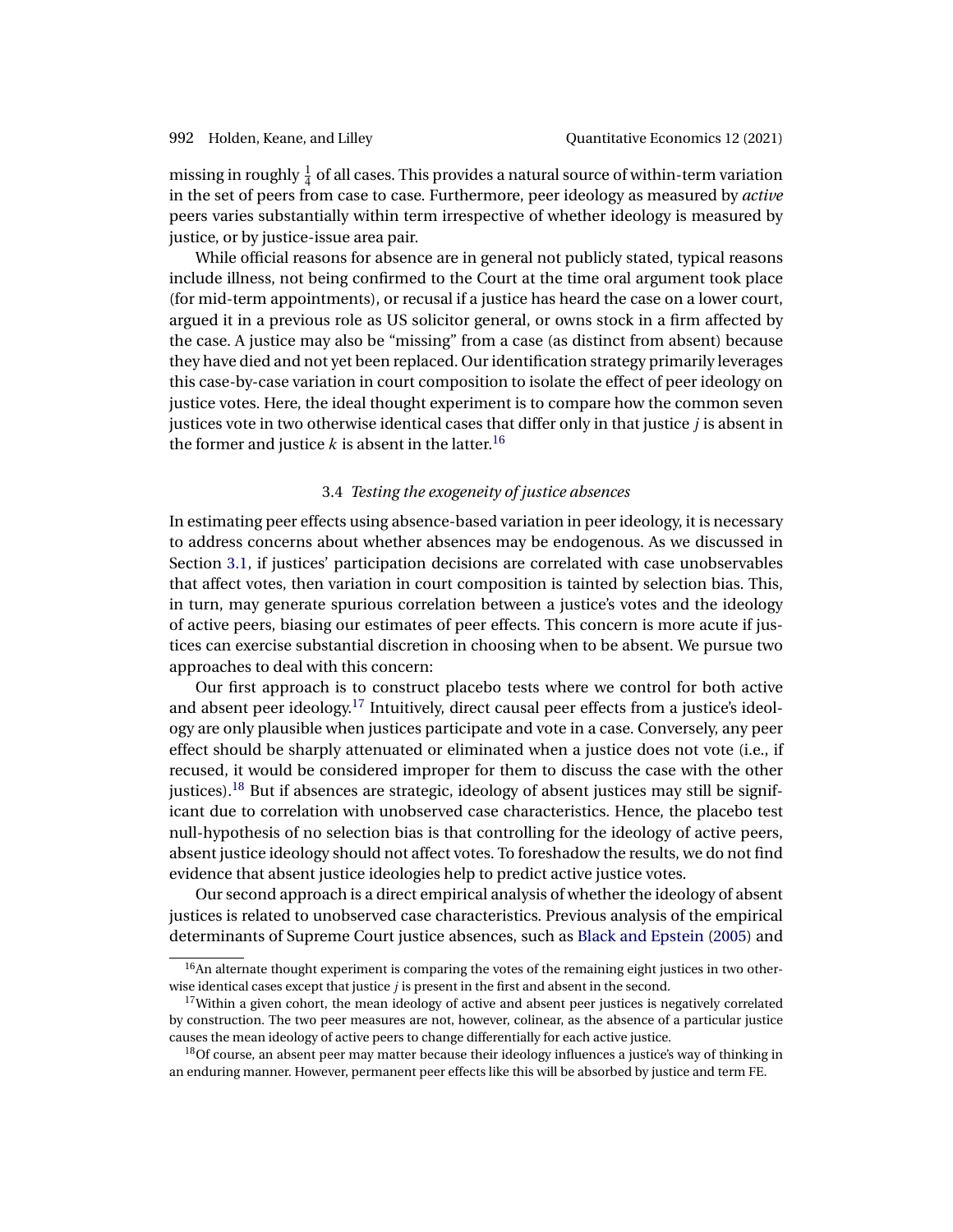<span id="page-12-0"></span>[Hume](#page-37-0) [\(2014\)](#page-37-0), finds that many absences are nondiscretionary. Reasons include oral arguments occurring prior to a justice being appointed to a court, extended illness, or a case having already been heard by a justice while serving on a lower court. But this does not cover all cases. Accordingly, while these papers find no evidence that absent justice ideology is endogenous, they cannot rule it out either.

Intuition suggests that justices would be less inclined to recuse themselves from cases they perceive as more important or likely to be closely-decided, irrespective of how they plan to vote.<sup>19</sup> However, it is important to note that nonrandom occurrence of absences alone is not sufficient to produce endogeneity bias. Bias only arises if the ideology of the absent justice(s) is nonrandom (and correlated with their counterfactual vote probabilities). This suggests a simple test.

Approximately one-quarter of the cases in our sample with an absent justice (417 of 1780) involve multiple absences. If absences are related to ideology, the absent justices would tend to share similar ideologies. If  $k$  of  $N$  justices are absent in a case then, given the ideology of  $k-1$  absent justices, can the ideology of the kth absent justice be predicted? We test this by regressing the ideology of each absent justice in turn against the mean ideology of the other absent justices.<sup>20</sup>

Complicating matters is that selection is not the only reason absent justices may share similar ideology. Many multiple absences arise from a few instances where justices with similar ideology were appointed in rapid succession by the same president. Accordingly, we run the above regressions separately for first term absences (where this mechanism is at play) and later absences (where it is not). Using the justice ideology estimates we report below in Table [2,](#page-7-0) we find the coefficient on the mean ideology of other absent justices is  $0.40$  (SE  $0.05$ ) for first term absences, whereas it is a minuscule  $-0.0002$  $(SE 0.11)$  for later absences. Hence we find no evidence that absences are endogenous.<sup>21</sup>

## 3.5 *Peer ideology effect estimates*

The main results for our exogenous peer effects models are reported in Tables [2,](#page-7-0) [3,](#page-13-0) and [4.](#page-14-0) Table [2](#page-7-0) reports the estimates of the justice fixed effects, Table [3](#page-13-0) reports the estimates of the control variables, and Table [4](#page-14-0) reports the key parameters that measure peer effects.

Table [2](#page-7-0) reports our estimates of justice fixed effects from Model 1B. Recall that Model 1 includes justice fixed effects, but it does not allow these to vary by issue area or term. And version B of this model uses *active* peers as the peer effects measure. In Table [2,](#page-7-0) we

<sup>&</sup>lt;sup>19</sup>Indeed, [Black and Epstein](#page-36-0) [\(2005\)](#page-36-0) found that recusals are less frequent in (typically higher-stakes) cases where the underlying issues have generated disagreement among different lower courts, and more likely in (typically lower-stakes) cases pertaining to statutory (rather than constitutional) interpretation.

<sup>&</sup>lt;sup>20</sup>Note that a *negative* correlation arises by construction, as the more liberal is an absent justice the more conservative is the set of potentially absent remaining peers. So we control for the mean ideology of that set as well.

<sup>&</sup>lt;sup>21</sup>Correlation of *observed* case characteristics with missing justice ideology will not bias our results, but it can shed light on whether absences are discretionary. We find ideology of absent justices is uncorrelated with the ideological direction of the lower court decision, and the issue area. It is weakly correlated with circuit court, but this appears to be almost entirely driven by a quirk whereby Justice Thomas happened to miss several cases sourced from the 11th circuit.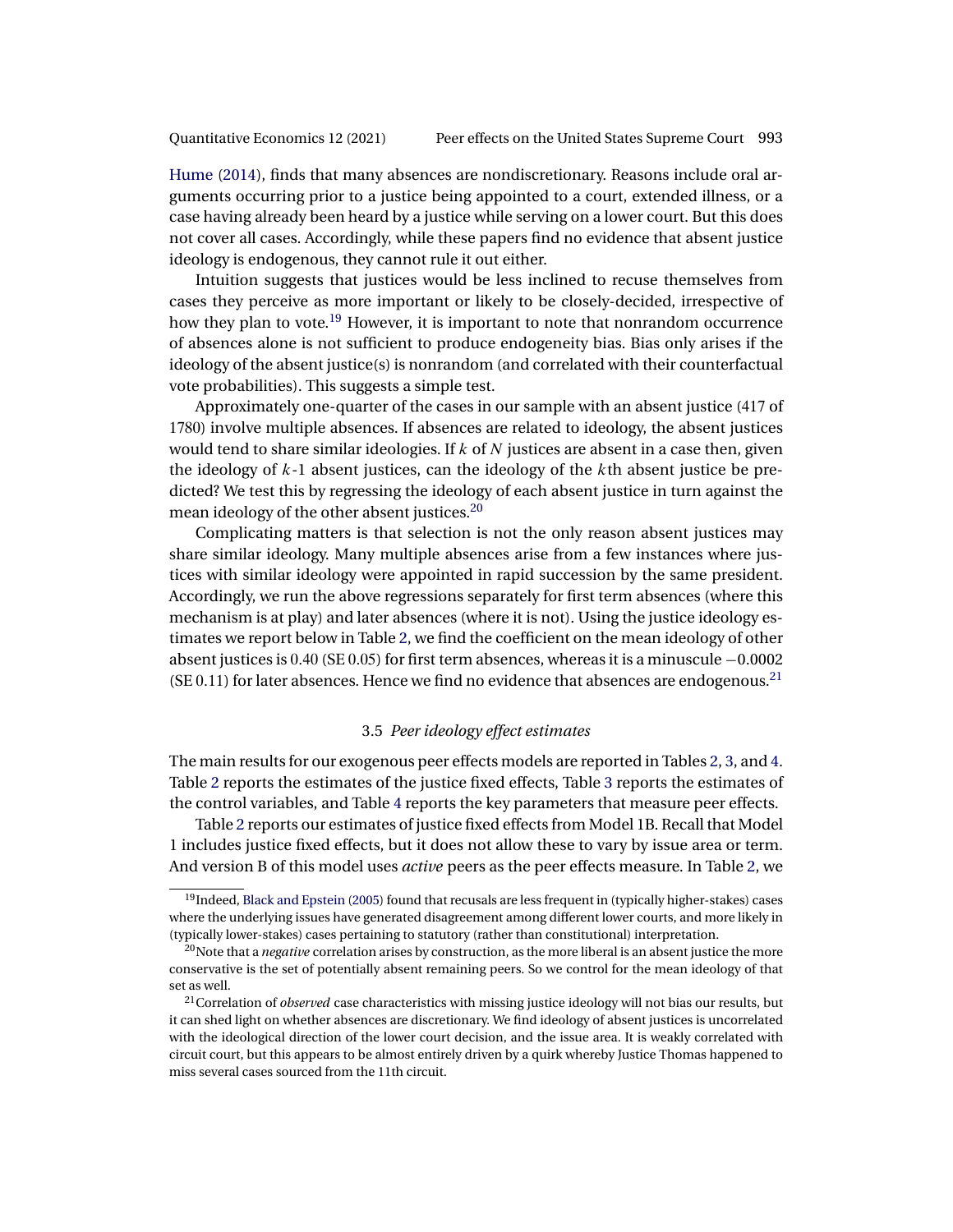<span id="page-13-0"></span>

|                              | (1)      | (2)      | (3)      |
|------------------------------|----------|----------|----------|
| Lower court decision:        |          |          |          |
| Conservative                 | $-0.061$ | $-0.088$ | $-0.092$ |
|                              | (0.041)  | (0.059)  | (0.061)  |
| Liberal                      | 0.084    | 0.053    | 0.048    |
|                              | (0.041)  | (0.059)  | (0.061)  |
| Home court interaction with: |          |          |          |
| Conservative decision        | 0.108    | 0.123    | 0.124    |
|                              | (0.031)  | (0.028)  | (0.028)  |
| Conservative $\times$ Tenure | $-0.012$ | $-0.012$ | $-0.012$ |
|                              | (0.004)  | (0.003)  | (0.003)  |
| Liberal decision             | $-0.158$ | $-0.140$ | $-0.139$ |
|                              | (0.032)  | (0.031)  | (0.032)  |
| Liberal $\times$ Tenure      | 0.016    | 0.014    | 0.014    |
|                              | (0.003)  | (0.003)  | (0.003)  |
| Circuit Court FE             | Yes      | Yes      | Yes      |
| Issue area FE                | Yes      |          |          |
| Justice FE                   | Yes      |          |          |
| $\times$ Issue area          |          | Yes      |          |
| $\times$ Natural court       |          |          | Yes      |
| Term FE                      | Yes      |          |          |
| $\times$ Issue area          |          | Yes      | Yes      |
| R-squared                    | 0.1454   | 0.2111   | 0.2405   |

Table 3. Exogenous peer effect models: control variables.

*Note*: The columns show results for Models 1B through 3B, which use progressively richer controls for justice, issue, and court/term effects. All results are for models version B that use the mean *active* peer ideology measure.  $N = 110,729$  votes.

order all 36 justices from the 1946–2013 period according to their estimated ideology, from most liberal to most conservative. In reading the table, recall that a conservative case outcome is recorded as 1, so a higher fixed effect estimate implies the justice is more conservative. The estimates are intuitive, with Douglas rated the most liberal (FE  $=$ 0.[2](#page-7-0)0) and Thomas the most conservative ( $FE = 0.83$ ).<sup>22</sup> Table 2 also lists some observed justice characteristics: As expected, justices who we estimate to be more conservative also tend to have lower (more conservative) Segal–Cover scores, higher conservative vote proportions, and were more likely to have been nominated by a Republican president.

Table 3 reports estimates of the coefficients on the control variables in equation [\(1\)](#page-7-0). We report the results for Models 1B through 3B, which include successively richer controls for issue area and term fixed effects (as discussed in Section [3.2\)](#page-9-0) while using *active* peers to form the peer effects measure. Two aspects of the results are notable: First, the fact that the coefficient on the indicator for a conservative lower court decision is negative, while that for a liberal lower court opinion is positive, reflects the tendency of the

 $^{22}$ Recall that Model 1 controls for term fixed effects, so these ideology estimates abstract from joint ideological drift in the views of justices, and secular changes in the ideological composition of cases heard by the Court. Thus, the fixed effects in Table [2](#page-7-0) measure the ideology of justices relative to their social milieu. By accounting for time effects that would affect any justice serving in an equivalent context, these ideology scores are interpretable as estimating the relative ideologies of any pair of justices had they counterfactually been on the Supreme Court at the same time.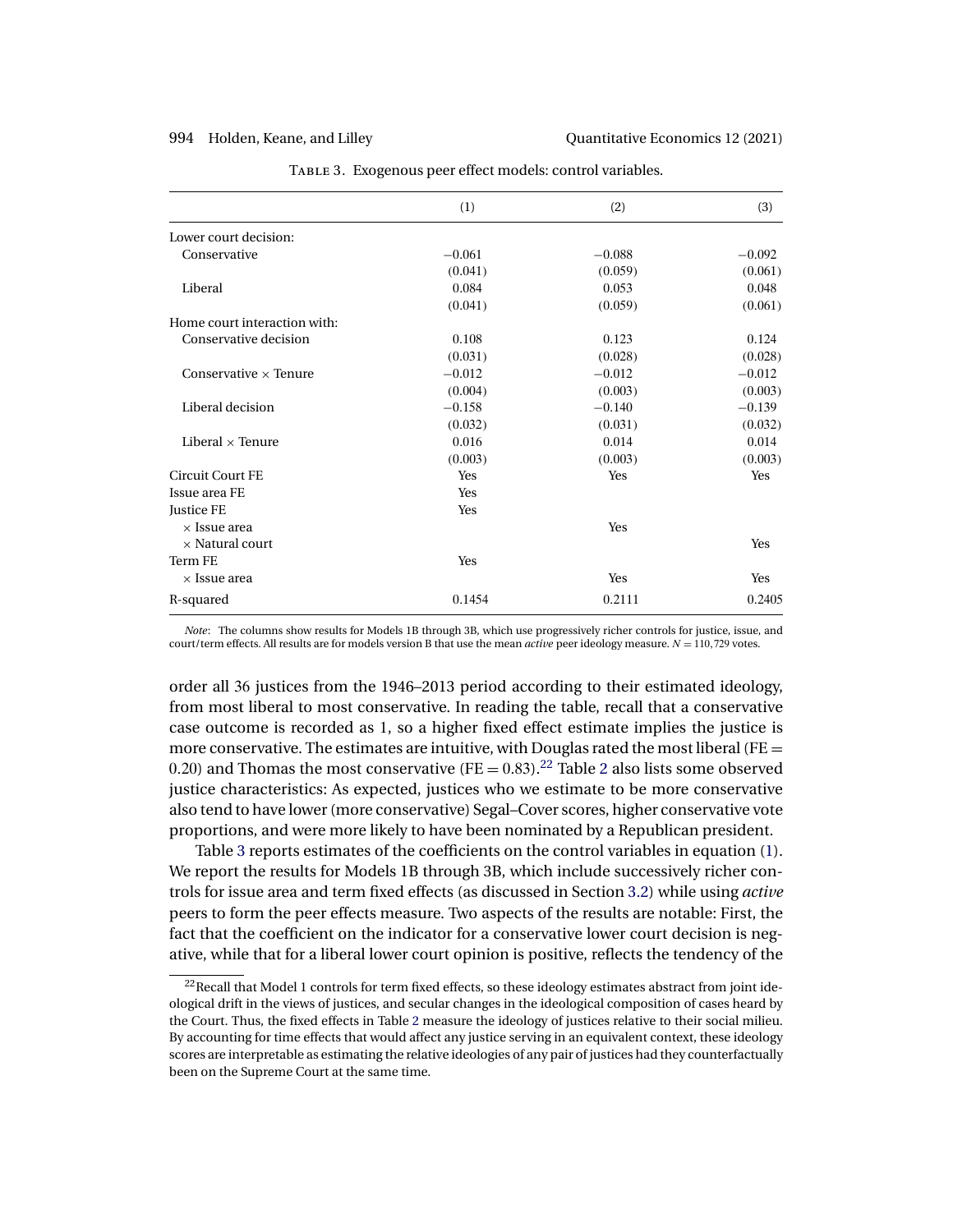<span id="page-14-0"></span>Quantitative Economics 12 (2021) Peer effects on the United States Supreme Court 995

|                      | (A)                                                      | (B)        | (C)        |
|----------------------|----------------------------------------------------------|------------|------------|
|                      | Model 1: Justice and term fixed effects                  |            |            |
| All peer justices    | $-0.874$                                                 |            |            |
|                      | (1.073)                                                  |            |            |
| Active peer justices |                                                          | 1.131      | 1.244      |
|                      |                                                          | (0.319)    | (0.432)    |
| Absent peer justices |                                                          |            | 0.033      |
|                      |                                                          |            | (0.102)    |
| R-squared            | 0.1446                                                   | 0.1454     | 0.1455     |
|                      | Model 2: Justice by issue, and term by issue FE          |            |            |
| All peer justices    | 0.030                                                    |            |            |
|                      | (0.797)                                                  |            |            |
| Active peer justices |                                                          | 1.082      | 1.199      |
|                      |                                                          | (0.238)    | (0.315)    |
| Absent peer justices |                                                          |            | 0.035      |
|                      |                                                          |            | (0.077)    |
| R-squared            | 0.2101                                                   | 0.2111     | 0.2112     |
|                      | Model 3: Justice by issue by court, and term by issue FE |            |            |
| All peer justices    | 2.115                                                    |            |            |
|                      | (1.862)                                                  |            |            |
| Active peer justices |                                                          | $1.635***$ | $1.550***$ |
|                      |                                                          | (0.206)    | (0.346)    |
| Absent peer justices |                                                          |            | $-0.027$   |
|                      |                                                          |            | (0.082)    |
| R-squared            | 0.2378                                                   | 0.2405     | 0.2406     |

Table 4. Exogenous peer effect models: peer ideology effects.

*Note*:  $N = 110,729$  votes.

Supreme Court to overturn many decisions that it reviews (hence reversing the ideological direction of lower court decisions).

Second, a consistent pattern of *home court bias* is evident. Consistent with results in [Epstein et al.](#page-36-0) [\(2009\)](#page-36-0), we find that justices who had previously served on a Circuit Court of Appeals (a justice's *home court*) are less likely to overturn the lower court's decision in a case sourced from that court. However, this bias diminishes with home court tenure, and justices with very long Circuit Court tenures (i.e., more than 10 years) are more likely to overturn cases sourced from their home court. We discuss this pattern further in Section [4.2.](#page-18-0)

We now turn to our key results; the estimates of peer ideology effects. The results for Models 1 to 3, which use progressively richer controls for justice, issue and term effects, are reported in the three panels of Table 4. Columns A through C of each panel show results for different specifications of the peer ideology measure: all peers, active peers, or both.

The results for Model 1, which includes term and justice fixed effects—so that each justice has a single invariant ideology estimate—are shown in the first panel. Column A reports results using the mean ideology of all peers to measure peer effects. As expected,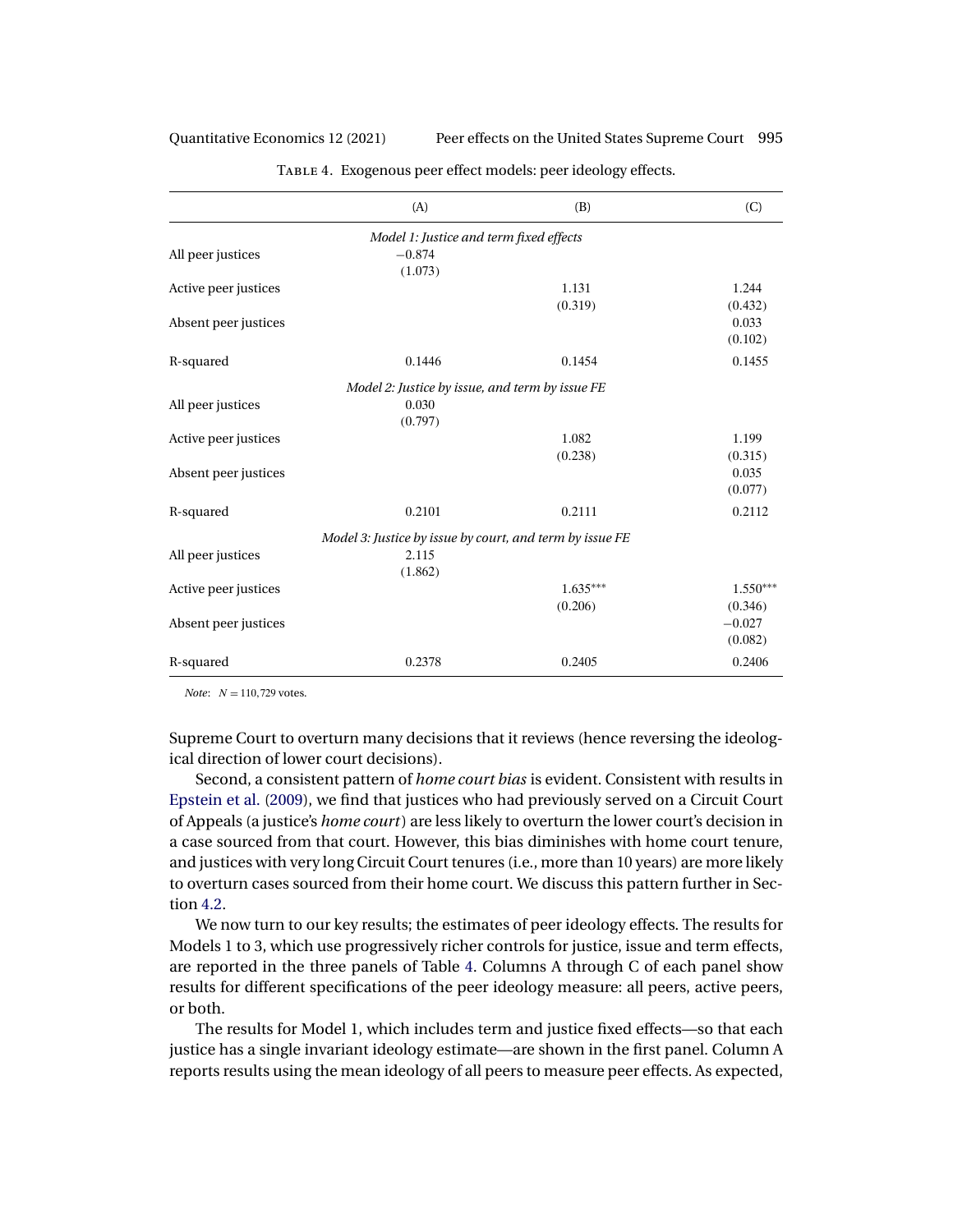<span id="page-15-0"></span>the estimate of the peer effect parameter  $\beta_p$  is very imprecise, because Supreme Court panel rotation is infrequent and largely absorbed by term fixed effects, leaving little exogenous variation in peer ideology.

Table [4,](#page-14-0) column B presents results using our preferred *active* peers measure, which exploits within-term variation in peers due to absences. This yields a substantial and tightly estimated active peer coefficient of 1-131. This implies, for example, that replacing a justice with another who votes in the conservative direction 10 percentage points more frequently on average would increase the conservative vote probability of all other justices by 1.41 percentage points, generating a cumulative 0.113 extra conservative votes by the peer justices per case (i.e.,  $0.0141 \times 8 = 0.113$ ).

Column C presents the placebo test where we include the absent peers measure. The estimate is small (0.033) and insignificant ( $SE = 0.102$ ), providing no evidence that absent peer ideology is correlated with unobserved case characteristics that affect votes. Comparing columns B and C, we see that inclusion of the absent peers measure causes the coefficient on active peer ideology to increase very slightly to  $1.244.^{23}$  We take this as strong evidence supporting our assumption that absences/recusals can be taken as exogenous, and hence for the existence of peer effects.

The results for Model 2, which contains both justice-by-issue-area and term-by-issue-area fixed effects, are shown in the second panel of Table [4.](#page-14-0)<sup>24</sup> As in Model 1, the all peers ideology effect is very imprecisely estimated. However, the active peer measure, which exploits within-year-and-issue-area variation in peer ideology due to justice absences, yields a positive and significant peer effect coefficient of 1-082. In column C, the coefficient on the placebo measure of absent justices is again small and completely insignificant—supporting our assumption that absences are as good as random—and the coefficient on active peers again increases only very slightly.

Results for Model 3, which allows the ideology of each justice to change over time (by natural court) for each issue area, are displayed in the final panel of Table [4.](#page-14-0) In Column B, we obtain a coefficient of 1-635 on our preferred active peer ideology measure, with a standard error of 0-206. In column C, the coefficient on placebo absent peer measure is again small and insignificant, consistent with our key identifying assumption of no selection into absence based on case unobservables. Collectively, the results in Table [4](#page-14-0) provide strong evidence for existence of peer effects. This result is robust to alternative controls for justice, term, and issue area.

Finally, the [Appendix](#page-28-0) in the Online Supplementary Material (Holden, Keane, and Lilley [\(2021\)](#page-37-0)) contains three robustness checks on these results suggested by referees: We consider specifications using median justice ideology, we consider only observations

<sup>&</sup>lt;sup>23</sup>Notice that the standard errors on the active peer coefficients only increase by about one-third when the absent peer variable is included. This illustrates that the two variables are not highly collinearity (see Section [3.4\)](#page-11-0).

<sup>&</sup>lt;sup>24</sup>Once we introduce justice-by-issue-area fixed effects, changes in court composition induce differential changes in peer ideology by issue area. This source of variation may not be well distinguished from issuearea-specific ideological drift over time. Thus, Model 2 absorbs this source of variation via inclusion of term-by-issue-area fixed effects.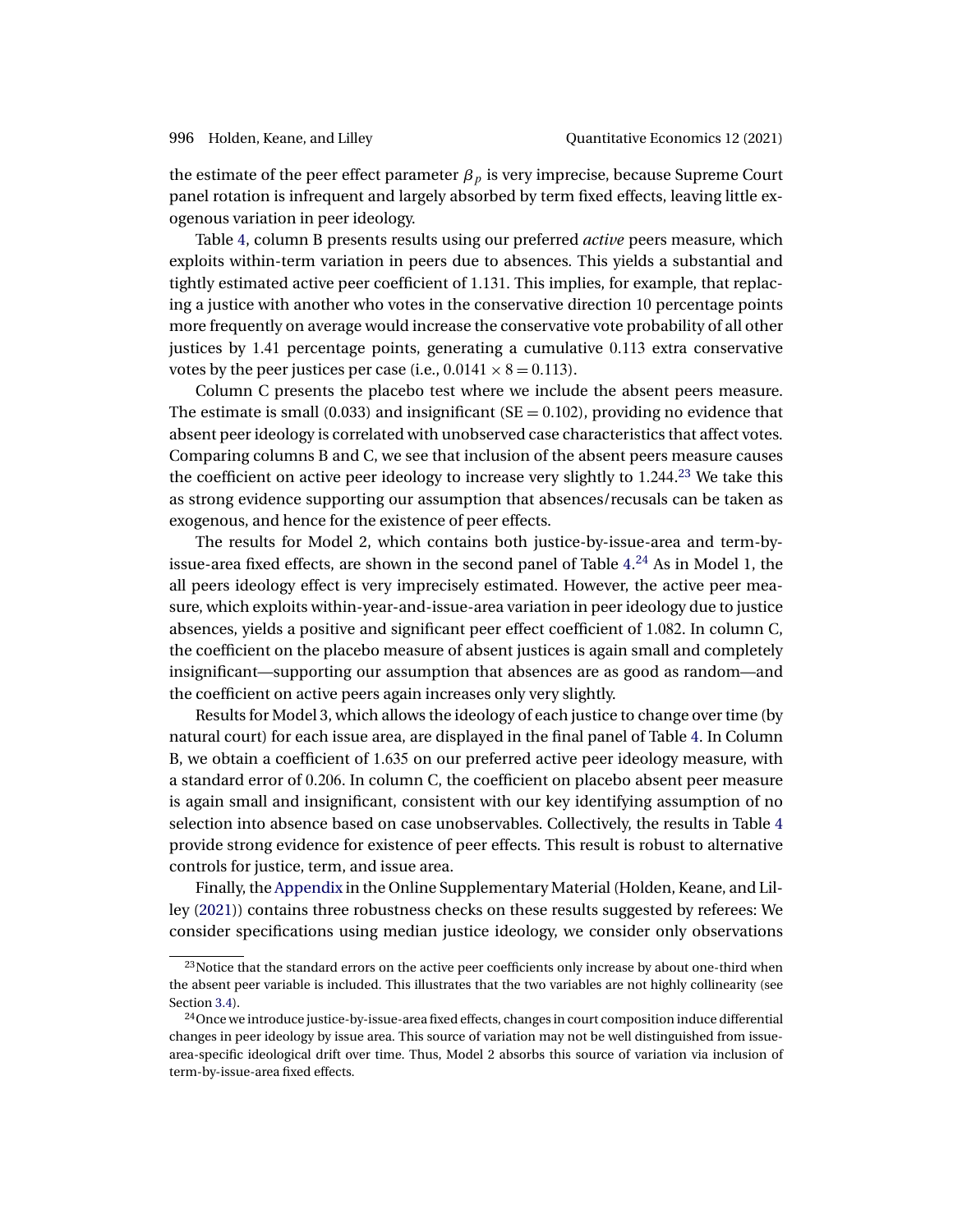<span id="page-16-0"></span>Quantitative Economics 12 (2021) Peer effects on the United States Supreme Court 997

|                            | (A)                                     | (B)     | (C)      |
|----------------------------|-----------------------------------------|---------|----------|
|                            | Model 1: Justice and term fixed effects |         |          |
| All peer justices          | $-1.847$                                |         |          |
|                            | (1.518)                                 |         |          |
| Active peer justices       |                                         | 1.129   | 1.061    |
|                            |                                         | (0.427) | (0.582)  |
| Absent peer justices       |                                         |         | $-0.009$ |
|                            |                                         |         | (0.136)  |
| First stage $F$ -statistic | 357.06                                  | 1111.13 | 393.33   |

Table 5. Instrumenting for peer ideology using Segal–Cover scores.

*Note*: The mean Segal–Cover score of justices in each peer group (all, active or absent) is used to instrument peer ideology measure for that group. Column C reports the cluster robust Cragg–Donald F-statistic.

from the post-Warren Court, and we consider only the subset of terms with no *permanent* changes in Court composition. Our results are little affected by these considerations.

3.5.1 *Accounting for potential endogeneity of ideology* We estimate justice ideology from each justice's full voting record. Hence, a potential concern is that our ideology measures are not predetermined. That is, our ex post measure of a justice's ideology may be influenced by the Supreme Court environment during his/her tenure (i.e., reverse causality from votes or interaction with peers to the ideology measures). However, we can deal with this concern by using a predetermined measure of ideology as an instrument.

Segal and Cover [\(1989\)](#page-37-0) developed estimates of justice ideology based on textual analysis of newspaper editorials between nomination by the President and Senate confirmation. These Segal–Cover scores predate a justice's Supreme Court tenure, so they are predetermined with respect to voting behavior. As Table [2](#page-7-0) reveals, Segal–Cover scores are very imprecise compared to our vote-based ideology measures, but they are clearly highly correlated with our measures.

Thus, we used Segal–Cover scores to instrument for justices' ideologies when estimating Model  $1<sup>25</sup>$  Table 5 reports the results, which are very similar to the Model 1 estimates in Table [4](#page-14-0) top panel. In particular, the coefficient on active peer ideology in column B only moves slightly from 1.131 to 1.129. And the placebo test in column C again finds that ideology of absent justices is insignificant. So the IV results provide additional evidence of positive peer ideology effects.

# 4. A model with both exogenous and endogenous peer effects

Here, we extend our analysis to allow for vote-based peer effects, in addition to exogenous ideology-based peer effects. If peers affect the votes of their colleagues through their own votes, then the votes of all justices are jointly determined on a case-by-case

 $^{25}$ We discuss details of how to extend our nonlinear least squares estimator to the nonlinear 2SLS case in Section [4.5](#page-21-0) and Appendix [A.2.](#page-33-0)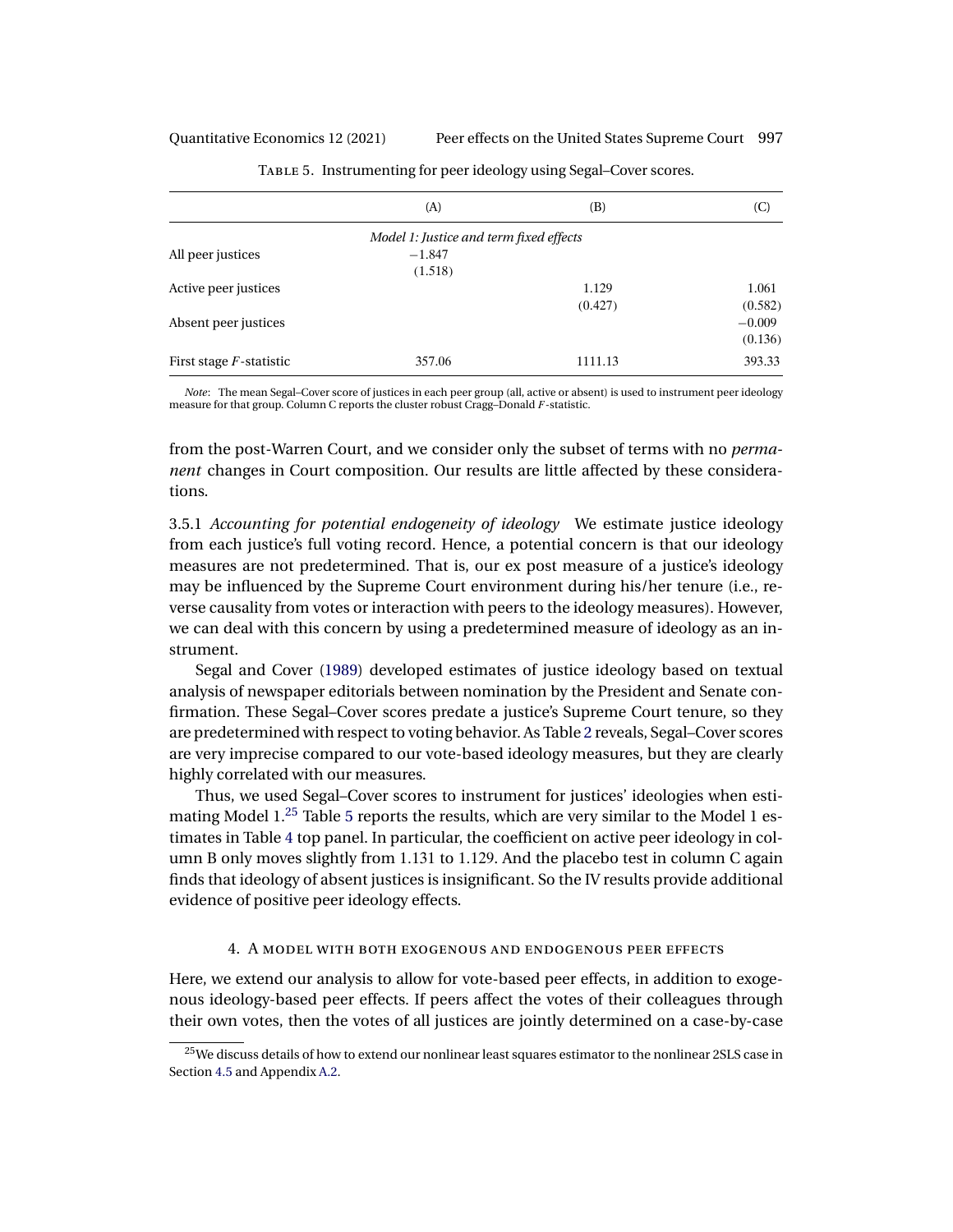<span id="page-17-0"></span>basis, as in [Fischman](#page-37-0) [\(2015\)](#page-37-0). This fits within the framework of Manski's *endogenous peer effects* [\(Manski](#page-37-0) [\(1993\)](#page-37-0)).

## 4.1 *Empirical specification and vote endogeneity*

We begin by extending the model in equation [\(1\)](#page-7-0) to incorporate peer effects that operate through peer votes. Recall that  $d_{ic}$  is the vote of justice j in case c, equal to 1 for votes in a conservative direction and 0 otherwise, and denote the set of peers who may affect justice *j* through their votes in case  $c$  as  $V_{jc}$ . Then we have the linear probability model:

$$
p(d_{jc} = 1 | \theta, d_{-jc}, X_c, V_{jc}, I_{jc})
$$
  
=  $\alpha_j + \beta_p^v \times \frac{1}{|V_{jc}|} \sum_{i \in V_{jc}} d_{ic} + \beta_p^{id} \times \frac{1}{|I_{jc}|} \sum_{i \in I_{jc}} \alpha_i + \delta_{t(c)} + X_c' \beta_x.$  (3)

This equation is identical to the specification in Model 1 of Section [3,](#page-6-0) except that now  $\beta_p^{id}$  captures the effect of the ideology of a justice's peers, while  $\beta_p^v$  captures the effect of the votes of peers. Following [Moffitt](#page-37-0) [\(2001\)](#page-37-0), we refer to (3) as the "structural" model of peer effects, because it contains the endogenous peer vote variable. Later in Section [4.3](#page-19-0) we will consider a reduced form of (3) where we substitute for peer votes using their exogenous determinants.

We consider three alternative specifications of the relevant peer group of justices  $V_{ic}$  whose votes may affect the vote of justice *j*. First, we consider the votes of all other justices who vote in a case (*active* justices, in the language of Section [3\)](#page-6-0). In this case,  $V_{jc}$ and  $I_{ic}$  are identical.

Second, peers who have special expertise in a case may have a greater influence. Justices who previously served on the appellate court from which a case is sourced are plausibly more knowledgeable.26 Accordingly, we also consider the votes of *home* justices in *home court* cases.

Third, as the impact of home peer votes may be stronger when they are more numerous, we also consider the net vote direction of the home justices (i.e., the number of home justices issuing conservative votes minus liberal votes), divided by the total number of all active peers.<sup>27</sup>

Obtaining consistent estimates of  $\beta_p^v$  requires the use of instrumental variables as votes are jointly determined. Of course, common unobservables that affect outcomes for both a person and their peers are a standard problem when estimating endogenous peer effects. Here, unobserved case characteristics are very important determinants of votes.<sup>28</sup> In fact, 37% of the cases in our sample were decided unanimously, so the vote of

 $^{26}$ Circuit courts tend to hear cases in certain areas, so a judge from such a court will tend to have more expertise in those areas. Second, a former circuit court judge may be more familiar with the legal reasoning of its judges.

 $27$  For example, if there are three home peers, of which two vote liberal and the other conservative, the variable is  $\frac{-1}{8}$ . If there are two home peers, and both vote liberal, it equals  $\frac{-2}{8}$ 

 $^{28}$ The observed case characteristics are legal issue area, the term the case is heard, the lower court decision, and the Circuit Court (if any) the case stems from. Conditioning of these variables leaves much of the variation in case vote outcomes unexplained, implying that unobserved case characteristics are very important determinants of votes.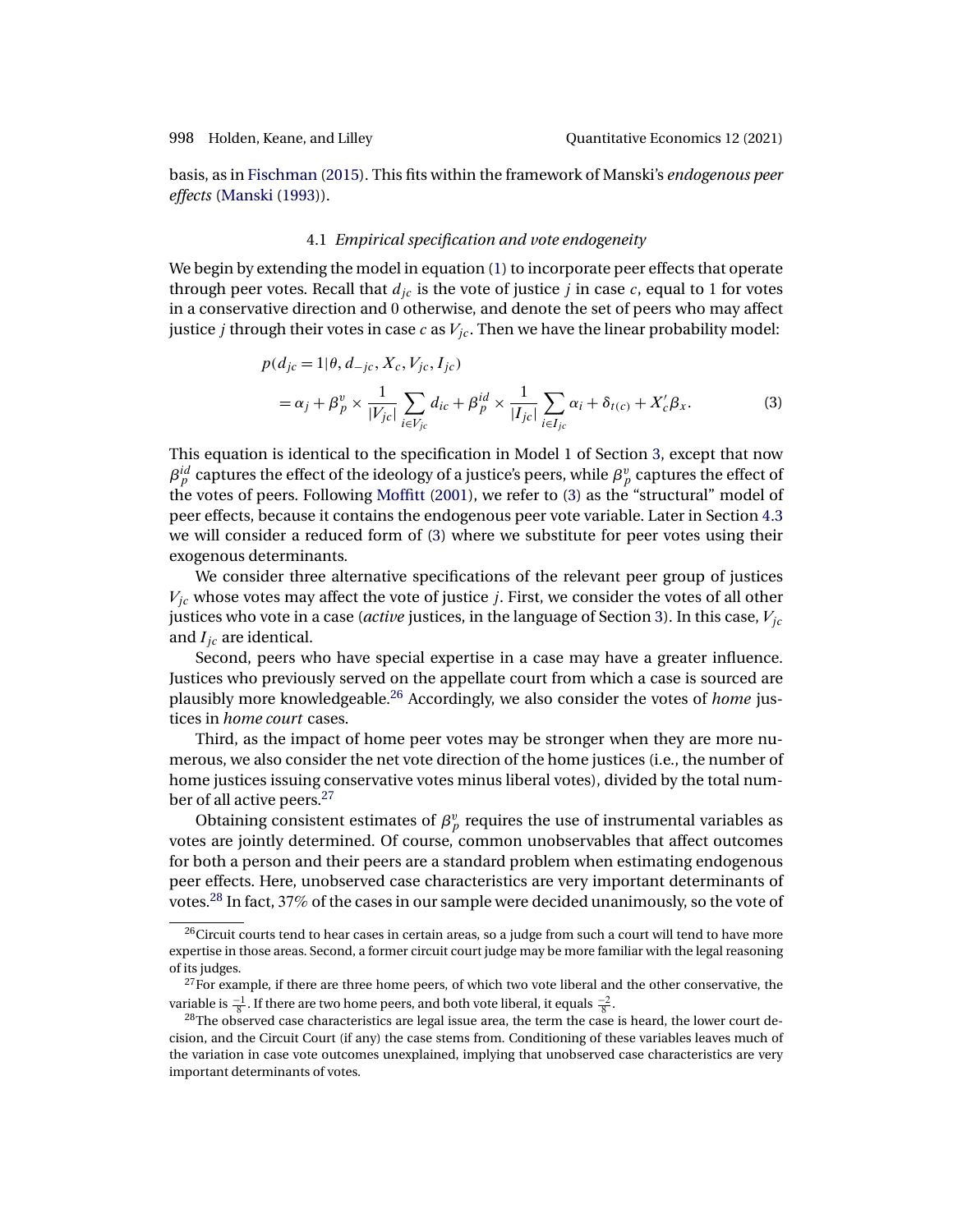<span id="page-18-0"></span>



Figure 1. Home court bias in overturn rate of lower court decisions.

a single justice has substantial predictive power for how other justices vote, irrespective of the existence of peer effects. To identify true peer vote effects, it is necessary to find an instrument that generates exogenous variation in voting propensity across justices, unrelated to unobserved case characteristics. For this purpose, we use our "home court" instrument, which we explain in the next section.

## 4.2 *Constructing instruments for peer votes*

Epstein et al. [\(2009\)](#page-36-0) found that justices who had previously served on a Circuit Court of Appeals, their *home court* in our terminology, are ceteris paribus less likely to overturn decisions in cases sourced from their home court. Figure 1 documents this pattern by plotting the rate at which justices overturn decisions in cases from their home court relative to all other cases, against the duration of home court tenure, for each of the 19 justices who previously served on a Circuit Court of Appeals. All but 4 justices lie above the x-axis, indicating deference to home court decisions.

Our results in Section [3.5,](#page-12-0) Table [3](#page-13-0) also indicate that justices with previous service on a circuit court are less likely to overturn decisions sourced from that "home court" consistent with [Epstein et al.](#page-36-0) [\(2009\)](#page-36-0). But we find that this home court bias diminishes with longer lower court tenure.<sup>29</sup> A possible explanation for this pattern is that circuit courts often handle cases in particular legal areas, so circuit court judges develop expertise in those areas. A Supreme Court justice with relatively short tenure on a circuit court may give deference to decisions of his former colleagues because he/she recognizes their expertise in the issue areas the circuit court deals with. On the other hand, a

<sup>29</sup>In particular, Justices Kennedy and Berger both exhibited bias *against* their home courts, and both had long tenures: Kennedy served on the 9th Circuit for 12 years, and Chief Justice Burger served on the D.C. Circuit Court for 13 years, often clashing with colleagues during his tenure; see [Greenhouse](#page-37-0) [\(2007\)](#page-37-0).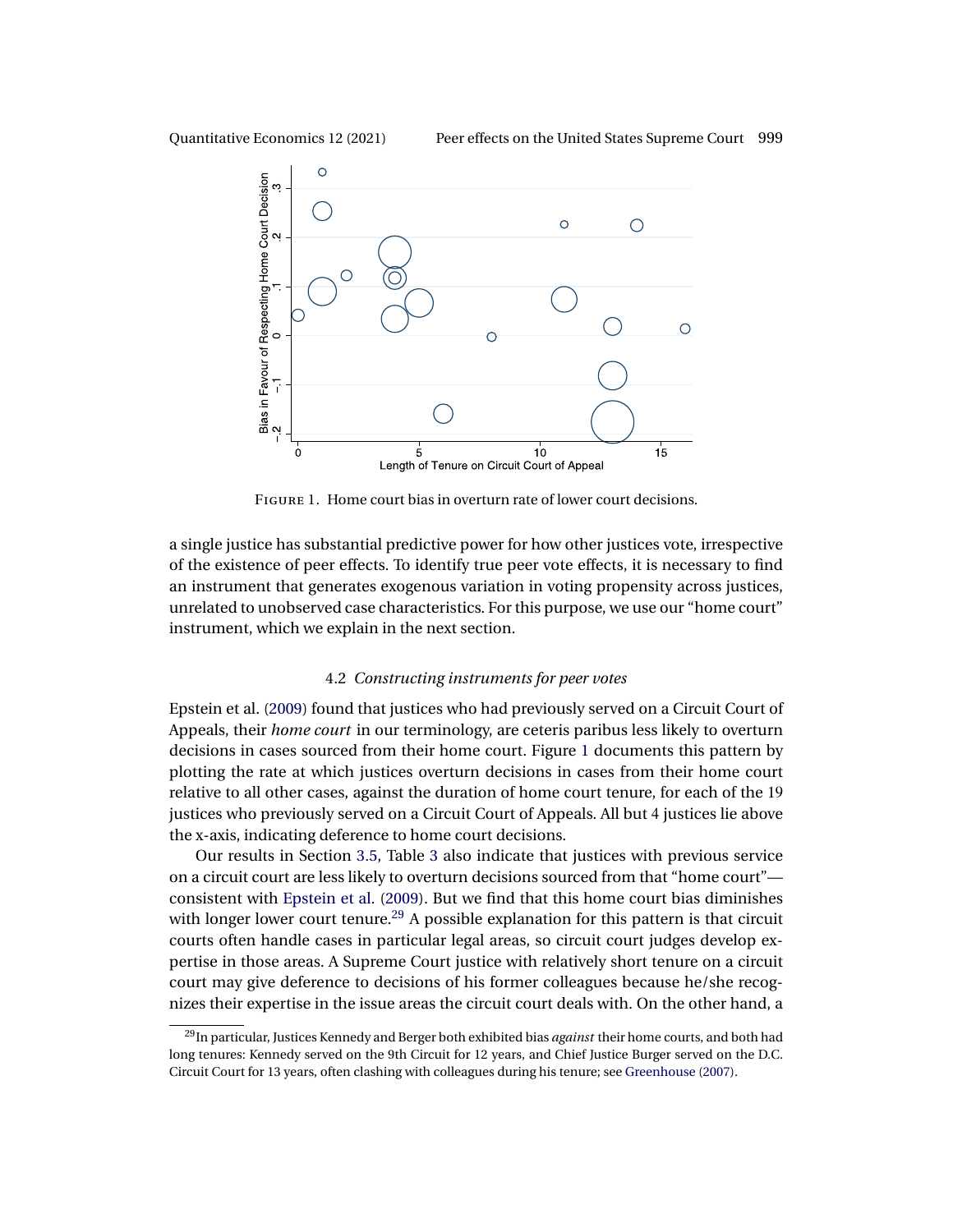<span id="page-19-0"></span>justice with long tenure on a circuit would have developed expertise in those issue areas him/herself, perhaps leading to less deference to the lower court judgement.

We argue that variables capturing home court bias are plausible instruments for peer votes. A valid instrument should affect how a justice votes in a given case *only* through its effect on a peer's vote (see [Moffitt](#page-37-0) [\(2001\)](#page-37-0)). The home court instrument satisfies this condition, as there is no plausible reason that the mere presence of a peer justice from a lower court would affect how another justice votes on a case sourced from that court. Any plausible effect must operate through how the *home* peer justice actually votes.

To form the instruments, let  $I_c^a$  denote the set of justices in case  $c$  who previously served on lower court *a*, and let  $y_j^a$  denote justice *j*'s tenure on lower court *a*. Our instruments are the share of other justices *at home*  $\frac{1}{N-1} \sum_{j \neq i} I(j \in I_c^a)$  and the average length of home court tenure per justice  $\frac{1}{N-1}\sum_{j\neq i}(I(j \in I_c^a) \times y_j^a)$  in the case.<sup>30</sup> Both are interacted with the lower court decision direction to convert effects on overturn propensity into effects on ideological disposition.

To negate any possibility that the instruments are contaminated by selection into absence, we construct them in two ways. First, using only the justices active in a case, second using all justices on the Supreme Court (regardless of whether they are active). If there are no selection effects the former specification is more intuitive, as the endogenous peer vote variable in equation [\(3\)](#page-17-0) is only based on active peer votes.

Finally, recall that all our models contain circuit court fixed effects (i.e., indicators for the circuit court if any, from which each case is sourced). This controls for the possibility that some circuit courts are overturned more frequently than others. It should also allay any concern that we may confound home court effects with circuit court effects.

### 4.3 *A simple reduced-form test for endogenous peer effects*

Before estimating the structural equation in [\(3\)](#page-17-0), we first present a simple reduced-form test for whether endogenous peer effects exist. To obtain the reduced form of [\(3\)](#page-17-0), we substitute out for peer votes using their exogenous determinants. In practice, this is equivalent to simply adding the "home bias" instruments directly to equation [\(1\)](#page-7-0). If the home court variables are jointly significant in the reduced form voting model, we take it as evidence that endogenous peer effects exist.

Table [6](#page-20-0) reports coefficients on the key variables of interest in the reduced form voting model. We report results for Model 1 that includes justice and term fixed effects. The peer home court measures are jointly highly significant, as shown by the  $F$ -statistics. The sign pattern is consistent with the idea that votes to *uphold* by home court peers reduce the propensity of the Supreme Court to *overturn* lower court verdicts, as the justices show some deference to peers from the lower court. It is implausible the home court variables would affect justices' votes directly, rather than indirectly through peer votes, so this is strong evidence that endogenous peer effects exist.

Note that active peer ideology is also significant in the reduced form. Its coefficient is little changed from that in the first panel of Table [4.](#page-14-0) The significance of peer ideology

<sup>30</sup>Note that we take the average over both home and *away* justices.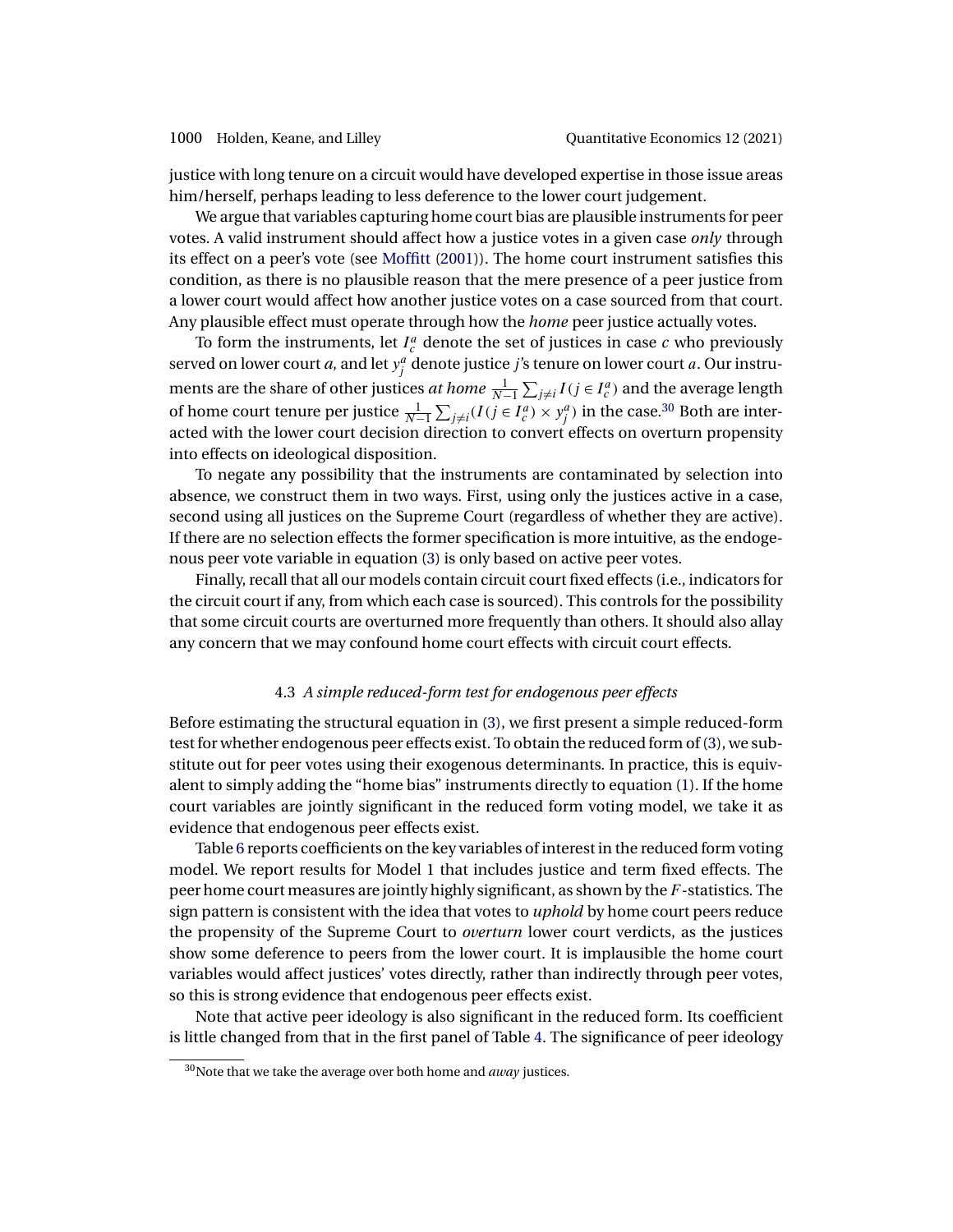### <span id="page-20-0"></span>Quantitative Economics 12 (2021) Peer effects on the United States Supreme Court 1001

|                                      | (A)      | (B)      | (C)      |
|--------------------------------------|----------|----------|----------|
| All peer justices                    | $-0.873$ |          |          |
|                                      | (1.060)  |          |          |
| Active peer justices                 |          | 1.135    | 1.258    |
|                                      |          | (0.319)  | (0.432)  |
| Absent peer justices                 |          |          | 0.036    |
|                                      |          |          | (0.101)  |
| Share of peers on lower court        |          |          |          |
| $\times$ Conservative decision       | 0.121    | 0.129    | 0.131    |
|                                      | (0.170)  | (0.170)  | (0.170)  |
| $\times$ Liberal decision            | $-0.477$ | $-0.488$ | $-0.489$ |
|                                      | (0.178)  | (0.178)  | (0.178)  |
| Peer mean tenure at lower court      |          |          |          |
| $\times$ Conservative decision       | $-0.032$ | $-0.032$ | $-0.033$ |
|                                      | (0.027)  | (0.027)  | (0.027)  |
| $\times$ Liberal decision            | 0.070    | 0.071    | 0.071    |
|                                      | (0.021)  | (0.021)  | (0.021)  |
| R-squared                            | 0.1454   | 0.1463   | 0.1463   |
| Home court variables: $F$ -statistic | 4.320    | 4.343    | 4.362    |
| Home court variables: P-value        | 0.0017   | 0.0016   | 0.0016   |

TABLE 6. Reduced form voting model.

*Note*: All regressions include the same set of controls as in Model 1 in Table [3.](#page-13-0)  $N = 110,729$  votes.

in the reduced form may arise *either* because exogenous peer effects exist, *or* because peer ideology affects a justice's own vote through its effect on peer votes (i.e., an endogenous peer effect). Thus, our reduced form results may be consistent with a structural model that contains *both* exogenous and endogenous peer effects, or a model that only contains the latter. Next we estimate the structural equation in [\(3\)](#page-17-0) to sort out these two explanations.

# 4.4 *A nonlinear 2SLS estimation algorithm*

If the peer ideology variable  $\bar{\alpha}_{-jc} = \frac{1}{|I_{cj}|} \sum_{i \in I_{cj}} \alpha_i$  were observed, we could estimate [\(3\)](#page-17-0) by 2SLS. However, as  $\bar{\alpha}_{-jc}$  is unobserved we instead implement the nonlinear 2SLS estimator that solves:

$$
\min_{\theta \in \Theta} \bigg[ \sum_{c,j} Z'_{jc} r_{jc}(\theta) \bigg]' \bigg[ \sum_{c,j} Z'_{jc} Z_{jc} \bigg]^{-1} \bigg[ \sum_{c,j} Z'_{jc} r_{jc}(\theta) \bigg],\tag{4}
$$

where we have defined residuals  $r_{jc}(\theta) = d_{jc} - p(d_{jc} = 1 | \theta, d_{-jc}, X_c, V_{jc}, I_{cj})$  based on equation [\(3\)](#page-17-0), and we have also defined an instrument vector  $Z_{ic}$  that includes all the exogenous variables (justice dummies, court dummies, case characteristics) as well as our home court instruments  $H_{jc}.^{\rm 31}$  The instruments must satisfy the exogeneity and rank

<sup>&</sup>lt;sup>31</sup> Recall our home court instruments  $H_{jc}$  are the share of peer justices *at home*  $\frac{1}{N-1} \sum_{j \neq i} I(j \in I_c^a)$ , their average length of home court tenure  $\frac{1}{N-1} \sum_{j \neq i} (I(j \in I_c^a) \times y_j^a)$ , and both interacted with the lower court decision direction.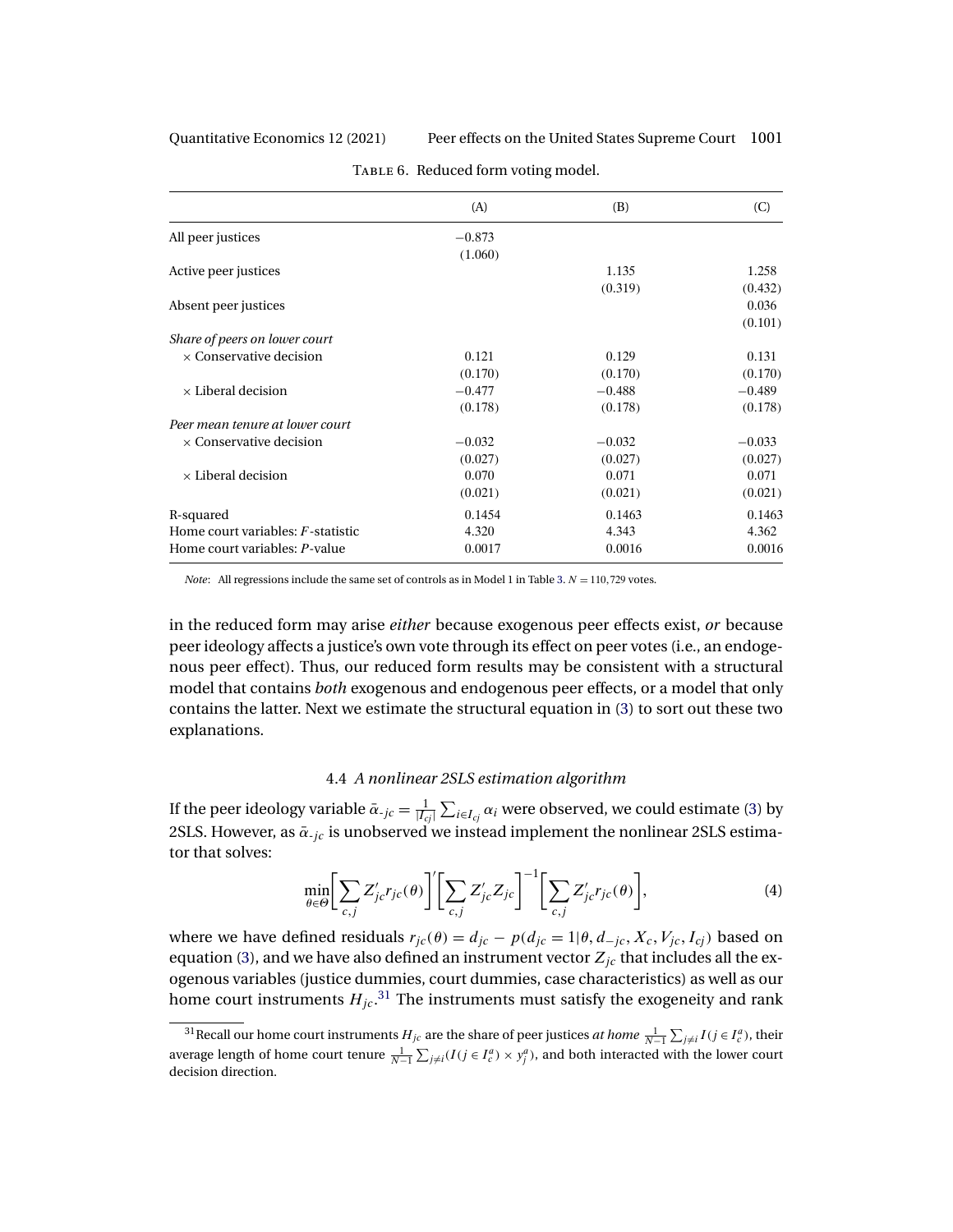<span id="page-21-0"></span>

|                                           |          | <b>Active Peer Votes</b> |          | <b>Home Peer Votes</b> | Net Home Peer Votes |          |
|-------------------------------------------|----------|--------------------------|----------|------------------------|---------------------|----------|
|                                           | (1)      | (2)                      | (3)      | (4)                    | (5)                 | (6)      |
| Share of peers at home                    |          |                          |          |                        |                     |          |
| $\times$ Conservative decision            | 0.211    |                          | 0.406    |                        | 0.197               |          |
|                                           | (0.169)  |                          | (0.211)  |                        | (0.112)             |          |
| $\times$ Liberal decision                 | $-0.581$ |                          | $-1.343$ |                        | $-0.258$            |          |
|                                           | (0.176)  |                          | (0.228)  |                        | (0.118)             |          |
| Peer mean years at home                   |          |                          |          |                        |                     |          |
| $\times$ Conservative decision            | $-0.039$ |                          | $-0.088$ |                        | $-0.023$            |          |
|                                           | (0.026)  |                          | (0.030)  |                        | (0.009)             |          |
| $\times$ Liberal decision                 | 0.079    |                          | 0.212    |                        | 0.052               |          |
|                                           | (0.020)  |                          | (0.025)  |                        | (0.008)             |          |
| Share of active peers at home             |          |                          |          |                        |                     |          |
| $\times$ Conservative decision            |          | 0.289                    |          | 0.495                  |                     | 0.263    |
|                                           |          | (0.173)                  |          | (0.236)                |                     | (0.136)  |
| $\times$ Liberal decision                 |          | $-0.578$                 |          | $-1.375$               |                     | $-0.228$ |
|                                           |          | (0.177)                  |          | (0.255)                |                     | (0.142)  |
| Active peer mean years at home            |          |                          |          |                        |                     |          |
| $\times$ Conservative decision            |          | $-0.054$                 |          | $-0.090$               |                     | $-0.022$ |
|                                           |          | (0.026)                  |          | (0.031)                |                     | (0.009)  |
| $\times$ Liberal decision                 |          | 0.070                    |          | 0.227                  |                     | 0.059    |
|                                           |          | (0.021)                  |          | (0.027)                |                     | (0.008)  |
| R-squared                                 | 0.6886   | 0.6886                   | 0.5908   | 0.5927                 | 0.0844              | 0.0899   |
| Home court variables: <i>F</i> -statistic | 5.368    | 5.285                    | 24.485   | 25.878                 | 20.018              | 22.020   |
| Home court variables: P-value             | 0.0003   | 0.0003                   | 0.0000   | 0.0000                 | 0.0000              | 0.0000   |

Table 7. First stage IV for peer votes: home court instruments.

*Note*: All regressions include a control for the mean ideology of active peers, plus the same controls as in Model 1 in Table [3.](#page-13-0)  $N = 110,729$  votes.

conditions  $E[Z'_{j}r_{j}(\theta_0)] = 0$  and Rank  $E[Z'_{j} \nabla_{\theta}r_{j}(\theta_0)] = P$  where  $\theta \in \Theta \subset \mathbb{R}^P$ . The requirements for consistency are essentially identical to those for NLLS discussed earlier, as uniform (in  $\theta$ ) convergence in probability of the sample objective function in [\(4\)](#page-20-0) to its population analogue is again the key point. $32$ 

Like the NLLS problem in [\(2\)](#page-8-0), the nonlinear 2SLS problem in [\(4\)](#page-20-0) involves function minimization over a large number of fixed effects and other parameters. As before, we use a simple iterative algorithm to construct the estimator. We discuss the algorithm which is a simple extension of the NLLS algorithm—in detail in Appendix [A.2.](#page-33-0)

## 4.5 *Structural model results*

4.5.1 *First stage* Here, we present nonlinear IV estimates of equation [\(3\)](#page-17-0). Our first stage results from regressing peer votes on the instruments are shown in Table 7. Column (1) presents our first specification, where the endogenous variable in equation [\(3\)](#page-17-0) is the mean vote of all active peers, which is regressed on the home court instruments based on all home justices. The instruments are highly significant determinants of peer votes  $(F = 5.37, p = 0.000)$ . The point estimates indicate that as the share of home peers in-

<sup>32</sup>See [Wooldridge](#page-38-0) [\(2010\)](#page-38-0), pages 525–526 and 530–531 for details.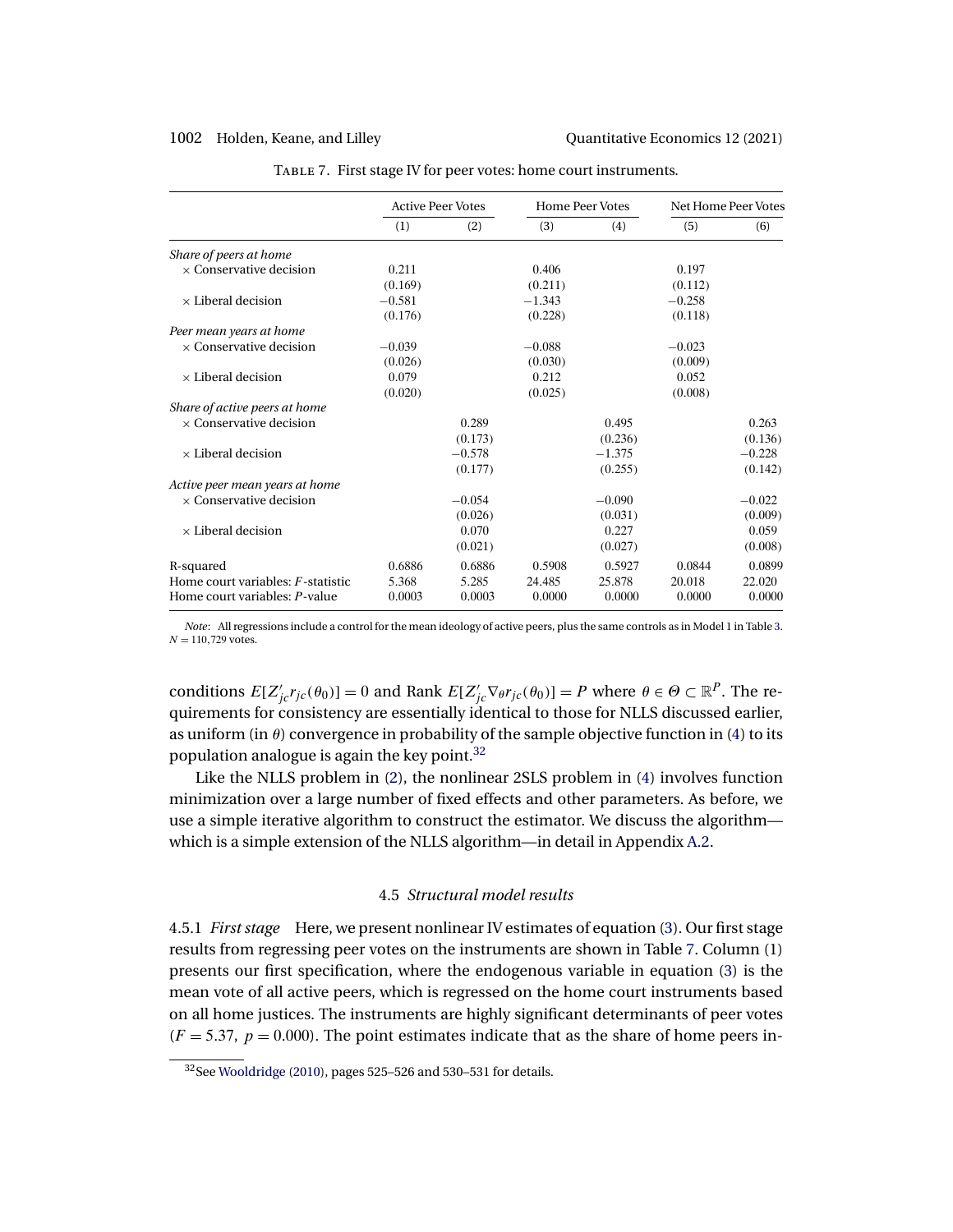<span id="page-22-0"></span>creases, there are fewer peer votes to overturn the lower court decision.<sup>33</sup> This effect is diminished if the home peers had longer tenure on the lower court. In column (2), we see the results are little changed if we base the instruments on only active peers rather than all peers.

Columns (3) and (4) report first stage results for our second specification where the endogenous variable in equation [\(3\)](#page-17-0) is the mean vote of home peers only. Unsurprisingly, our home court instruments are more highly significant in this model ( $F = 24.49$ ), as they are better predictors of home peer votes than of all peer votes. Finally, columns (5) and (6) report results for our third version of the endogenous variable, the net vote of home peers. The results are similar.

The Stock–Yogo weak instrument  $F$ -test critical values in the case of one endogenous variable and four instruments are 5-32, 10-23, and 16-72, respectively, for asymptotic bias of 2SLS relative to OLS being less than 30%, 10%, or 5%, respectively (see [Skeels and](#page-37-0) [Windmeijer](#page-37-0) [\(2018\)](#page-37-0)). Thus, our home court instruments are—not surprisingly—much stronger when used to predict home court justice votes as opposed to all active peer votes. Still, we are not concerned about a weak instrument problem even in the case of the all peers measure, for two reasons: First, the very high F-test values in columns (3)–(6), as well the prior literature and our own results in Tables [3](#page-13-0) and [6,](#page-20-0) make clear that "home court bias" is a very real and quantitatively important phenomenon, not just a weak effect we pick up because we have a very large sample. The lower  $F$ -test values in columns (1)–(2) are directly attributable to the fact that only a small subset of justices are from the home courts, and only they are directly affected by the home court instruments (but for them the effects are large). Second, as we shall see below, these instruments still deliver precise estimates of the coefficient on the endogenous active peer vote variable in the second stage.

4.5.2 *Second stage* We present our instrumental variable estimates of the full structural model of equation [\(3\)](#page-17-0) in Table [8.](#page-23-0) The IV estimates document substantial positive peer effects. In column 1 the coefficient on the active peer vote variable is 0-894  $(SE = 0.037)$ . In the typical full panel case (with 8 peer justices), a single peer shifting their vote from liberal to conservative increases the active peer measure by 1/8. According to our estimates, this increases each other justice's conservative vote probability by  $(1/8)(0.894) = 11\%$ . Thus, we find a very strong causal impact of peer votes.

The only difference between columns (1) and (2) is whether we base our four home court instruments on the total number of home peers in a case or only on the number of active home peers in a case. As we see in Table [8,](#page-23-0) this makes almost no difference.

We examine the influence of home peer justices in columns (3) and (4). In a full panel case with one home peer, a shift in the peer's vote from liberal to conservative increases our home peer vote measure by 1-0. According to our estimates, this increases the conservative vote probability of the other justices by 30% to 34%. This is three times greater than the 11% effect of a generic justice vote, highlighting the very strong influence of home peer votes in cases sourced from their home circuit court. We argue this large

 $33$ From the sign pattern of coefficients in Table [7](#page-21-0) column (1), we see that if the lower court decision was in the conservative (liberal) direction, the peer vote share in the conservative (liberal) direction increases.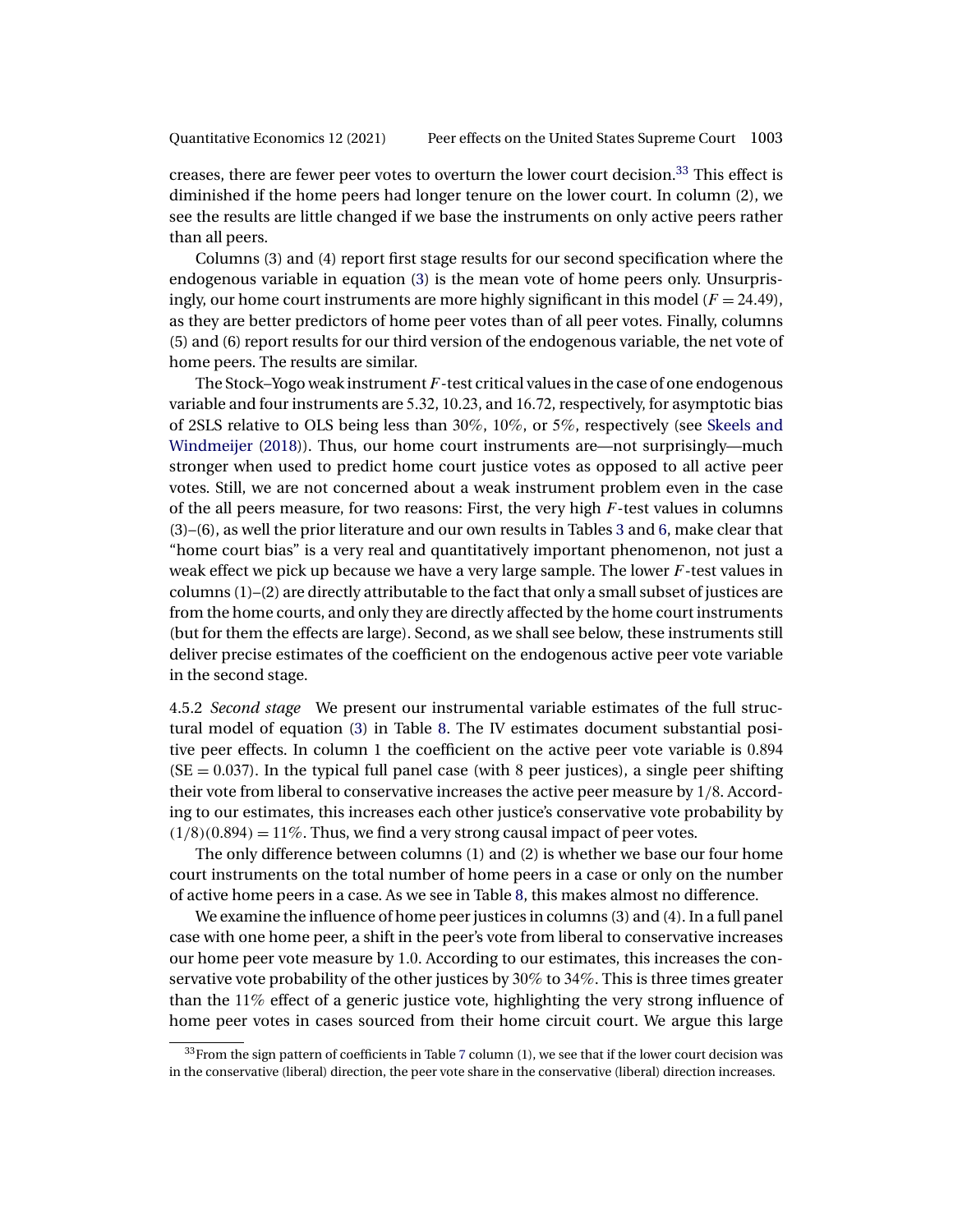<span id="page-23-0"></span>1004 Holden, Keane, and Lilley Quantitative Economics 12 (2021)

|                            | (1)      | (2)      | (3)     | (4)     | (5)     | (6)     |
|----------------------------|----------|----------|---------|---------|---------|---------|
| Active peer votes          | 0.894    | 0.877    |         |         |         |         |
|                            | (0.037)  | (0.041)  |         |         |         |         |
| Home peer votes            |          |          | 0.342   | 0.303   |         |         |
|                            |          |          | (0.068) | (0.064) |         |         |
| Net home peer votes        |          |          |         |         | 1.366   | 1.071   |
|                            |          |          |         |         | (0.282) | (0.254) |
| Active peer ideology       | $-0.505$ | $-0.471$ | 1.111   | 1.113   | 1.095   | 1.102   |
|                            | (0.087)  | (0.097)  | (0.310) | (0.311) | (0.309) | (0.311) |
| Home peer instruments      | All      | Active   | All     | Active  | All     | Active  |
| First stage $F$ -statistic | 5.368    | 5.285    | 24.485  | 25.878  | 20.018  | 22.020  |

Table 8. Structural model of endogenous and exogenous peer effects.

*Note*: All regressions include the same controls as Model 1 in Table [3.](#page-13-0)  $N = 110,729$  votes.

effect is plausible, as home justices are perceived as having greater expertise in cases originating from their home court. In fact, our estimate is smaller then the effect that [Fischman](#page-37-0) [\(2015\)](#page-37-0) finds for peer votes on circuit courts.

The final two columns consider our third measure of peer votes, the net vote direction of active peers. In a full panel case with one home peer, a shift in the peer's vote from liberal to conservative increases this measure from  $-1/8$  to 1/8. Our estimates imply this would increase the conservative vote probability of the other justices by 27% to 34%. An additional home justice voting conservative would increase this measure by an additional one-eighth, raising the conservative vote probability of other justices by a further 14% to 17%. These results again illustrate the strong influence of home peer justices.

The structural models in Table 8 also provide estimates of exogenous peer effects, operating through mean active peer ideology. Notice that in our main model in column (1) the effect of active peer ideology is negative. But care must be taken in interpreting this result: It should be interpreted as the effect of a change in peer ideology, holding peer votes constant. This has an intuitive interpretation: holding the number of peers who vote in the conservative direction fixed, a more conservative peer group makes that vote less convincing. Conversely, the more liberal is the peer group of justices who vote conservatively, the more persuasive that vote is.<sup>34</sup>

In summary, our results provide strong evidence for the existence of endogenous peer effects operating through peer votes. In the next section, we turn to the question of whether peer effects actually change case outcomes.

 $^{34}{\rm In}$  contrast, in Table 8, columns 3 to 4, where we estimate the effects of home peer votes in home court cases, the coefficients on active peer ideology are positive and roughly 1-11. This is very similar to the peer ideology effects reported for Model 1B in Section [3.](#page-6-0) Controlling for the vote share of home peers in home court cases has only a minor effect on the ideology coefficient, as justices are home rather infrequently. The same logic applies to columns 5 and 6.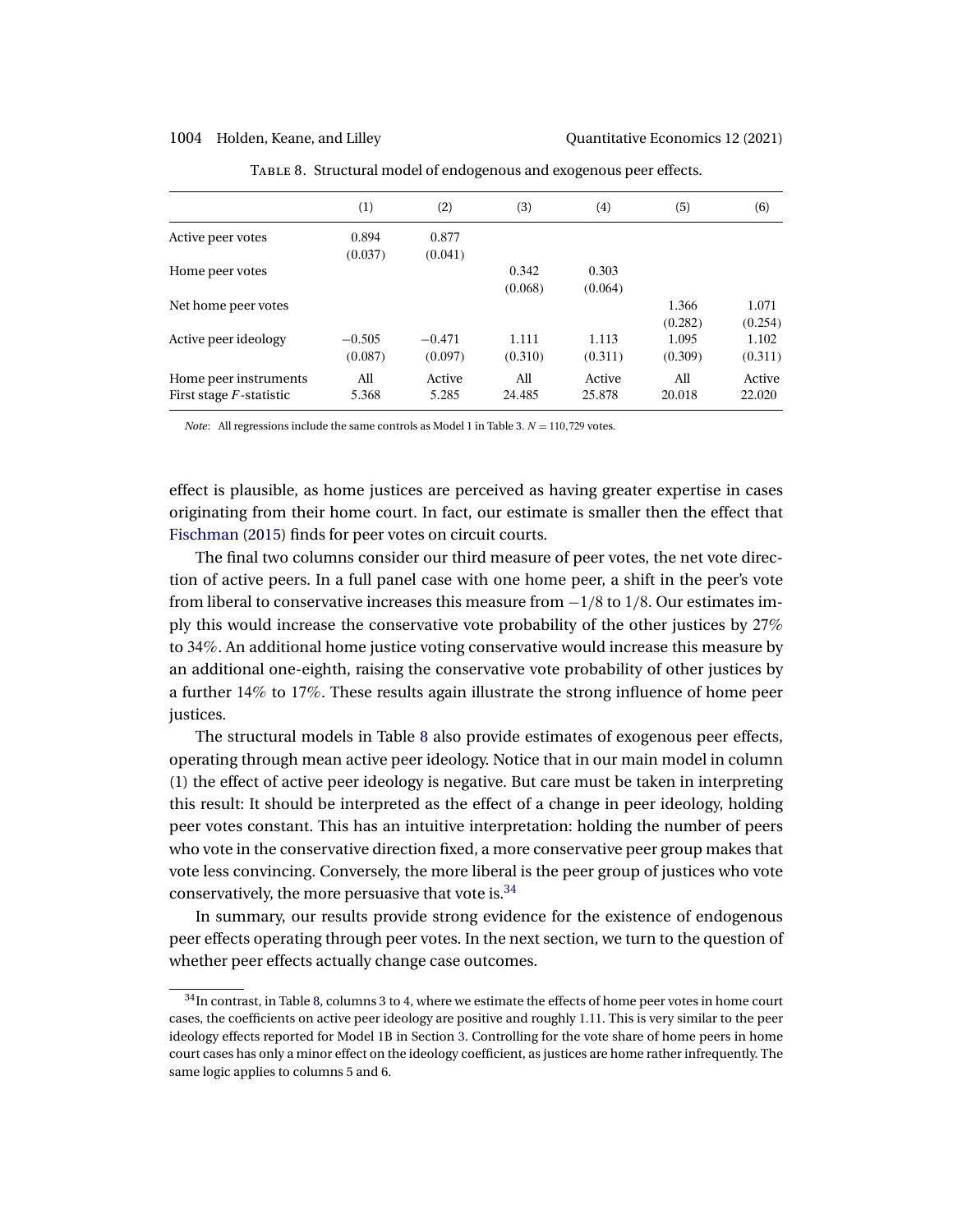<span id="page-24-0"></span>Quantitative Economics 12 (2021) Peer effects on the United States Supreme Court 1005

### 5. The effect of peer votes on case outcomes

We have provided strong evidence that peers affect votes. But if they do not change pivotal votes, and thus alter the direction of case outcomes, they are of diminished practical interest. Here, we seek to to establish whether the peer effects documented above affect case outcomes in a significant way, or only affect votes in cases that are not closely decided.

The analysis in Sections [3](#page-6-0) and [4](#page-16-0) considered the effect of peer votes and ideology on the votes of a single justice. But to determine whether peer effects change pivotal votes, we must estimate how the ideology and vote of a single justice affect the collective vote of his/her peers.

Letting  $f(\cdot)$  represent the pertinent collective vote measure of the peer justices and  $d_{ic}$  the vote of the justice whose perspective is taken, we estimate regressions of the form:

$$
f\left(\frac{1}{N-1}\sum_{i\in I_{jc}}d_{ic}\right) = \alpha_j + \beta_p^v \times d_{jc} + X_c'\beta_x + \delta_{t(c)} + \varepsilon_{jc}.
$$
 (5)

As in Section [4,](#page-16-0) a justice's own vote is endogenous because it is jointly determined with the votes of peers. In particular, it is in part determined by unobserved case characteristics that drive all justices votes in a particular case. To deal with this endogeneity problem, we again use our "home" court bias instruments. Here, the instruments are an indicator for whether the case is sourced from the home court of justice j, whose vote  $d_{ic}$  is the endogenous variable in equation (5), along with their home court tenure, both interacted with the lower court decision direction.

Using this approach, we consider the effects of a justice's own vote on two different measures of the collective peer vote  $f(\cdot)$ . First, we consider simply the number of conservative votes by the other eight justices (note: in this section, we restrict attention to cases with a full panel of justices). This specification allows us to ascertain the average magnitude of peer vote effects at the case level, which is of interest in itself. But it sheds no light on whether peer effects are pivotal.

Second and more importantly, in order to ascertain whether peer effects change pivotal votes, we define a case outcome as *potentially conservative* if, not counting justice j's own vote, enough others (i.e., at least four) vote in the conservative direction, so a conservative outcome is possible. We then define  $f(\cdot)$  as a 1/0 indicator for whether a case has a conservation outcome potential. Considering the potential outcome, rather than the actual, enables us to estimate the effect of a justice's own vote on the decision's direction, excluding the mechanical effect of his/her own vote. We can also define  $f(\cdot)$ as a 1/0 indicator for whether a case has a *potentially liberal* outcome.35

For simplicity, we restrict the sample to cases with either zero or one justice at home. In cases with a home justice, full weight is given to the home justice's observation (such that the dependent variable is based only on the votes of the away justices). In cases where all justices are away, each is given equal  $(\frac{1}{9})$  weight. This means that in total, each

 $35$ Thus it is possible that a case can have both conservative and liberal potential from the perspective of some justice when they are voting, with their own vote deciding the actual decision direction.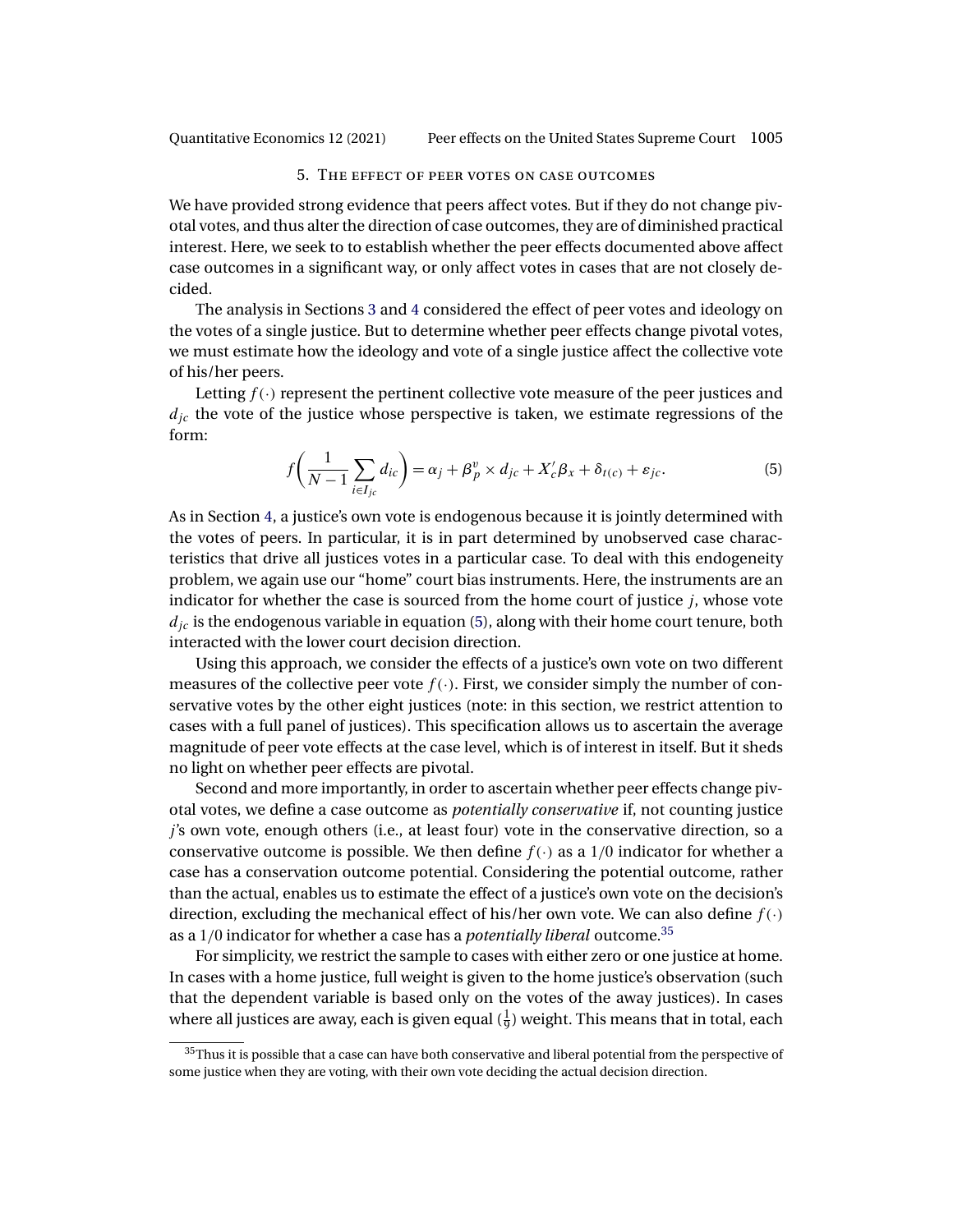### <span id="page-25-0"></span>1006 Holden, Keane, and Lilley Quantitative Economics 12 (2021)

|                            | (1)<br><b>Conservative Peer Votes</b> | (2)<br><b>Conservative Potential</b> | (3)<br>Liberal Potential |
|----------------------------|---------------------------------------|--------------------------------------|--------------------------|
| Vote direction             | 2.792                                 | 0.362                                | $-0.323$                 |
|                            | (0.684)                               | (0.128)                              | (0.133)                  |
| First stage $F$ -statistic | 11.776                                | 11.776                               | 11.776                   |

Table 9. Peer vote effects on verdict direction outcomes IV.

*Note*: All regressions restricted to cases with a full panel (9) of justices and 0–1 home justices.  $N = 68,800$  votes.

case is weighted equally, and there is no arbitrariness in which justices are included in the dependent or independent variables.

A few details of the specification are worth noting. First, differences in the voting propensities of different natural Courts (i.e., cohorts of justices) are captured by term fixed effects.<sup>36</sup> However, the dependent variable is still mechanically affected by the ideology of the individual justice whose perspective is taken. This is addressed by the inclusion of justice fixed effects.<sup>37</sup> Finally,  $X_c$  includes lower court decision direction, legal issue area, and circuit court fixed effects.

The results for these analyses are shown in the first column of Table 9, with each row corresponding to one of the three alternative outcome measures. The first row presents our result for total conservative votes by the eight peer justices. Our estimates imply that a single (implicitly home) justice switching their vote changes the net votes of their (away) peers by approximately 2-8 votes collectively. While this effect may seem large, we think it is plausible. The cases the Court hears tend to be difficult, and the panel consists of nine justices with diverse ideology and expertise. Thus it seems likely that at least a few justices are marginal on many cases, and hence persuadable by a conservative colleague who votes in the liberal direction, or vice versa, particularly if that colleague is perceived as having special expertise in the case.

Moreover, our estimate is consistent with the large effect of peer votes estimated by [Fischman](#page-37-0) [\(2015\)](#page-37-0) for federal circuit courts, and consistent with the large effects we found in our individual-level analysis in Section [4.](#page-16-0) This result highlights the empirical importance of peer effects; the indirect effect of a home justice's vote on the total vote outcome through the votes of their peers is larger than the direct mechanical effect of the justice's own vote.

Rows 2 and 3 report the results for the conservative and liberal potential outcome measures. We again find positive peer effects. Our estimates imply that a home justice switching their vote from liberal to conservative increases the share of cases with a conservative outcome potential $38$  by 36 percentage points, and reduces the share with liberal potential by 32 percentage points. This implies that home justice votes do have a large impact on case majorities.

 $36$ Recall that almost all of the within-year variation in justice cohort is due to absences, which are excluded since only full panel cases are considered here.

<sup>&</sup>lt;sup>37</sup>Note that explicitly controlling for excluded justice's estimated ideology to capture justice peer ideology effects is redundant as this is perfectly collinear with the justice fixed effects.

 $38$  For example, shifting the vote of other justices from 3–5 or less to 4–4 or more.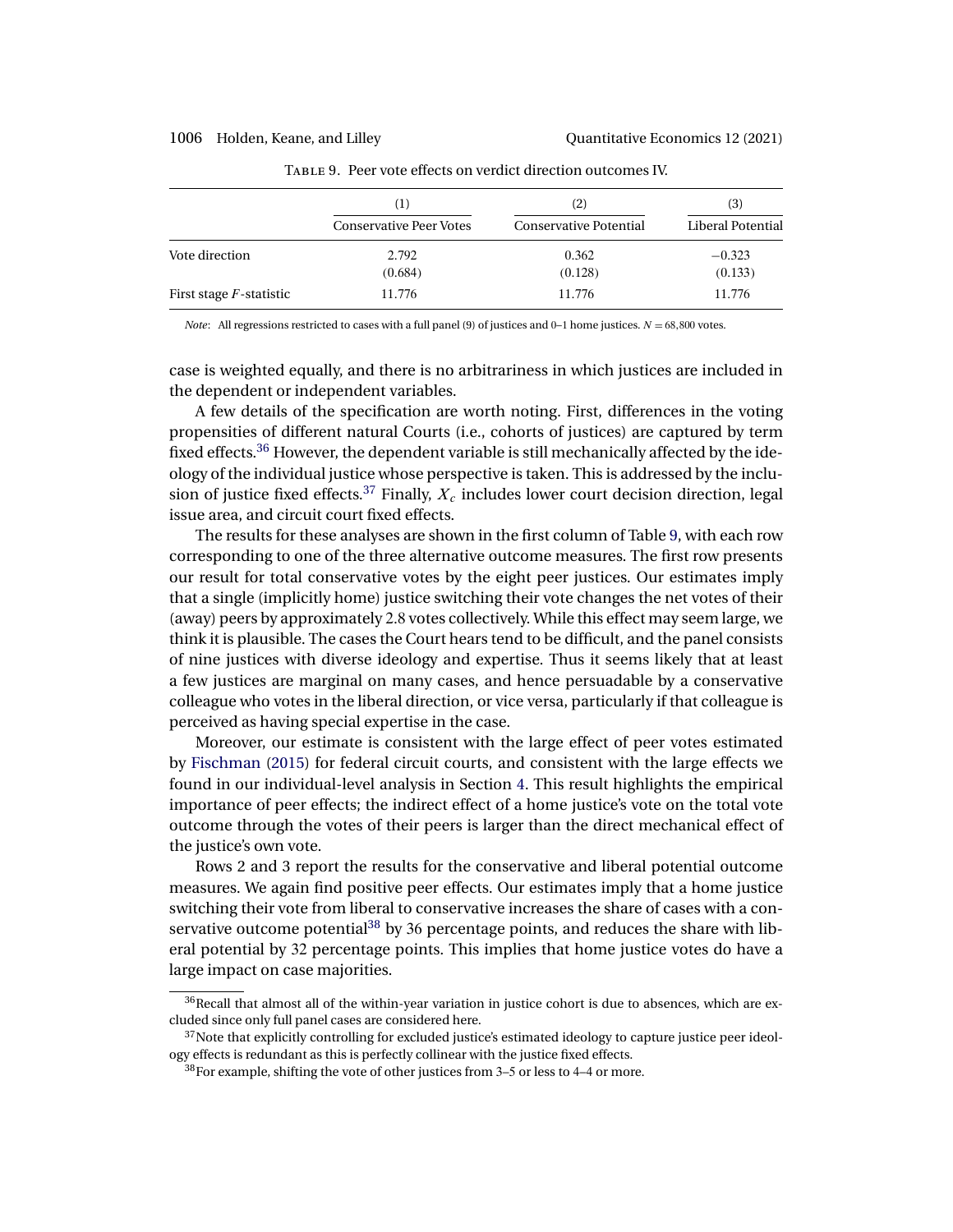<span id="page-26-0"></span>These results imply that peer effects do not merely arise in one-sided cases. The finding that peer effects can affect case outcomes suggests that the peer effects we find cannot be purely due to dissent aversion. We discuss some alternative explanations in the next section.

### 6. Discussion and conclusion

We have presented strong evidence for the existence of peer effects on the U.S. Supreme Court. Both the ideology and voting behavior of a justice exert an influence on the votes of other justices. Moreover, our estimates imply that these peer effects can be pivotal, and thus affect case outcomes. The magnitudes of the peer effects we find are substantial.

This raises the question of why these effects exist and what drives them. As we mentioned in the [Introduction,](#page-0-0) a variety of explanations have been offered in the context of lower courts, including: deliberation, group polarization, aversion to dissent, or deference to expertise. We have shown, by virtue of the fact that peer effects can cause a change in outcome, that dissent aversion (not wanting be an outlier justice on a case) cannot be the whole story.

Having said that, it is challenging to provide compelling evidence distinguishing between the other channels: It is not easy to distinguish between justices persuading each other, being deferential to each other on areas of expertise, or even some form of *horse trading*. We can, however, get some sense of whether [Posner](#page-37-0) [\(2008\)](#page-37-0)'s *deference effect* is at work. Under that hypothesis, roughly put, justices defer to other justices who have expertise in a certain area of law. But deference is less for highly politicized issues. As Posner puts it: "The hotter the issue (such as abortion, which nowadays is much hotter than, say, criminal sentencing), the greater the explanatory power of the political variable."

In Table [10,](#page-27-0) we estimate our peer effect coefficient (including justice-by-issue-area and term-by-issue-area fixed effects) separately for the 11 issue areas. To facilitate precise estimates, we estimate regressions of a justice's own vote on the mean peer vote (along with the same control variables used previously in Section [4\)](#page-16-0), but with the peer ideology measure excluded. That is, we assume there are only endogenous peer effects. Within each issue are, we use mean active peer ideology as an instrument for the mean vote of peers. A first thing to note is that the 11 issue areas are fairly coarse categories that typically include some "hot" issues and some less controversial ones. Second, some of the first stage  $F$ -statistics indicate weak instrument problems, and some of the standard errors are large (the Privacy and Unions coefficients, for instance, are almost completely uninformative).

Notwithstanding these issues, it is noteworthy that, relative to the average coefficient of about 0-6, the issue areas with stronger peer effects include: Attorneys, Economic Activity, Judicial Power, and Federal Taxation, all of which are arguably on the "cooler" end of the political spectrum. Conversely, First Amendment, Civil Rights, and Due Process have lower-than-average coefficients, and these areas are arguably on the "hotter" end of the political spectrum.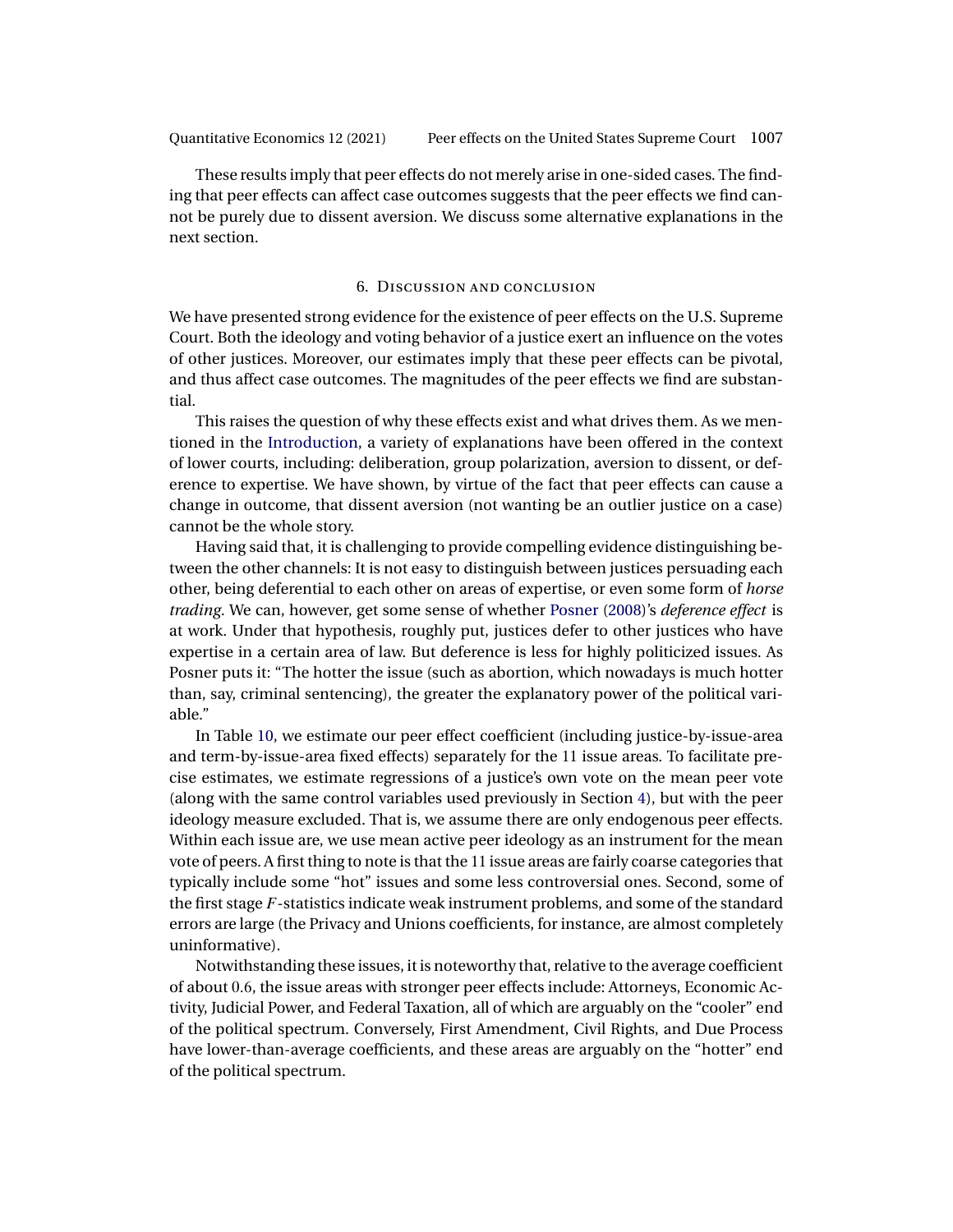<span id="page-27-0"></span>

|                         | Coefficient | Standard Error | First Stage F-Statistic | <b>Observations</b> |
|-------------------------|-------------|----------------|-------------------------|---------------------|
| Unions                  | $-0.107$    | 2.595          | 0.178                   | 4387                |
| Civil rights            | 0.346       | 0.350          | 3.371                   | 18,435              |
| Due process             | 0.436       | 0.543          | 1.423                   | 4975                |
| First amendment         | 0.548       | 0.161          | 8.732                   | 9895                |
| Criminal procedure      | 0.602       | 0.077          | 29.236                  | 22,549              |
| Economic activity       | 0.674       | 0.105          | 11.513                  | 21,447              |
| Attorneys               | 0.723       | 0.197          | 3.229                   | 1122                |
| <b>Federal taxation</b> | 0.760       | 0.146          | 4.112                   | 3415                |
| Judicial power          | 0.807       | 0.067          | 10.066                  | 17,041              |
| Federalism              | 0.853       | 0.092          | 3.688                   | 5805                |
| Privacy                 | 2.074       | 2.287          | 0.235                   | 1483                |

| TABLE 10. Peer vote effects by issue area. |  |  |  |
|--------------------------------------------|--|--|--|
|                                            |  |  |  |

*Note*: These specifications are analogous to those in Table [8,](#page-23-0) except we estimate the effect of peer votes separately by issue area, and we exclude active peer ideology from the vote model. It is instead used as an instrument for peer votes. We include justice-by-issue-area and term-by-issue-area fixed effects.

It is worth noting, however, that the "hot button" issue effect that Posner conjectures, and that we provide some evidence for, could still operate in the absence of deference to expertise. It could simply be that on "hot button" cases justices decide ideologically, and on other cases they are more persuadable by their colleagues.

Our estimates of peer effects speak to the broader issue of the optimal strategy for a president nominating a justice. This requires balancing the proximity of the justice's ideology to that of the president, with the effect the justice will have on their peers. An implication is that optimal nominations are "court specific" in the sense that they depend on the existing justices, as well as presidential preferences.<sup>39</sup> As home court justices are so influential, an intriguing implication of our results is that—for given ideology—a President should prefer to appoint a circuit court judge. As noted by [Epstein et al.](#page-36-0) [\(2009\)](#page-36-0), this has been a strong recent trend.

The magnitude of the peer effects that we estimate imply that the indirect effect of a justice's vote on the outcome through the votes of their peers is large relative to the direct mechanical effect of the justice's own vote. The replacement of a particularly liberal or conservative justice is especially consequential in that it has the potential to have a large impact on case outcomes.

To highlight the magnitude and importance of the effects we estimate, one can consider the impact of some recent changes (or proposed changes) in Court composition. First, consider the replacement of retired justice Anthony Kennedy with Justice Brett Kavanaugh. Using "Judicial Common Space" (Epstein, Martin, Segal, and Westerland [\(2007\)](#page-36-0)) measures of ideology plus the fact that Kavanaugh was nominated by a Republican President, we use the set of justices with JCS scores and our own ideology scores

 $39$  Here, it is important note that optimal appointment may depend on heterogeneity or nonlinearity in peer effects. While our estimates are of the average proportional treatment effect of being exposed to a change in peer ideology or voting disposition, it is plausible that the ability of one justice to convince another diminishes as they become ideologically distant. Convincingly identifying these nonlinearities is difficult, and thus left for future work.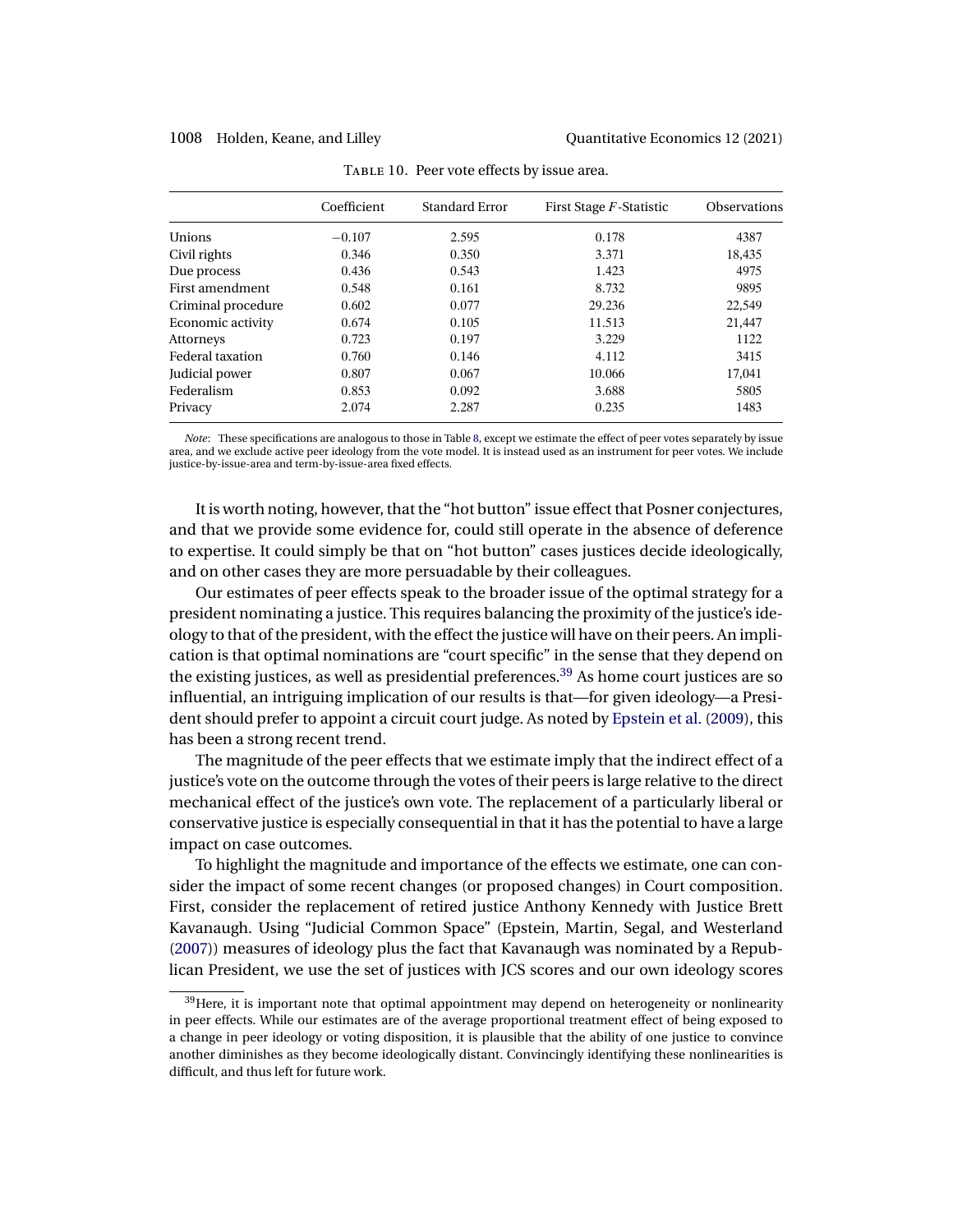<span id="page-28-0"></span>to produce an appropriately scaled estimate of Kavanaugh's ideology. Using our peer effect estimates we estimate that replacing Justice Kennedy with Justice Kavanaugh would have made *each* other justice only 0-3% more likely to vote conservative on a given case. The effect is very small because Kavanaugh has a forecast ideology very similar to Kennedy's. Similarly, Justice Scalia's replacement by Justice Gorsuch would have had little impact as they occupy a similar ideological position. In contrast, if Merrick Garland had succeeded Justice Scalia, we estimate it would have made each other justice 5.0% more likely to vote liberal on a given case.

Finally, we consider the replacement of Justice Ginsburg with Justice Barrett. If we adopt the plausible assumption that Justice Barrett's position aligns closely with Justice Scalia, for whom she clerked, then we place her ideological position 0.35 to the right of Ginsburg. Thus, we estimate that Justice Barrett's influence on the Court will increase the Conservative vote propensity of the other justices by  $(0.335/8)(1.131) = 4.7$  percentage points. That translates into 0-38 extra conservative votes per case on top of the impact of her own vote.

## Appendix A: Nonlinear least squares: Iterative estimation method

If the peer ideology variable (which we denote by  $\bar{\alpha}_{-ic}$ ) were observed, we could estimate the linear probability model in equation [\(1\)](#page-7-0) by running the fixed effects regression:

$$
d_{jc} = \alpha_j + \beta_p \bar{\alpha}_{\text{-}jc} + X_c' \beta_x + \delta_{t(c)} + \epsilon_{jc},\tag{6}
$$

where  $\alpha_j$  is the fixed effect that captures ideology of justice  $j$  and  $\bar{\alpha}_{-jc} = \frac{1}{|I_{cj}|} \sum_{i \in I_{cj}} \alpha_i$  is the mean ideology of peers active in case c. However, as  $\bar{\alpha}_{-jc}$  is unobserved we instead implement the nonlinear least squares (NLLS) estimator:

$$
\min_{\alpha,\beta,\delta} \sum_{c,j} \left[ d_{jc} - \alpha_j - \beta_p \bar{\alpha}_{\cdot jc} - X_c' \beta_x - \delta_{t(c)} \right]^2.
$$
 (7)

The computational problem is now function minimization over a large number of fixed effects and other parameters. We now discuss alternative solutions to that problem.

Arcidiacono, Foster, Goodpaster, and Kinsler [\(2012\)](#page-36-0) considered essentially the same problem in a different context (i.e., students whose performance in classes is determined both by their own fixed effect, which measures latent ability, and the average fixed effect of the peer students with whom they are grouped). They propose an iterative procedure for finding the minimum of the NLLS objective function that consists of two steps: (i) starting from a guess (or prior iteration estimate) of the fixed effects vector  $\alpha$ , estimate the other model parameters by OLS, (ii) conditional on the OLS estimate of the other model parameters, solve a fixed-point problem to obtain the estimate of the  $\alpha$  vector that minimizes the NLLS objective function.<sup>40</sup> Iterate between steps (i) and (ii) until convergence.

<sup>&</sup>lt;sup>40</sup>By setting the vector of derivatives of the NLLS objective function with respect to the fixed effects equal to zero, one obtains the set of equations that is solved in the fixed-point problem.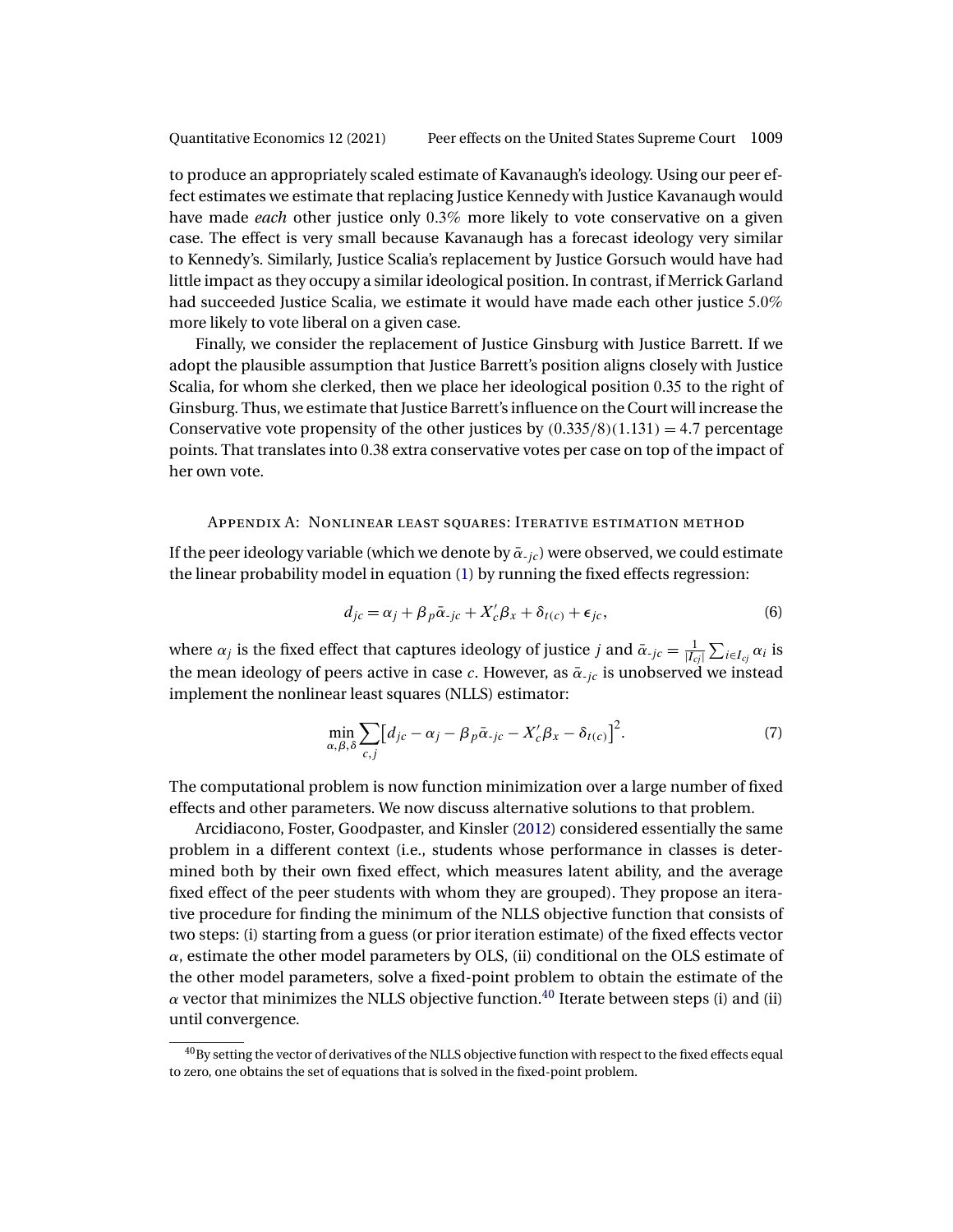1010 Holden, Keane, and Lilley Quantitative Economics 12 (2021)

We propose an alternative search algorithm that is much simpler to implement in our case, and that converges very quickly to a solution. They key idea of our algorithm is that, *conditional* on (hypothetical) *known* values of the peer effect variable ( $\bar{\alpha}$ -<sub>ic</sub>), the parameter vector that solves the NLLS minimization problem in [\(7\)](#page-28-0) satisfies the OLS normal equations, which of course are linear in parameters and can be solved by linear regression. So our idea is to start with a guess for the vector of peer effect variables ( $\bar{\alpha}_{i,c}$ ), and then solve for the parameter vector  $(\alpha, \beta, \delta)$  by OLS. Then we refine our guess of the peer effects variables until the guess coincides with the fixed effects we estimate by OLS, that is, until  $\bar{\alpha}_{-jc} = \frac{1}{|I_{cj}|} \sum_{i \in I_{cj}} \alpha_i \forall j, c$ . At which point we have a solution of the NLLS minimization problem in [\(7\)](#page-28-0).

In order to explain the algorithm we first set some notation: Let  $\bar{\alpha}_{\text{-}jc}^t$  denote the value of the peer effect variable assumed in iteration t, and let  $\alpha^t$  denote the vector of fixed effects estimated by linear regression on iteration t, taking the peer measures  $\bar{\alpha}_{j_c}^t$  as given. At the start of iteration  $t+1$ , update the peer measures as  $\bar{\alpha}_{\text{-}jc}^{t+1} = \frac{1}{|I_{cj}|} \sum_{i \in I_{cj}} \alpha_i^t$ .

The algorithm is as follows: In the first iteration, estimate the linear probability model in equation [\(6\)](#page-28-0) by fixed effects regression, assuming that  $\bar{\alpha}^1_{\,j c} = 0$ . That is, the unknown peer effect variable is initially set to zero. In the second iteration, construct the peer effect variable using the estimated fixed effects from the first iteration,  $\bar{\alpha}_{j c}^2 =$  $\frac{1}{|I_{cj}|}\sum_{i\in I_{cj}}\alpha^1_i$  , and reestimate the linear probability model in equation [\(6\)](#page-28-0) by fixed effects regression. In each subsequent iteration, construct  $\bar{\alpha}_{\cdot j c}^t$  using the fixed effects  $\alpha_i^{t-1}$  estimated from the prior iteration, and reestimate the linear probability model in equation [\(6\)](#page-28-0) by fixed effects regression to obtain new estimates of the fixed effects  $\alpha_i^t$ . Repeat until the estimates converge to a desired degree of tolerance.

At convergence, the estimates provide a (local) solution for the minimization problem in equation [\(7\)](#page-28-0) *by construction*. <sup>41</sup> This is because at each iteration, all estimated parameters satisfy the OLS normal equations *conditional* on the assumed values of the peer effect terms (based on the estimated fixed effects from the *prior* iteration). Once convergence is achieved, such that the estimates of the fixed effects are constant from one iteration to the next (to the assumed tolerance), the assumed peer effect terms are consistent with the estimated fixed effects from the *current* iteration. That is,  $\bar{\alpha}_{-jc}^T=\frac{1}{|I_{cj}|}\sum_{i\in I_{cj}}\alpha_i^T.$ <sup>42</sup> So, at convergence, the OLS normal equations are satisfied conditional on internally consistent values for the peer effect variables.

For the models we consider, this algorithm converges to a solution on the 3rd iteration. This occurs because our 1st iteration estimates of the fixed effects  $\alpha^1$  generate peer variables for the 2nd iteration  $\bar{\alpha}_{-jc}^2$  that, after a fixed effects transformation, only differ from the "correct" peer effect variables by a scale factor. We explain why in Appendix [A.1.](#page-30-0) Our second iteration generates estimates of the fixed effects  $\alpha^2$  that satisfy the OLS normal equations conditional on these scaled  $\bar{\alpha}^2_{-jc}$ . But crucially, merely rescaling the  $\bar{\alpha}^2_{-jc}$ does not alter the linear regression estimates of  $\alpha^2$ . Hence, the fixed effects  $\alpha^2$  will continue to satisfy the OLS normal equations conditional on any re-scaling of the the peer

 $41$ Nonlinear search algorithms do not generally provide global solutions, unless one can prove the objective function is globally concave. In practice, we detected no problems with multiple solutions.

 $^{42}$ Except, of course, for the arbitrarily small deviation allowed by the convergence tolerance.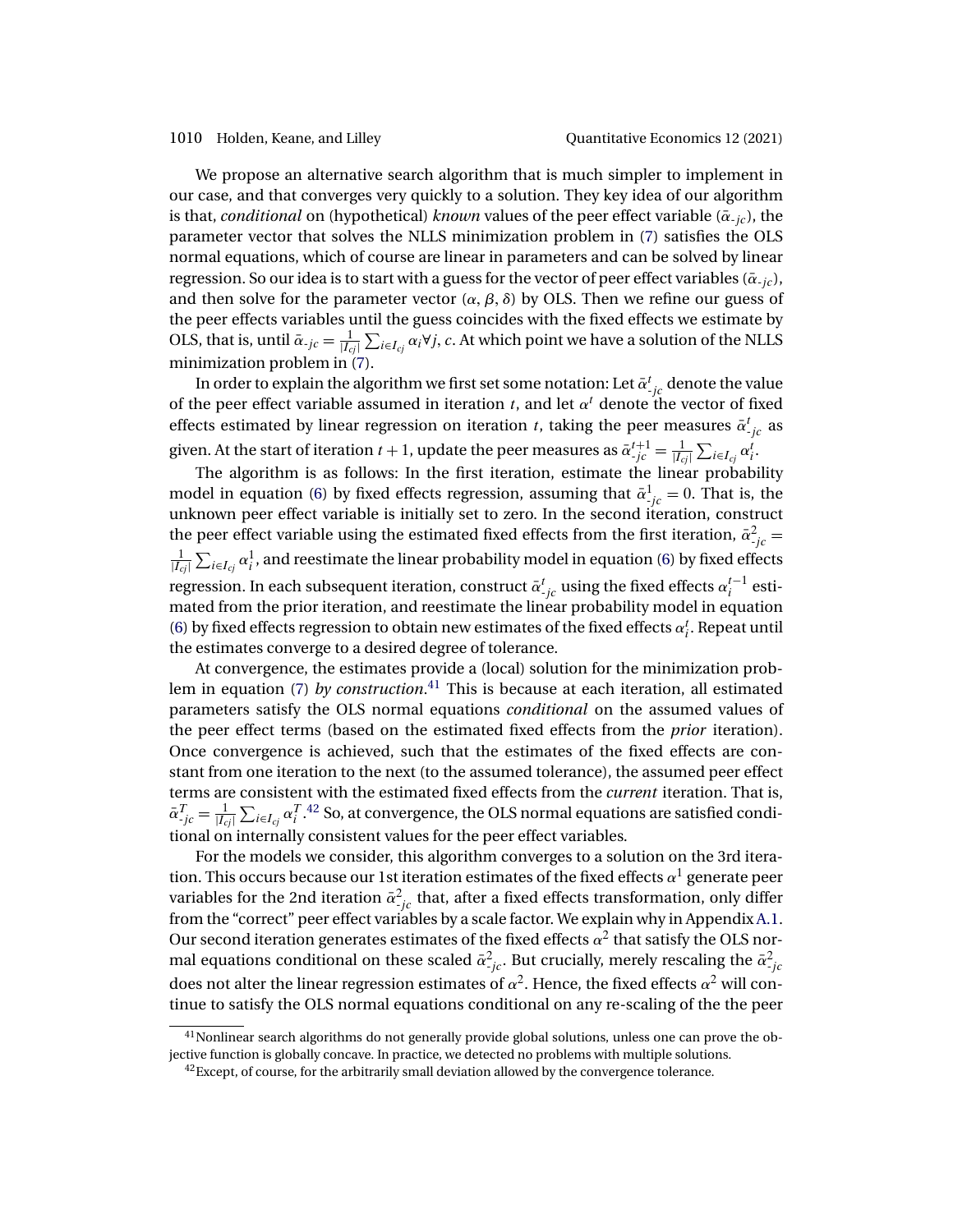<span id="page-30-0"></span>effects variables. Thus, we already obtain on iteration 2 the vector of fixed effects  $\alpha$  that solve equation [\(7\)](#page-28-0). Thus, on iteration 3 we will already have  $\bar{\alpha}_{\cdot j c}^3 = \frac{1}{|I_{cj}|} \sum_{i \in I_{cj}} \alpha_i^3$ . So the iteration 3 estimates of the parameter vector  $(\alpha, \beta, \delta)$  will also solve equation [\(7\)](#page-28-0).

## A.1 *Properties of the second iteration estimates*

The first iteration of our algorithm estimates justice ideology fixed effects under the assumption of no peer effects. Hence, our first iteration justice ideology measures are contaminated by the peer effects coming from other justices. This in turn causes our peer ideology measures ( $\bar{\alpha}_{-ic}$ ) to be contaminated by a justice's own ideology. However, this contamination is washed out by the fixed effects in our second iteration regression. As a result, our second iteration (i) generates consistent estimates of justice ideologies that solve the NLLS minimization problem in equation [\(7\)](#page-28-0), and (ii) gives a consistent estimate of  $\beta_p(\frac{N-1}{N-1-\beta_p})$ , the true peer coefficient  $\beta_p$  times a scale factor that depends on the number of justices  $N$ . We now show these results formally.

To clarify the key idea that drives the results, first consider a simplified version of equation [\(1\)](#page-7-0) where votes are determined by the linear probability model:

$$
d_{jc} = \alpha_j + \beta \bar{\alpha}_{\text{-}jc} + \varepsilon_{jc}
$$

and a simple data generating process where court composition is unchanged during the tenure of each justice j, and where the full panel of judges hears all cases. Then  $\bar{\alpha}_{-ic}$  is a constant, which we denote by  $\bar{\alpha}_{-i}$ . So if we estimate the (misspecified) equation  $d_{jc} = \alpha_j^p + \xi_{jc}$  that ignores peer effects, we will obtain, in large samples, the proxy ideology measures  $\alpha_j^p=\alpha_j+\beta\bar\alpha_{-j}.$  Thus, our initial ideology measures, obtained from a model that ignores peer effects, are contaminated by those peer effects. Suppose we nevertheless use them to construct an initial estimate of the peer ideology variable, which we denote by  $\bar{\alpha}^p_{-j}$ :

$$
\bar{\alpha}_{.j}^{p} = \frac{1}{N-1} \sum_{k \neq j} \alpha_{k}^{p} = \frac{1}{N-1} \sum_{k \neq j} (\alpha_{k} + \beta \bar{\alpha}_{.k})
$$
  
\n
$$
= \left(\frac{1}{N-1} \sum_{k \neq j} \alpha_{k}\right) + \beta \left(\frac{1}{N-1} \sum_{k \neq j} \bar{\alpha}_{.k}\right)
$$
  
\n
$$
= \bar{\alpha}_{.j} + \frac{\beta}{N-1} \left(\frac{1}{N-1} \{(\alpha_{2} + \dots + \alpha_{j} + \dots + \alpha_{N}) + \dots + (\alpha_{1} + \alpha_{3} + \dots + \alpha_{j} + \dots + \alpha_{N-1})\}\right)
$$
  
\n
$$
+ (\alpha_{1} + \dots + \alpha_{j} + \dots + \alpha_{N-1})\}
$$
  
\n
$$
= (1 + \beta)\bar{\alpha}_{.j} + \frac{\beta}{N-1} (\alpha_{j} - \bar{\alpha}_{.j}) = \left(1 + \frac{N-2}{N-1}\beta\right)\bar{\alpha}_{.j} + \frac{\beta}{N-1}
$$

Thus the proxy peer effect measure consists of a scaled version of the true peer variable  $\bar{\alpha}_{-j}$ , plus a "contamination" due to the justice's own ideology (the  $\frac{\beta}{N-1}\alpha_j$  term).

 $\alpha_j$ .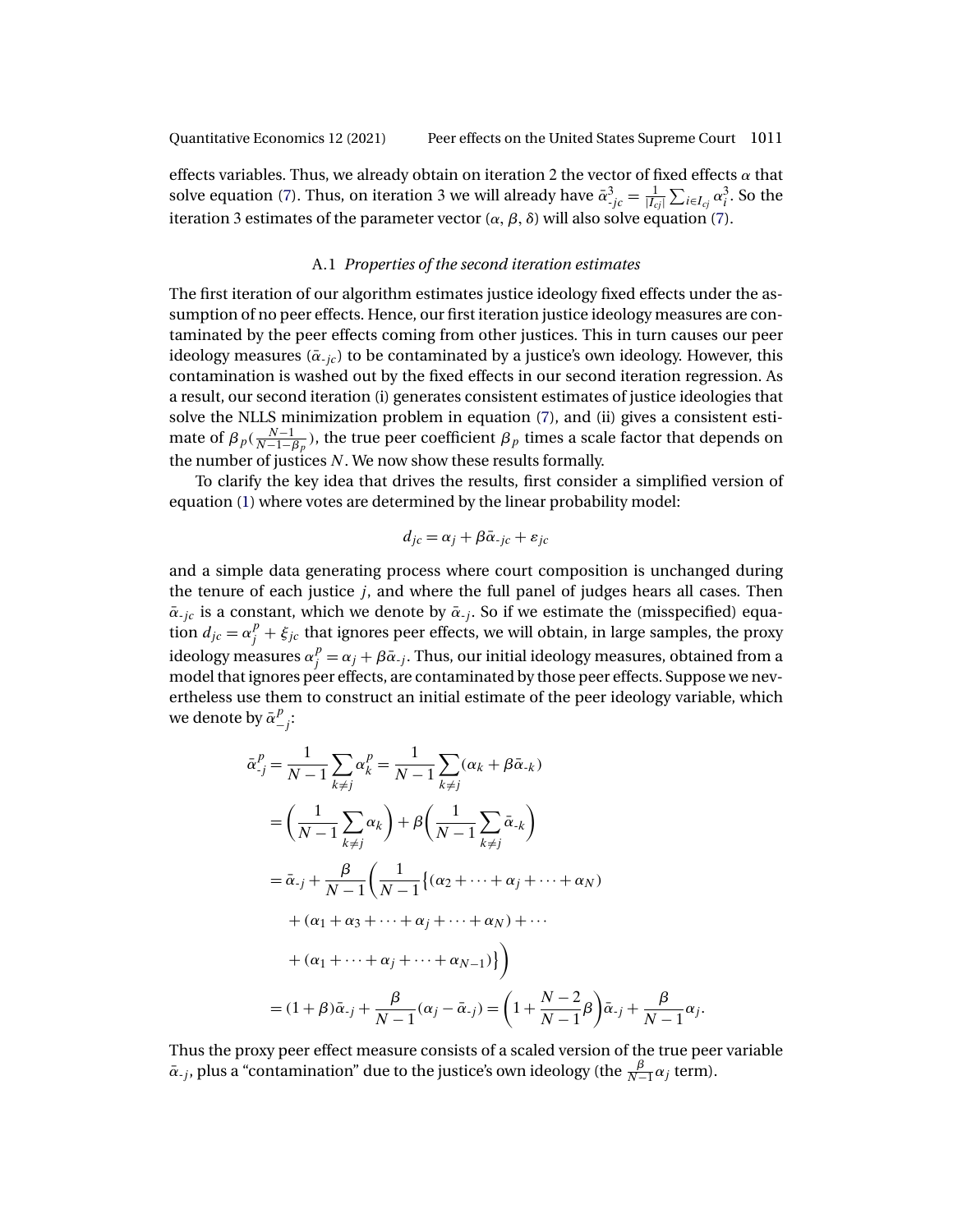<span id="page-31-0"></span>Now consider the more realistic data generating process where justice j is observed sitting on a number of different courts  $g = 1, ..., G$ , each with a different (but typically overlapping) group of  $N - 1$  other justices who are concurrently appointed to the court. This allows the exposure of a particular justice to another to vary across cases and across justice pairs, while within a group  $g$ , with membership denoted by the set  $S_g$ , composition of the court may still vary by case due to absences. The true model is now

$$
d_{jc} = \alpha_j + \beta \bar{\alpha}_{-j,c,g} + \varepsilon_{jc}.
$$

If one instead estimates  $d_{jc} = \alpha_{jg}^p + \xi_{jc}$  then, given a large number of cases alongside each peer, the Khintchine law of large numbers implies that one obtains the initial ideology measures:

$$
\alpha_{jg}^p = \alpha_j + \beta \{ \pi_{g1}^j \alpha_1 + \pi_{g2}^j \alpha_2 + \cdots + \pi_{gn}^j \alpha_n \},\
$$

where  $\pi_{gk}^j$  is the exposure weight of justice  $j$  to justice  $k \in S_g$ , with  $\sum_i \pi_{gi}^j = 1$  and zero exposure to self,  $\pi_{gj}^j = 0$ . Let us now construct  $\bar{\alpha}_{j,c,g}^p$ , the mean estimated ideology that justice  $j$  faces in a case  $c$  with cohort  $g$ .

$$
\bar{\alpha}_{j,c,g}^{p} = \frac{1}{N_c - 1} \sum_{k \neq j, k \in S_g} \alpha_{k,g}^{p} I_k^{c}.
$$
  
= 
$$
\frac{1}{N_c - 1} \sum_{k \neq j, k \in S_g} \alpha_k I_k^{c} + \frac{\beta}{N_c - 1} \sum_{k \neq j, k \in S_g} (\pi_{g1}^{k} \alpha_1 + \pi_{g2}^{k} \alpha_2 + \dots + \pi_{gn}^{k} \alpha_n) I_k^{c},
$$

where  $I_k^c$  is an indicator for the presence of justice  $k \in S_g$  in a case c, and  $N_c - 1$  is the number of active peers in case  $c$ . The exposure of peers of  $j$  to the ideology of  $j$  can be separated out,

$$
\bar{\alpha}_{-j,c,g}^{P} = \frac{1}{N_c - 1} \sum_{k \neq j, k \in S_g} \alpha_k I_k^c + \frac{\beta}{N_c - 1} \sum_{i \in S_g} \left( \sum_{k \neq j, k \in S_g} I_k^c \pi_{gi}^k \right) \alpha_i
$$
\n
$$
= \frac{1}{N_c - 1} \sum_{k \neq j, k \in S_g} \alpha_k I_k^c + \frac{\beta}{N_c - 1} \sum_{i \neq j, i \in S_g} \left( \sum_{k \neq j, k \in S_g} I_k^c \pi_{gi}^k \right) \alpha_i
$$
\n
$$
+ \frac{\beta}{N_c - 1} \left( \sum_{k \neq j, k \in S_g} I_k^c \pi_{gi}^k \right) \alpha_j
$$
\n
$$
= \frac{1}{N_c - 1} \left( \sum_{k \neq j, k \in S_g} \alpha_k \left( I_k^c + \beta \sum_{i \neq j, i \in S_g} I_i^c \pi_{gi}^i \right) \right) + \frac{\beta}{N_c - 1} \left( \sum_{k \neq j, k \in S_g} I_k^c \pi_{gi}^k \right) \alpha_j,
$$

where the final term captures the exposure of the peers  $i$  to the ideology of  $i$ .

Now suppose we use these contaminated ideology measures in the fixed effects regression:

$$
d_{jcg} = \gamma_{jg} + \theta \bar{\alpha}^p_{j,c,g} + \omega_{jc},\tag{8}
$$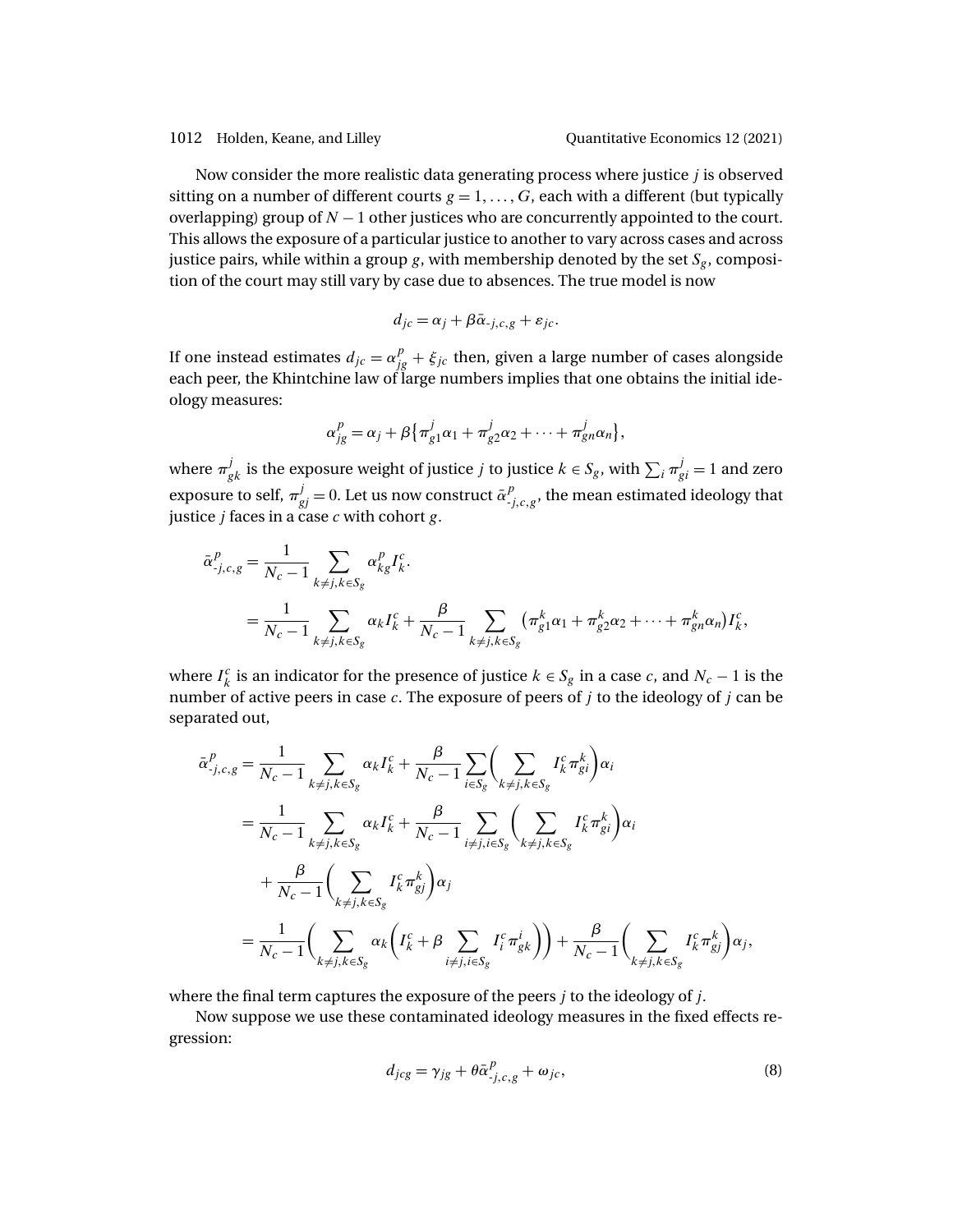where  $\gamma_{jg}$  are justice-by-group fixed effects and  $\theta$  is the key estimated parameter that captures peer effects. For example, g may categorize the intersection of issue area and natural court.

To implement the estimation with justice-by-group fixed effects, we must de-mean the  $\bar{\alpha}^p_{-j,c,g}$  over the  $T$  cases  $c$  within each group  $g$  by justice  $j$  pair. The mean is

$$
\overline{\alpha}_{-j,c,g}^P = \frac{1}{T} \sum_c \left( \frac{1}{N_c - 1} \sum_{k \neq j, k \in S_g} \alpha_k I_k^c \right) \n+ \frac{1}{T} \sum_c \left( \frac{\beta}{N_c - 1} \sum_{k \neq j, k \in S_g} \left( \sum_{i \neq j, i \in S_g} I_i^c \pi_{gk}^i \right) \alpha_k \right) \n+ \frac{1}{T} \sum_c \frac{\beta}{N_c - 1} \left( \sum_{k \neq j, k \in S_g} I_k^c \pi_{gj}^k \right) \alpha_j
$$

To make this tractable, assume that justice absences are independent and equally likely within g. Then each justice  $k \in S_g$  is equally exposed to each other justice  $k \in S_g$  (that is,  $\pi_{gi}^k = \frac{1}{N-1} \forall k \neq i, k \in S_g$ ) and we have

$$
\bar{\alpha}_{j,c,g}^{p} = \frac{1}{N_c - 1} \sum_{k \neq j, k \in S_g} \alpha_k I_k^c + \frac{1}{N_c - 1} \sum_{k \neq j, k \in S_g} \alpha_k \left( \beta \frac{N_c - 1 - I_k^c}{N - 1} \right)
$$
\n
$$
+ \frac{\beta}{N_c - 1} \left( \frac{N_c - 1}{N - 1} \right) \alpha_j
$$
\n
$$
= \frac{1}{N_c - 1} \sum_{k \neq j, k \in S_g} \alpha_k I_k^c + \frac{\beta}{N - 1} \sum_{k \neq j, k \in S_g} \alpha_k
$$
\n
$$
- \frac{\beta}{N - 1} \left( \frac{1}{N_c - 1} \sum_{k \neq j, k \in S_g} \alpha_k I_k^c \right) + \frac{\beta}{N - 1} \alpha_j
$$
\n
$$
= \left( 1 - \frac{\beta}{N - 1} \right) \bar{\alpha}_{\cdot j, c, g} + \beta \overline{\alpha_{\cdot j, g}} + \frac{\beta}{N - 1} \alpha_j.
$$

Averaging over cases, we obtain

$$
\overline{\overline{\alpha}_{j,c,g}^p} = \left(1 - \frac{\beta}{N-1}\right) \overline{\overline{\alpha}_{j,c,g}} + \beta \overline{\alpha_{j,g}} + \frac{\beta}{N-1} \alpha_j.
$$

Observe that the  $\alpha_j$  term collapses to  $\frac{\beta}{N-1}\alpha_j$ , which is constant across cases within g, and thus drops out upon demeaning. It follows that

$$
\bar{\alpha}_{-j,c,g}^p - \overline{\bar{\alpha}_{-j,c,g}^p} = \left(1 - \frac{\beta}{N-1}\right)(\bar{\alpha}_{-j,c,g} - \overline{\bar{\alpha}_{-j,c,g}}).
$$

Observe that the justice fixed effects  $\alpha_i$  drop out of this equation as claimed.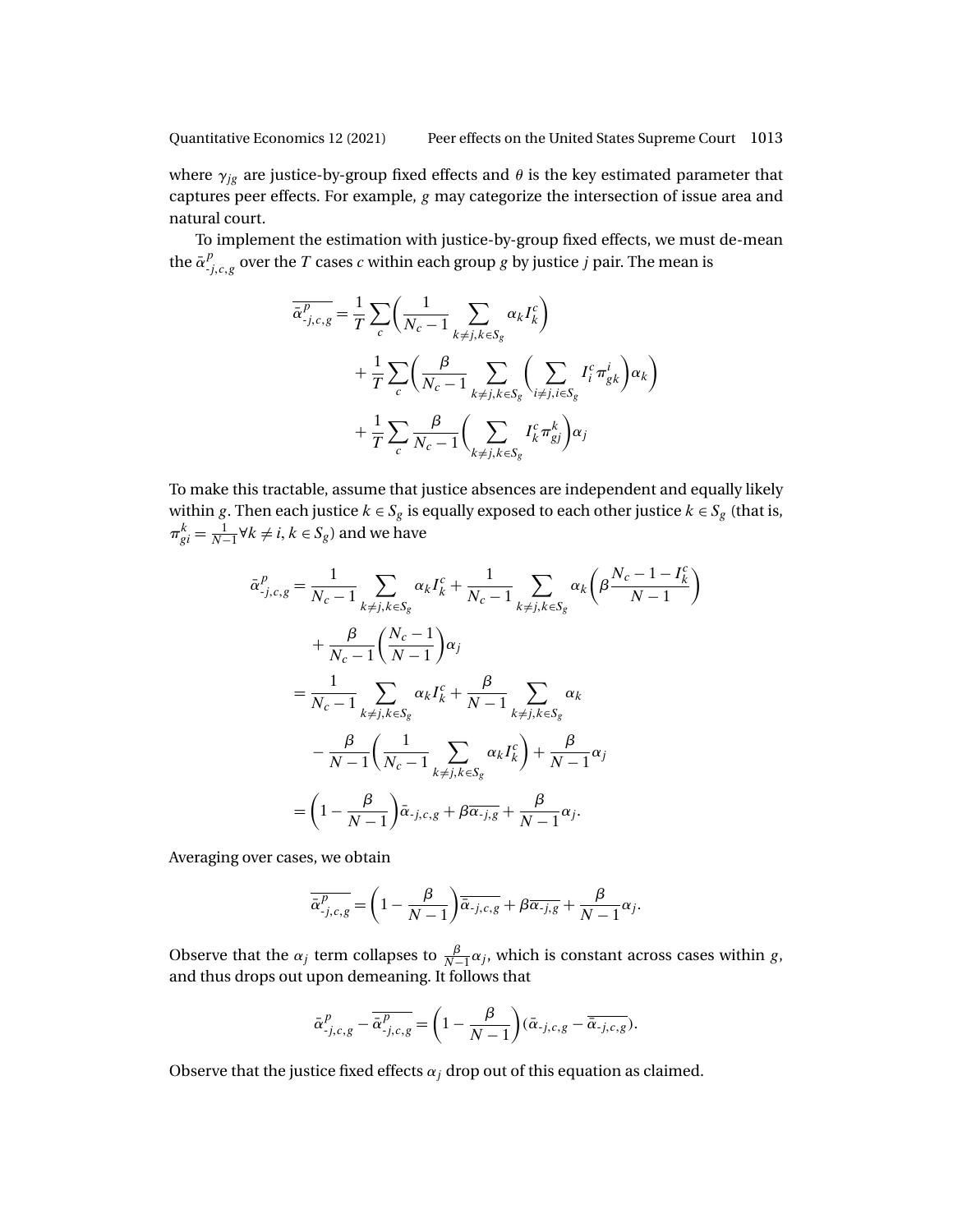<span id="page-33-0"></span>

This leaves us with the fixed-effects regression:

$$
d_{jcg} - \overline{d}_{jcg} = \theta \left( 1 - \frac{\beta}{N-1} \right) (\bar{\alpha}_{-j,c,g} - \overline{\bar{\alpha}_{-j,c,g}}) + (\omega_{jc} - \bar{\omega}_{jc}),\tag{9}
$$

where the first parenthetical term on the right is the *attenuation factor* and the second is the "correct" regressor. If we estimate the fixed effects model in [\(8\)](#page-31-0) using the within transform in (9), the rescaling of the peer variable by the attenuation factor has no impact on the estimates of the fixed effects. So the estimated fixed effects that we obtain on iteration 2 minimize the NLLS objective function in [\(7\)](#page-28-0), and our search algorithm converges for other parameters on iteration 3. <sup>43</sup> We emphasize that this is a numerical property rather than an asymptotic result.

As for asymptotic properties, in large samples our iteration 2 estimate of  $\theta$  converges to

$$
\theta = \beta / \bigg(1 - \frac{\beta}{N-1}\bigg).
$$

Therefore,  $\theta$  is consistent for  $\beta$  if  $\beta = 0$ , it is *attenuated* if  $\beta < 0$  and it is *inflated* if  $\beta > 0$ .<sup>44</sup> In our case  $N = 9$ , so if, for example,  $\beta = 1.131$ , then  $\lim_{n \to \infty}$  of the iteration 2 estimate of  $\theta$  is  $\beta(\frac{8}{8-1.131}) = 1.317$ . So our iteration 2 estimate of the peer effect parameter is slightly inflated. Finally, consider using the estimates of equation (9) to back out iteration 2 estimates of the justice ideology fixed effects. In large samples, we obtain consistent estimates of the true fixed effects, as the scaling of the peer variable has no impact on the estimated fixed effects. It follows that the iteration 3 estimates are consistent for all parameters (which is apparent as they correspond to the NLLS estimates).

### A.2 *Extension to nonlinear 2SLS*

Just as with the NLLS problem in [\(2\)](#page-8-0), the nonlinear 2SLS problem in [\(4\)](#page-20-0) involves function minimization over a large number of fixed effects and other parameters. As before, we use a simple iterative algorithm to construct the estimator. The meta-algorithm is identical to the NLLS algorithm, except we replace the OLS step with a 2SLS step: Start with a guess for the vector of peer effect variables ( $\bar{\alpha}_{-ic}$ ), and then solve for the parameter vector  $\theta$  by 2SLS. Then refine our guess of the peer effects variables until the guess coincides with the fixed effects we estimate by 2SLS. At which point, we have a solution of the nonlinear 2SLS minimization problem in [\(4\)](#page-20-0).

We now describe the algorithm in more detail: The first stage equation of 2SLS is

$$
\frac{1}{|V_{jc}|} \sum_{i \in V_{jc}} d_{ic} = \kappa_j + \lambda_p^i \times \frac{1}{|I_{jc}|} \sum_{i \in I_{jc}} \alpha_i + \mu_{t(c)} + X_c' \lambda + H_c' \gamma + \zeta_{jc}.
$$
 (10)

 $43$ Note that Model 1 in the main text contains justice and term fixed effects, while Models 2 and 3 have justice-by-issue and term-by-issue fixed effects. In each case, the fixed effects wash out the contamination of the ideology measures by a justice's own ideology on iteration 2 (as described above).

<sup>&</sup>lt;sup>44</sup>Note that tests for the existence of peer effects will still be consistent in this case, as  $\beta = 0$  under the null (see [Wooldridge](#page-38-0) [\(2010,](#page-38-0) pp. 158–160), where in his notation,  $G = 0$  so 2SLS standard errors and test statistics are valid).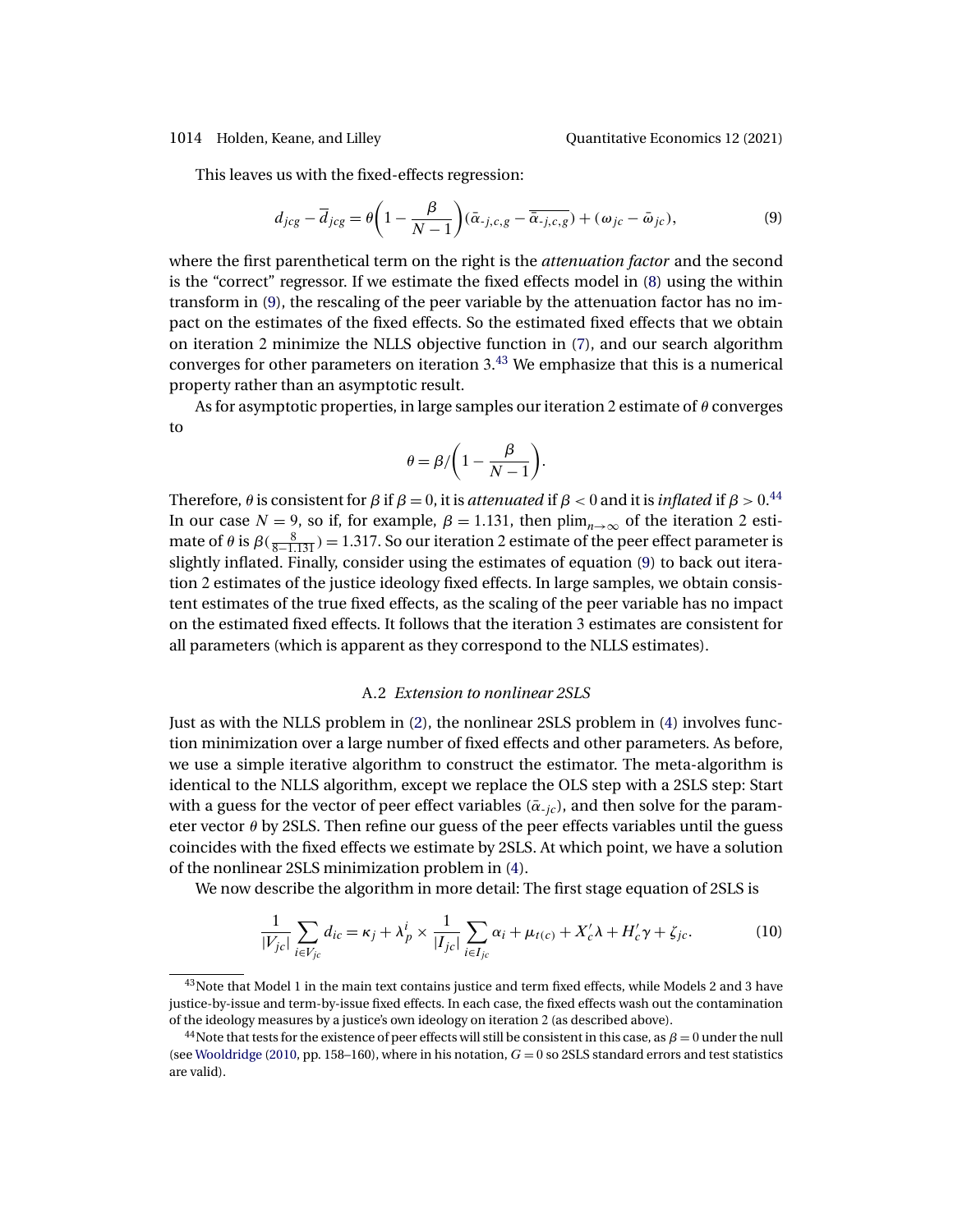Here, the dependent variable  $\frac{1}{|V_{jc}|}\sum_{i\in V_{jc}}d_{i,c}$  is the endogenous peer vote measure that appears in equation [\(3\)](#page-17-0) of Section [4.1.](#page-17-0) The term  $\kappa_i$  is a fixed effect for justice j, while  $\mu_{t(c)}$ is a fixed effect for the court term  $t(c)$ , and  $\zeta_{jc}$  is an idiosyncratic error. As before, the term  $\bar{\alpha}_{\cdot j c}=\frac{1}{|I_{cj}|}\sum_{i\in I_{cj}}\alpha_i$  is the mean ideology of peers active in case  $c$ , and this regressor is unobserved and must be updated as decsribed below.

The second stage of 2SLS is simply to estimate equation [\(3\)](#page-17-0) by OLS (or fixed effects) after substituting the predicted peer vote variable from the first stage. As before, let  $\bar{\alpha}_{\cdot j c}^t$ denote the assumed value of the peer effect variable on iteration t, and let  $\alpha^t$  denote the vector of fixed effects estimated from equation [\(3\)](#page-17-0) on iteration  $t$  (conditional on  $\bar{\alpha}^t_{\phantom{t}j\dot{c}}).$ 

The algorithm is as follows: In the first iteration, estimate the first stage equation [\(10\)](#page-33-0) assuming that  $\bar{\alpha}^1_{\,jc} = 0$  (which also means  $\lambda^i_p$  is not estimated). Substitute the fitted values of the peer vote variable obtained from [\(10\)](#page-33-0) into the second stage equation [\(3\)](#page-17-0). Then estimate [\(3\)](#page-17-0) by fixed effects, still assuming  $\bar{\alpha}^1_{-jc} = 0$  (so  $\beta^{id}_p$  in (3) is not estimated).

In the second iteration, construct the peer effect variable using the estimated fixed effects from the first iteration,  $\bar{\alpha}_{j_c}^2 = \frac{1}{|I_{cj}|} \sum_{i \in I_{cj}} \alpha_i^1$ . Then reestimate equations [\(10\)](#page-33-0) and [\(3\)](#page-17-0), using this updated value of the peer variable. Now the parameters  $\lambda_p^i$  in [\(10\)](#page-33-0) and  $\beta_p^{id}$ in [\(3\)](#page-17-0) are estimated.

In each subsequent iteration, construct  $\bar{\alpha}^t_{\cdot jc}$  using the fixed effects  $\alpha^{t-1}_i$  estimated from the prior iteration, and reestimate [\(10\)](#page-33-0) and [\(3\)](#page-17-0). Repeat until the estimates of the fixed effects converge to a desired degree of tolerance.

This procedure again converges in three iterations: In the first iteration, we estimate the model by 2SLS ignoring the peer ideology variable. This causes the ideology fixed effects to be contaminated by the omitted peer effects. But for exactly the same reason we discussed in Appendix [A.1,](#page-30-0) the fixed effects (within) transformation wipes out this contamination, up to scale. Hence, for the same reason, we obtain the ideology fixed effects that minimize the nonlinear 2SLS objective function on iteration 2. And this, in turn, allows us to obtain the optimized values of all other parameters on iteration 3.

### Appendix B: Endogenous case selection

As we noted in Section [2,](#page-5-0) the justices select which cases the Supreme Court will hear. It is possible that the characteristics of chosen cases may depend on justice ideology. For example, a majority coalition of justices with similar ideology may seek to enshrine it's own preferences in precedent. Winning cases thus becomes an instrumental goal. The appointment of a new justice that strengthens such a coalition may make it more willing to take on cases that are more ideological (in their favored direction), and thus offer a greater prospect of setting important precedent. But these more ideological cases are also relatively hard for such a grouping to win, that is, the more ideological a case is, the more likely is any given justice to vote in the opposite ideological direction.<sup>45</sup> Thus, if such endogenous case selection exists, a change in the Court's ideological composition in one direction will change the distribution of cases heard, moving the average vote of

 $45A$  corollary of this idea is that if a majority wins all cases by too large a margin, they could have chosen harder targets and still been successful.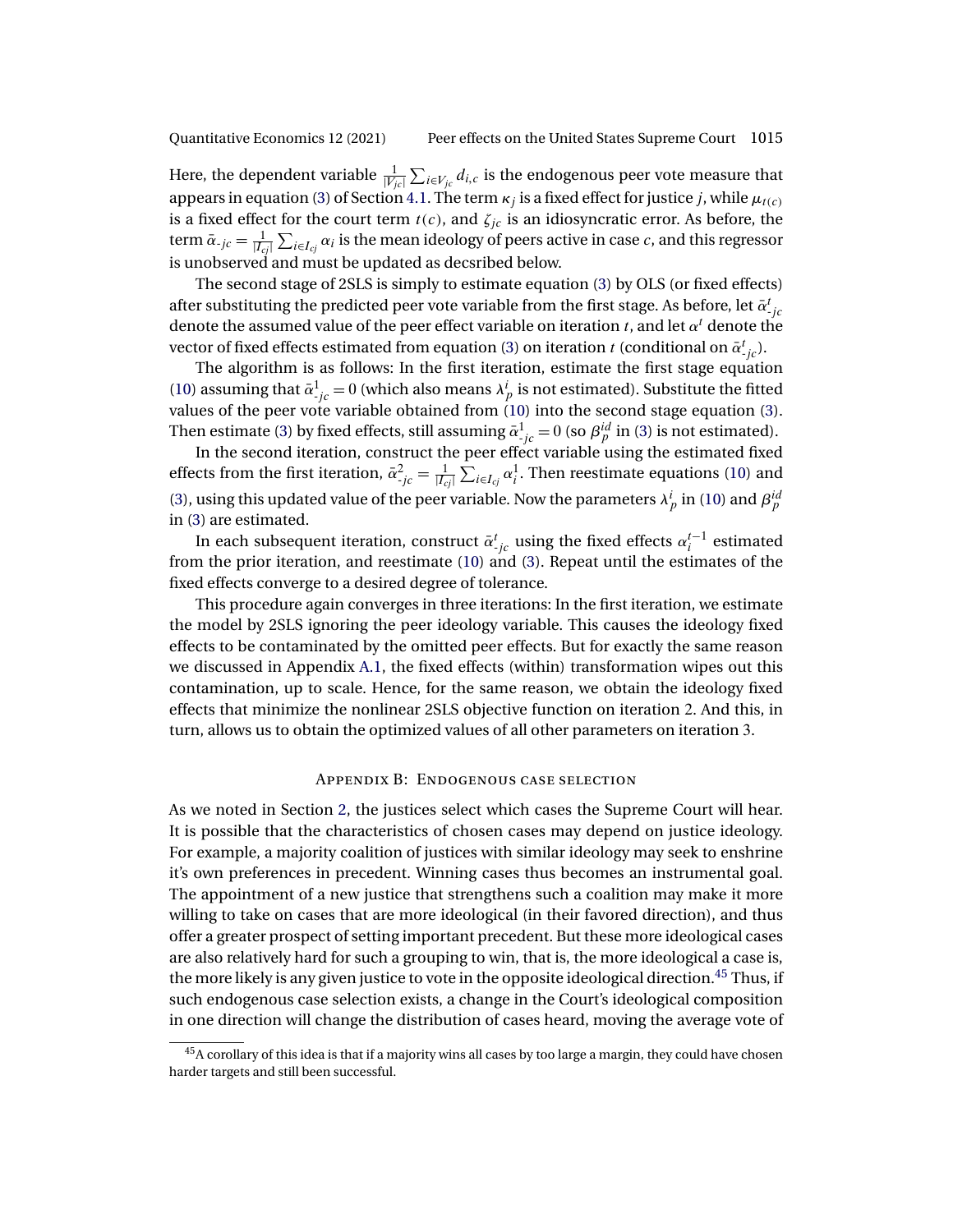<span id="page-35-0"></span>



Figure 2. Endogenous case ideology selection.

continuing justices in the opposite direction. This, in turn, may bias estimates of peer effects downwards.

In order to shed light on whether this case selection mechanism is important, we consider the relationship between the mean Segal–Cover score of justices sitting on the court and case characteristics that are known to be viewed as particularly conservative or liberal. If case selection effects exist, then reviewing a larger number of conservative lower court decisions is behavior that would intuitively be consistent with a comparatively liberal Court. Figure 2 reveals a strong relationship as hypothesized, with more liberal Supreme Court cohorts (high average Segal–Cover scores) mostly reviewing conservative lower court opinions, and vice versa.

This analysis reveals an important reason to control for term fixed effects in the models in Sections [3.5](#page-12-0) and [3.5.1.](#page-16-0) To the extent that case selection is governed by the justices jointly, case selection effects will be common (at least by issue area) within a natural court. Term dummies capture this effect, so the peer effect coefficients we report in Tables [4](#page-14-0) and [5](#page-16-0) would not be biased by endogenous case selection.

# Appendix C: Conservative vote share

Figure [3](#page-36-0) shows that the conservative vote share has varied substantially over time. Particularly notable is the high liberal vote share during the Warren Court era from 1953-69. In the [Appendix](#page-28-0) in the Online Supplementary Material (Holden, Keane, and Lilley [\(2021\)](#page-37-0)) we re-estimate our models using only data from the post-Warren Court era. We find our results are little affected.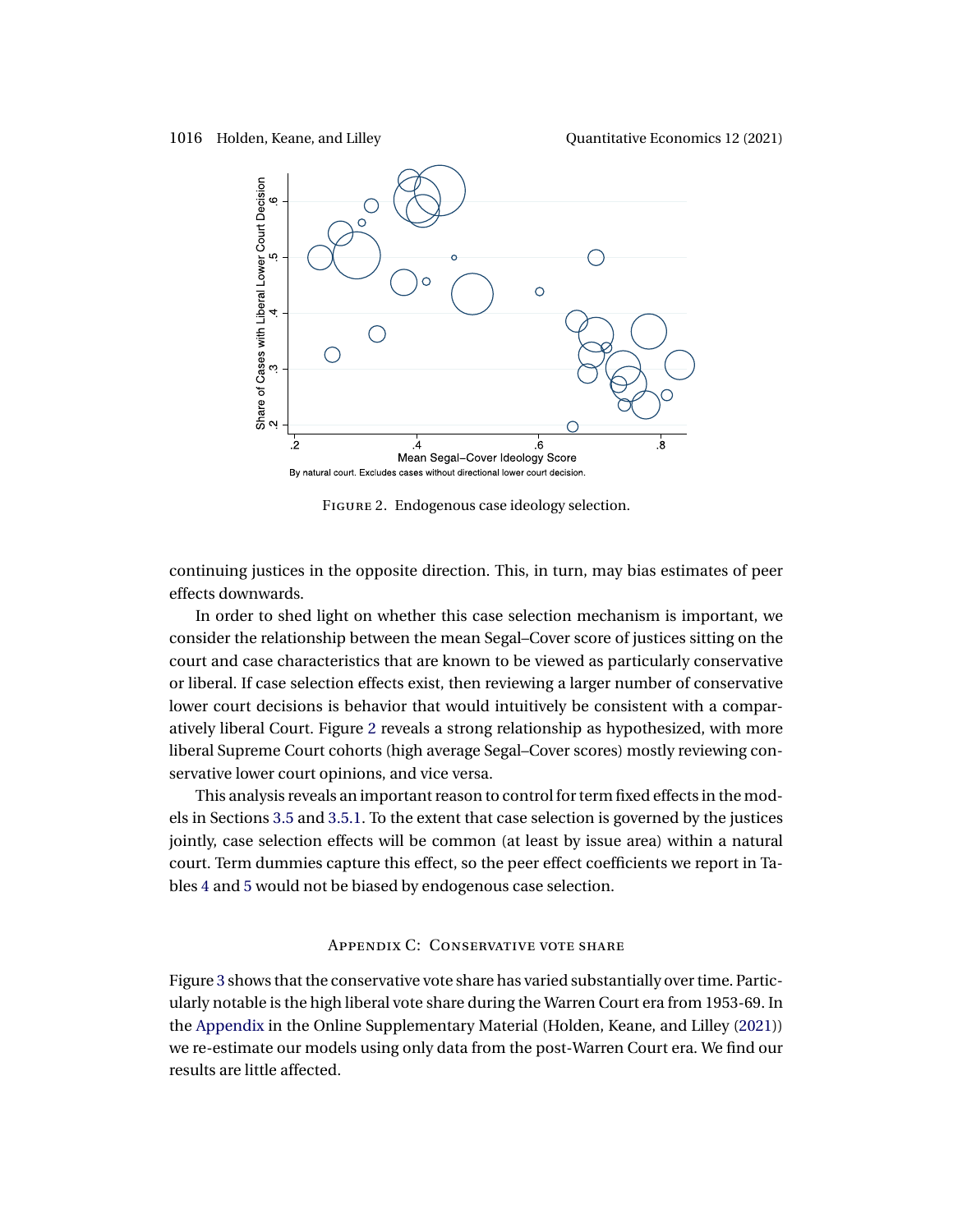<span id="page-36-0"></span>



FIGURE 3. Evolution of conservative vote share by term.

### **REFERENCES**

[Arcidiacono, P., G. Foster, N. Goodpaster, and J. Kinsler \(2012\), "Estimating spillovers](http://www.e-publications.org/srv/qe/linkserver/openurl?rft_dat=bib:1/arcidiacono2012&rfe_id=urn:sici%2F1759-7323%282021%2912%3A3%3C981%3APEOTUS%3E2.0.CO%3B2-8) [using panel data, with an application to the classroom."](http://www.e-publications.org/srv/qe/linkserver/openurl?rft_dat=bib:1/arcidiacono2012&rfe_id=urn:sici%2F1759-7323%282021%2912%3A3%3C981%3APEOTUS%3E2.0.CO%3B2-8) *Quantitative Economics*, 421– [470.](http://www.e-publications.org/srv/qe/linkserver/openurl?rft_dat=bib:1/arcidiacono2012&rfe_id=urn:sici%2F1759-7323%282021%2912%3A3%3C981%3APEOTUS%3E2.0.CO%3B2-8) [\[1009\]](#page-28-0)

Bailey, M. A. and F. Maltzman (2011), *The Constrained Court: Law, Politics, and the Decisions Justices Make.* Princeton University Press. [\[984\]](#page-3-0)

[Black, R. and L. Epstein \(2005\), "Recusals and an equally divided Supreme Court."](http://www.e-publications.org/srv/qe/linkserver/openurl?rft_dat=bib:3/black2005&rfe_id=urn:sici%2F1759-7323%282021%2912%3A3%3C981%3APEOTUS%3E2.0.CO%3B2-8) *The [Journal of Appellate Practice and Process](http://www.e-publications.org/srv/qe/linkserver/openurl?rft_dat=bib:3/black2005&rfe_id=urn:sici%2F1759-7323%282021%2912%3A3%3C981%3APEOTUS%3E2.0.CO%3B2-8)*, 7, 75–100. [\[992,](#page-11-0) [993\]](#page-12-0)

[Boyd, C. L., L. Epstein, and A. D. Martin \(2010\), "Untangling the causal effects of sex on](http://www.e-publications.org/srv/qe/linkserver/openurl?rft_dat=bib:4/boyd2010&rfe_id=urn:sici%2F1759-7323%282021%2912%3A3%3C981%3APEOTUS%3E2.0.CO%3B2-8) judging." *[American Journal of Political Science](http://www.e-publications.org/srv/qe/linkserver/openurl?rft_dat=bib:4/boyd2010&rfe_id=urn:sici%2F1759-7323%282021%2912%3A3%3C981%3APEOTUS%3E2.0.CO%3B2-8)*, 54, 389–411. [\[985\]](#page-4-0)

[Carrubba, C. J. and C. Zorn \(2010\), "Executive discretion, judicial decision making, and](http://www.e-publications.org/srv/qe/linkserver/openurl?rft_dat=bib:5/carrubba2010&rfe_id=urn:sici%2F1759-7323%282021%2912%3A3%3C981%3APEOTUS%3E2.0.CO%3B2-8) [separation of powers in the United States."](http://www.e-publications.org/srv/qe/linkserver/openurl?rft_dat=bib:5/carrubba2010&rfe_id=urn:sici%2F1759-7323%282021%2912%3A3%3C981%3APEOTUS%3E2.0.CO%3B2-8) *The Journal of Politics*, 72, 812–824. [\[984\]](#page-3-0)

Coleman, J. S., E. Q. Campbell, C. J. Hobson, J. McPartland, A. M. Mood, F. D. Weinfeld, and R. L. York (1966), *Equality of Educational Opportunity*. U.S. Government Printing Office, Washington D.C. [\[981\]](#page-0-0)

[Epstein, L. and T. Jacobi \(2008\), "Super medians."](http://www.e-publications.org/srv/qe/linkserver/openurl?rft_dat=bib:7/epstein2008&rfe_id=urn:sici%2F1759-7323%282021%2912%3A3%3C981%3APEOTUS%3E2.0.CO%3B2-8) *Stanford Law Review*, 61, 37–100. [\[985\]](#page-4-0)

[Epstein, L., W. M. Landes, and R. A. Posner \(2011\), "Why \(and when\) judges dissent:](http://www.e-publications.org/srv/qe/linkserver/openurl?rft_dat=bib:8/epstein2011&rfe_id=urn:sici%2F1759-7323%282021%2912%3A3%3C981%3APEOTUS%3E2.0.CO%3B2-8) [A theoretical and empirical analysis."](http://www.e-publications.org/srv/qe/linkserver/openurl?rft_dat=bib:8/epstein2011&rfe_id=urn:sici%2F1759-7323%282021%2912%3A3%3C981%3APEOTUS%3E2.0.CO%3B2-8) *Journal of Legal Analysis*, 3, 101–137. [\[985\]](#page-4-0)

[Epstein, L., A. D. Martin, K. M. Quinn, and J. A. Segal \(2009\), "Circuit effects: How the](http://www.e-publications.org/srv/qe/linkserver/openurl?rft_dat=bib:9/epstein2009&rfe_id=urn:sici%2F1759-7323%282021%2912%3A3%3C981%3APEOTUS%3E2.0.CO%3B2-8) [norm of federal judicial experience biases the Supreme Court."](http://www.e-publications.org/srv/qe/linkserver/openurl?rft_dat=bib:9/epstein2009&rfe_id=urn:sici%2F1759-7323%282021%2912%3A3%3C981%3APEOTUS%3E2.0.CO%3B2-8) *University of Pennsylva[nia Law Review](http://www.e-publications.org/srv/qe/linkserver/openurl?rft_dat=bib:9/epstein2009&rfe_id=urn:sici%2F1759-7323%282021%2912%3A3%3C981%3APEOTUS%3E2.0.CO%3B2-8)*, 157, 833–880. [\[983,](#page-2-0) [995,](#page-14-0) [999,](#page-18-0) [1008\]](#page-27-0)

[Epstein, L., A. D. Martin, J. A. Segal, and C. Westerland \(2007\), "The judicial common](http://www.e-publications.org/srv/qe/linkserver/openurl?rft_dat=bib:10/epstein2007&rfe_id=urn:sici%2F1759-7323%282021%2912%3A3%3C981%3APEOTUS%3E2.0.CO%3B2-8) space." *[Journal of Law, Economics and Organization](http://www.e-publications.org/srv/qe/linkserver/openurl?rft_dat=bib:10/epstein2007&rfe_id=urn:sici%2F1759-7323%282021%2912%3A3%3C981%3APEOTUS%3E2.0.CO%3B2-8)*, 23, 303–325. [\[1008\]](#page-27-0)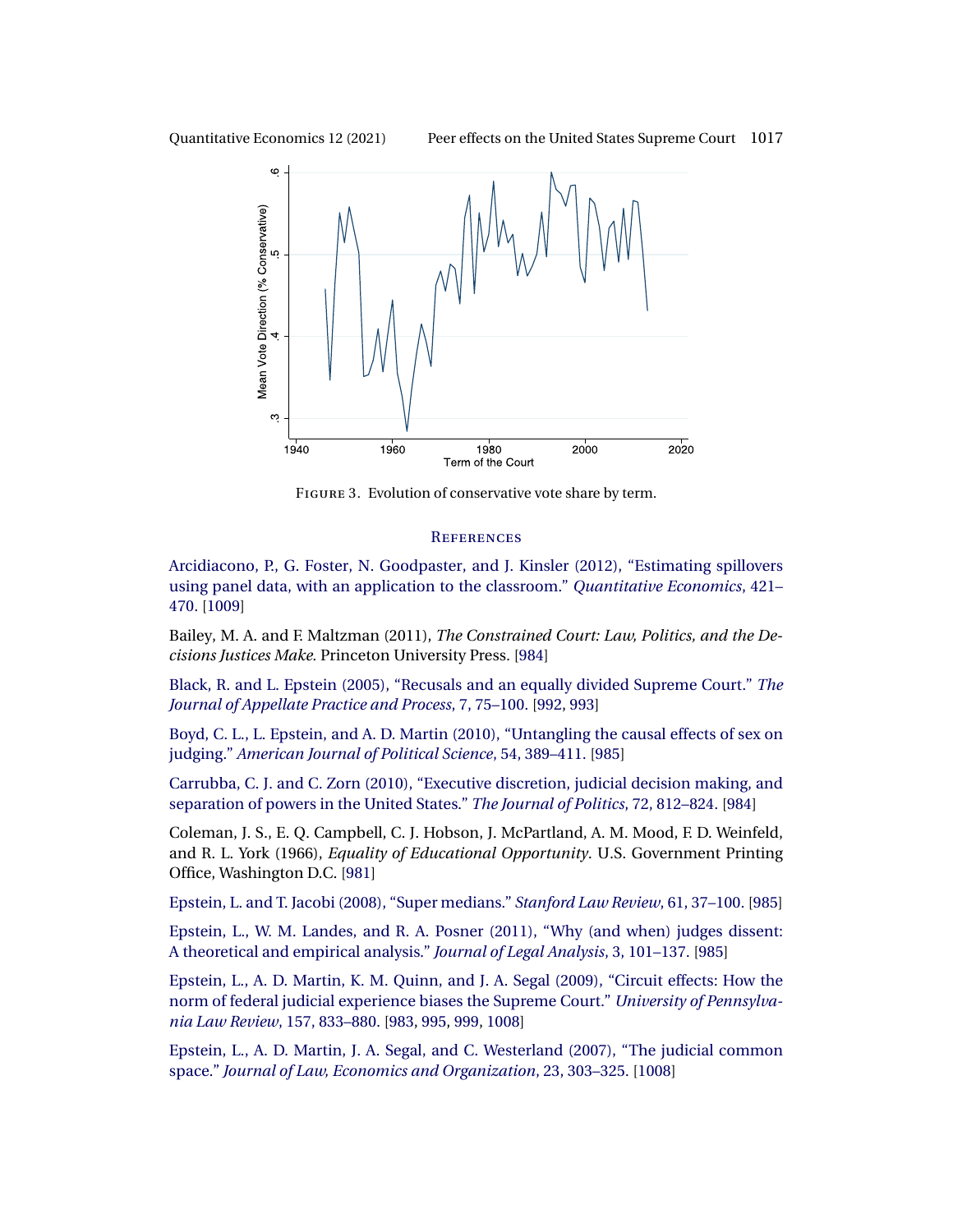<span id="page-37-0"></span>1018 Holden, Keane, and Lilley Quantitative Economics 12 (2021)

Epstein, L., T. G. Walker, N. Staudt, S. Hendrickson, and J. Roberts (2013), "The U.S. Supreme Court justices database." Available at [http://epstein.wustl.edu/research/](http://epstein.wustl.edu/research/justicesdata.html) [justicesdata.html](http://epstein.wustl.edu/research/justicesdata.html). [\[986\]](#page-5-0)

[Fischman, J. B. \(2015\), "Interpreting circuit court voting patterns: A social interactions](http://www.e-publications.org/srv/qe/linkserver/openurl?rft_dat=bib:12/fischman2015&rfe_id=urn:sici%2F1759-7323%282021%2912%3A3%3C981%3APEOTUS%3E2.0.CO%3B2-8) framework." *[Journal of Law, Economics and Organization](http://www.e-publications.org/srv/qe/linkserver/openurl?rft_dat=bib:12/fischman2015&rfe_id=urn:sici%2F1759-7323%282021%2912%3A3%3C981%3APEOTUS%3E2.0.CO%3B2-8)*, 31, 808–842. [\[985,](#page-4-0) [998,](#page-17-0) [1004,](#page-23-0) [1006\]](#page-25-0)

Greenhouse, L. (2007), "Becoming Justice Blackmun: Harry Blackmun's Supreme Court Journey." Macmillan. [\[999\]](#page-18-0)

Holden, R., M. Keane, M. Lilley (2021), "Supplement to 'Peer effects on the United States Supreme Court'." *Quantitative Economics Supplemental Material*, 12, [https://doi.org/](https://doi.org/10.3982/QE1296) [10.3982/QE1296](https://doi.org/10.3982/QE1296). [\[996,](#page-15-0) [1016\]](#page-35-0)

[Hume, R. J. \(2014\), "Deciding not to decide: The politics of recusals on the U.S. Supreme](http://www.e-publications.org/srv/qe/linkserver/openurl?rft_dat=bib:15/hume2014&rfe_id=urn:sici%2F1759-7323%282021%2912%3A3%3C981%3APEOTUS%3E2.0.CO%3B2-8) Court." *[Law and Society Review](http://www.e-publications.org/srv/qe/linkserver/openurl?rft_dat=bib:15/hume2014&rfe_id=urn:sici%2F1759-7323%282021%2912%3A3%3C981%3APEOTUS%3E2.0.CO%3B2-8)*, 48, 621–655. [\[993\]](#page-12-0)

[Manski, C. F. \(1993\), "Identification of endogenous social effects: The reflection prob](http://www.e-publications.org/srv/qe/linkserver/openurl?rft_dat=bib:16/manski1993&rfe_id=urn:sici%2F1759-7323%282021%2912%3A3%3C981%3APEOTUS%3E2.0.CO%3B2-8)lem." *[Review of Economic Studies](http://www.e-publications.org/srv/qe/linkserver/openurl?rft_dat=bib:16/manski1993&rfe_id=urn:sici%2F1759-7323%282021%2912%3A3%3C981%3APEOTUS%3E2.0.CO%3B2-8)*, 60. [\[982,](#page-1-0) [984,](#page-3-0) [998\]](#page-17-0)

[Manski, C. F. \(2000\), "Economic analysis of social interaction."](http://www.e-publications.org/srv/qe/linkserver/openurl?rft_dat=bib:17/manski2000&rfe_id=urn:sici%2F1759-7323%282021%2912%3A3%3C981%3APEOTUS%3E2.0.CO%3B2-8) *Journal of Economic Per[spectives](http://www.e-publications.org/srv/qe/linkserver/openurl?rft_dat=bib:17/manski2000&rfe_id=urn:sici%2F1759-7323%282021%2912%3A3%3C981%3APEOTUS%3E2.0.CO%3B2-8)* 14. [\[982\]](#page-1-0)

[Martin, A. D. and K. M. Quinn \(2002\), "Dynamic ideal point estimation via Markov chain](http://www.e-publications.org/srv/qe/linkserver/openurl?rft_dat=bib:18/martin2002&rfe_id=urn:sici%2F1759-7323%282021%2912%3A3%3C981%3APEOTUS%3E2.0.CO%3B2-8) [Monte Carlo for the U.S. Supreme Court, 1953–1999."](http://www.e-publications.org/srv/qe/linkserver/openurl?rft_dat=bib:18/martin2002&rfe_id=urn:sici%2F1759-7323%282021%2912%3A3%3C981%3APEOTUS%3E2.0.CO%3B2-8) *Political Analysis*, 10 (2), 134–153. [\[984\]](#page-3-0)

[Martin, A. D., K. M. Quinn, and L. Epstein \(2005\), "The median justice on the United](http://www.e-publications.org/srv/qe/linkserver/openurl?rft_dat=bib:19/martin2005&rfe_id=urn:sici%2F1759-7323%282021%2912%3A3%3C981%3APEOTUS%3E2.0.CO%3B2-8) States Supreme Court." *[North Carolina Law Review](http://www.e-publications.org/srv/qe/linkserver/openurl?rft_dat=bib:19/martin2005&rfe_id=urn:sici%2F1759-7323%282021%2912%3A3%3C981%3APEOTUS%3E2.0.CO%3B2-8)*, 1275–1322. [\[984\]](#page-3-0)

[Miles, T. J. and C. R. Sunstein \(2006\), "Do judges make regulatory policy? An empirical](http://www.e-publications.org/srv/qe/linkserver/openurl?rft_dat=bib:20/miles2006&rfe_id=urn:sici%2F1759-7323%282021%2912%3A3%3C981%3APEOTUS%3E2.0.CO%3B2-8) investigation of Chevron." *[University of Chicago Law Review](http://www.e-publications.org/srv/qe/linkserver/openurl?rft_dat=bib:20/miles2006&rfe_id=urn:sici%2F1759-7323%282021%2912%3A3%3C981%3APEOTUS%3E2.0.CO%3B2-8)*, 73. [\[985\]](#page-4-0)

Moffitt, R. A. (2001), "Policy interventions, low-level equilibria, and social interactions." In *Social Dynamics* (S. Durlauf and H. Young, eds.), 45–82, MIT Press, Cambirdge, MA. [\[982,](#page-1-0) [983,](#page-2-0) [984,](#page-3-0) [998,](#page-17-0) [1000\]](#page-19-0)

[Peresie, J. L. \(2005\), "Female judges matter: Gender and collegial decision making in the](http://www.e-publications.org/srv/qe/linkserver/openurl?rft_dat=bib:22/peresie2005&rfe_id=urn:sici%2F1759-7323%282021%2912%3A3%3C981%3APEOTUS%3E2.0.CO%3B2-8) [federal appelate courts."](http://www.e-publications.org/srv/qe/linkserver/openurl?rft_dat=bib:22/peresie2005&rfe_id=urn:sici%2F1759-7323%282021%2912%3A3%3C981%3APEOTUS%3E2.0.CO%3B2-8) *Yale Law Journal*, 114, 1759–1790. [\[985\]](#page-4-0)

Posner, R. A. (2008), *How Judges Think*. Harvard University Press, Cambridge, MA. [\[985,](#page-4-0) [1007\]](#page-26-0)

[Revesz, R. L. \(1997\), "Environmental regulation, ideology, and the D.C. circuit."](http://www.e-publications.org/srv/qe/linkserver/openurl?rft_dat=bib:24/revesz1997&rfe_id=urn:sici%2F1759-7323%282021%2912%3A3%3C981%3APEOTUS%3E2.0.CO%3B2-8) *Virginia Law Review*[, 83, 1717–1772.](http://www.e-publications.org/srv/qe/linkserver/openurl?rft_dat=bib:24/revesz1997&rfe_id=urn:sici%2F1759-7323%282021%2912%3A3%3C981%3APEOTUS%3E2.0.CO%3B2-8) [\[985\]](#page-4-0)

[Segal, J. A. and A. D. Cover \(1989\), "Ideological values and the votes of U.S. Supreme](http://www.e-publications.org/srv/qe/linkserver/openurl?rft_dat=bib:25/segal1989&rfe_id=urn:sici%2F1759-7323%282021%2912%3A3%3C981%3APEOTUS%3E2.0.CO%3B2-8) Court justices." *[American Political Science Review.](http://www.e-publications.org/srv/qe/linkserver/openurl?rft_dat=bib:25/segal1989&rfe_id=urn:sici%2F1759-7323%282021%2912%3A3%3C981%3APEOTUS%3E2.0.CO%3B2-8)*, 83, 557–565. [\[997\]](#page-16-0)

[Skeels, C. and F. Windmeijer \(2018\), "On the Stock–Yogo tables."](http://www.e-publications.org/srv/qe/linkserver/openurl?rft_dat=bib:26/skeels2018&rfe_id=urn:sici%2F1759-7323%282021%2912%3A3%3C981%3APEOTUS%3E2.0.CO%3B2-8) *Econometrics*, 6, 1–23. [\[1003\]](#page-22-0)